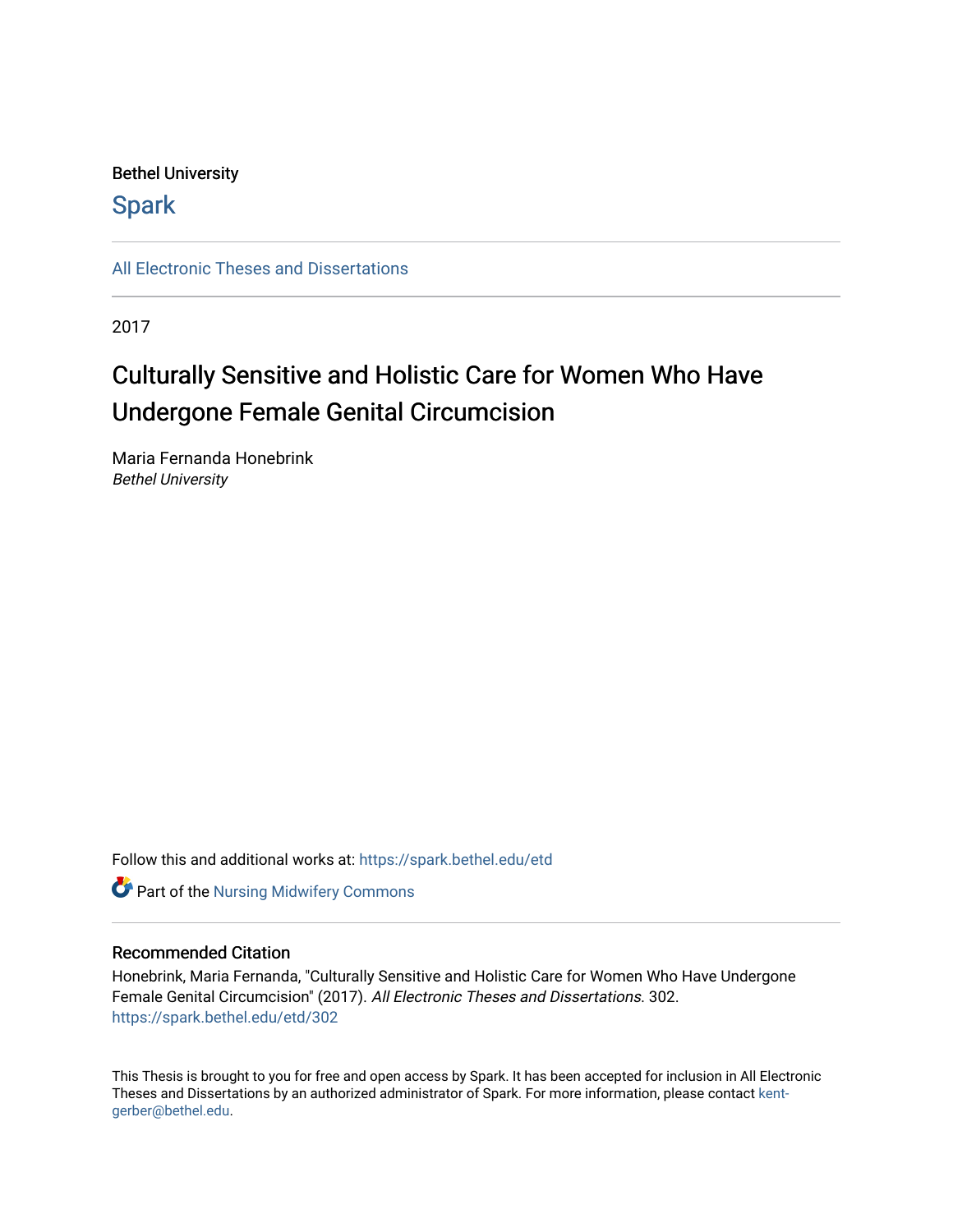# CULTURALLY SENSITIVE AND HOLISTIC CARE FOR WOMEN WHO HAVE UNDERGONE FEMALE GENITAL CIRCUMCISION

# A MASTER'S PROJECT SUBMITTED TO THE GRADUATE FACULTY OF THE GRADUATE SCHOOL BETHEL UNIVERSITY

# BY MARIA-FERNANDA HONEBRINK

# IN PARTIAL FULFILLMENT OF THE REQUIREMENTS FOR THE DEGREE OF MASTER OF SCIENCE IN NURSE-MIDWIFERY

MAY 2017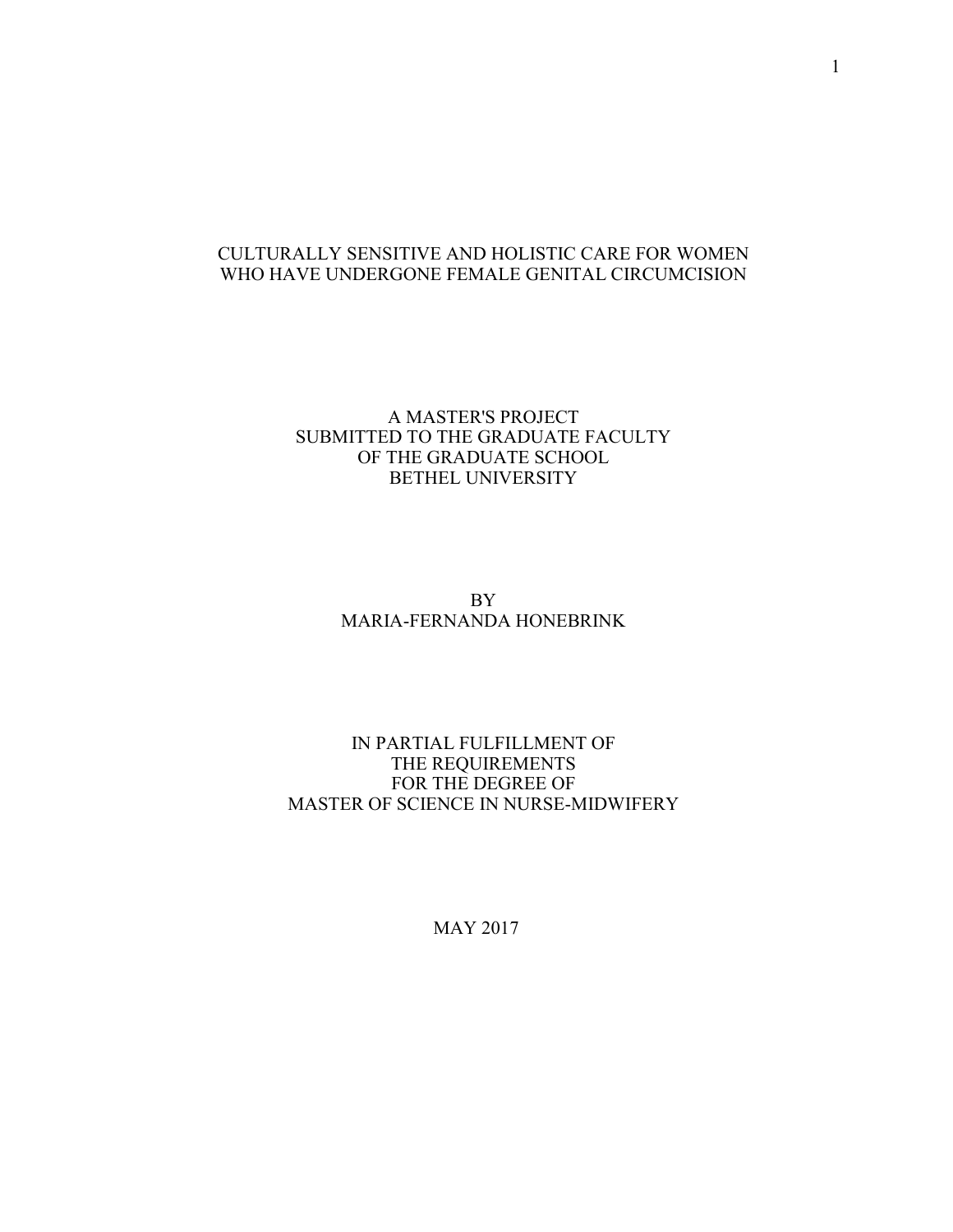### ADVISOR PAGE

### BETHEL UNIVERSITY

# Culturally Sensitive and Holistic Obstetric Care for Women Who Have Undergone Female Genital Circumcision

Maria-Fernanda Honebrink

May 2017

Approvals

Project Advisor Name: Bernita Missal, PhD, MPH, RN Project Advisor Signature: esnita n Second Reader Name: Katrina Wu, MSN, APRN, CNM Second Reader Signature: Director of Graduate Nursing Program Name: Dr. Jane Wrede, PhD, APRN, CNM Jane Wiede Director of Graduate Nursing Program Signature: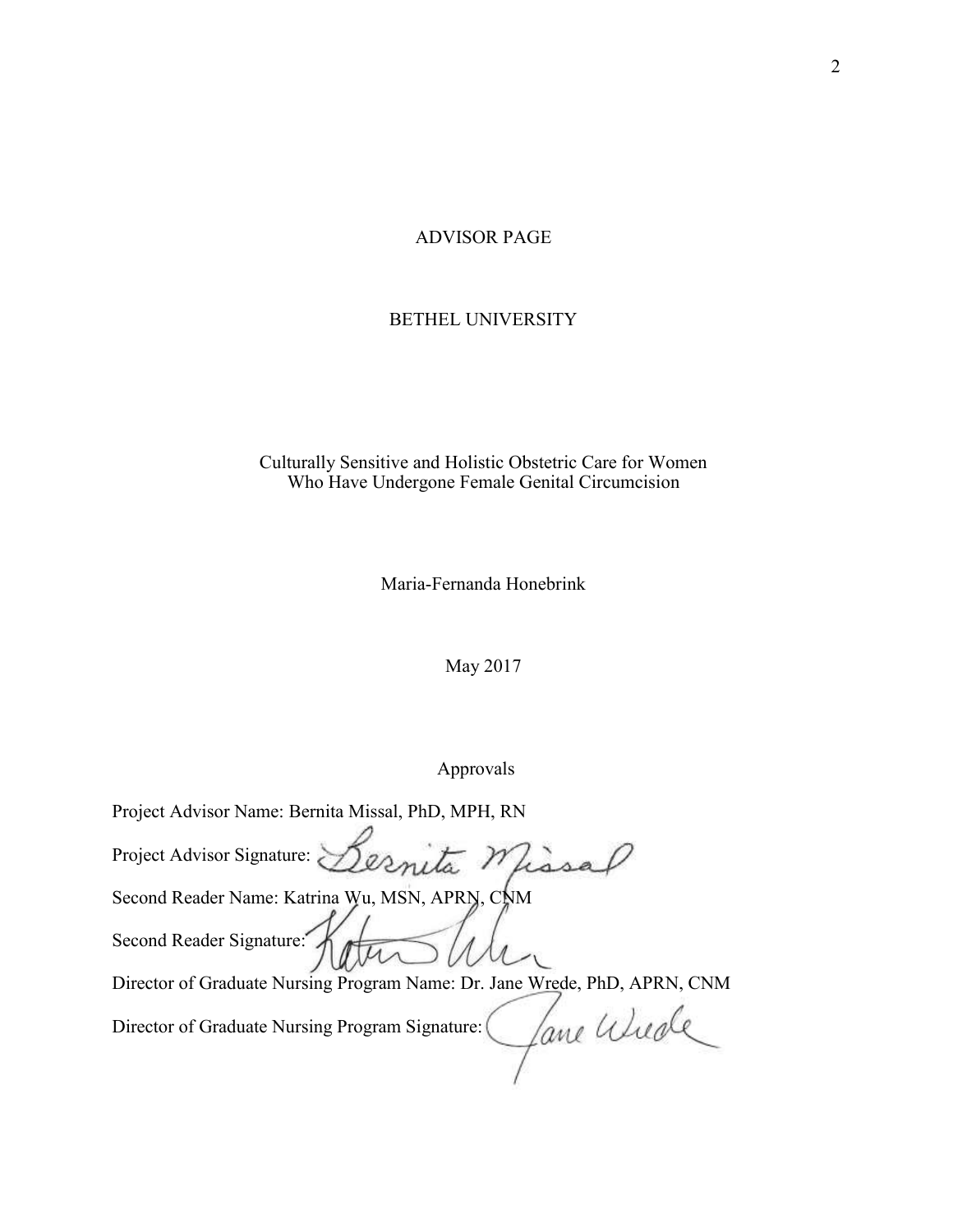# **Acknowledgments**

This work is dedicated

To my husband Ted, you are my best friend and the love of my life. I would not be where I am without you.

To my wonderful children Alexander Harold, Anna Isabel, and John Luis, you are my life and my everything. I love you with all my heart.

To my mother Marianita, you are a strong woman who gave up many things to give your children love, courage, and a better future.

To all my family and friends who supported me in many ways.

And, to all the women who have undergone Female Genital Circumcision. This work is for you, because you deserve to be treated with respect, sensitivity and consideration. This is my contribution toward a better future for you.

"Donde haya un árbol que plantar, plántalo tú. Donde haya un error que enmendar, enmiéndalo

tú. Donde haya un esfuerzo que todos esquivan, hazlo tú. Sé tú el que aparta la piedra del

camino."

"Where a tree needs to be planted, you plant it. Where there is a mistake that needs to be fixed, you fix it. Where there is hard work to be done and everyone avoids it, you do it. Be you the one that removes the stone from the road."

― Gabriela Mistral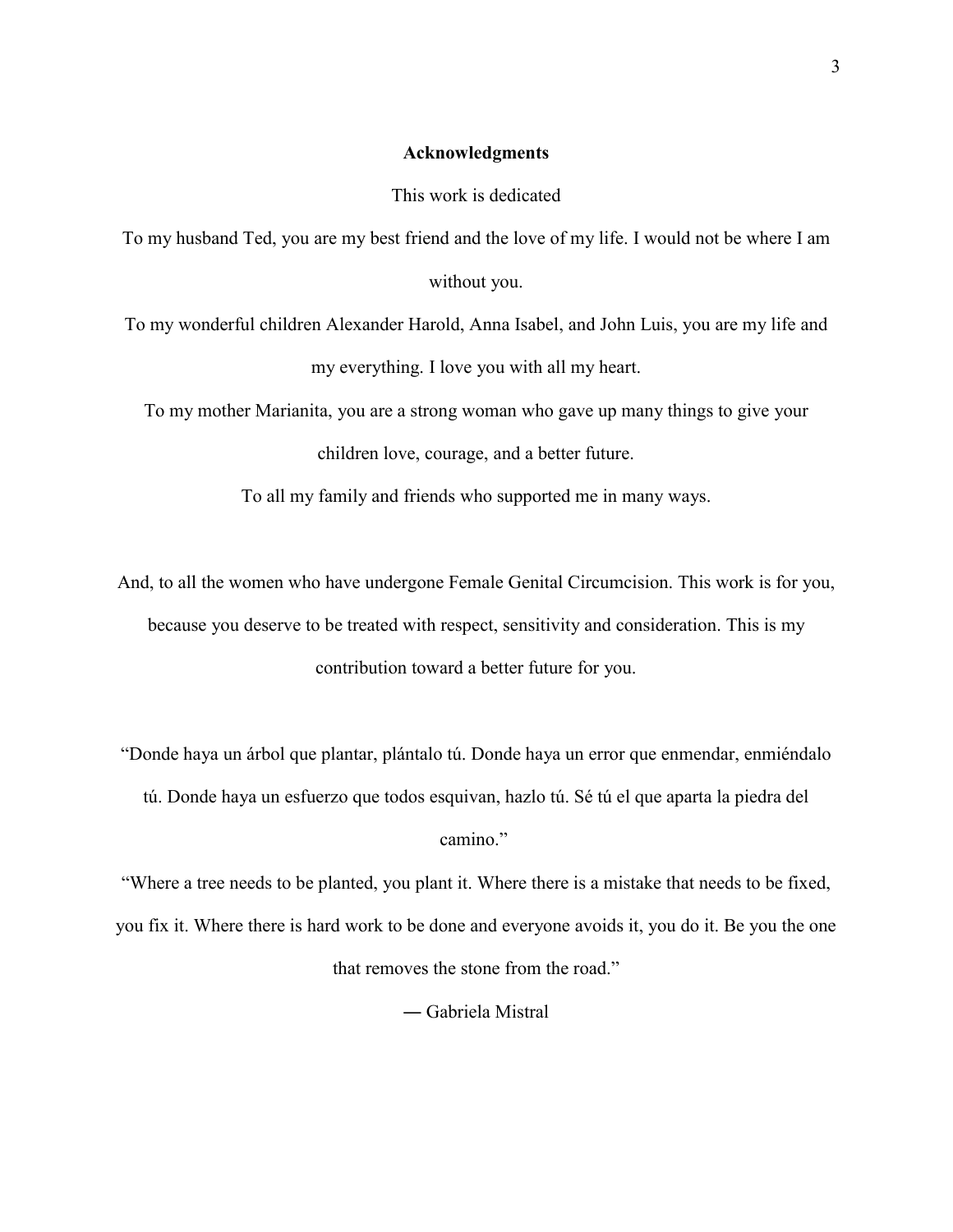### **Abstract**

**Background:** Around the world, immigration is part of many people's lives. In that context, obstetric healthcare providers must be ready to deliver culturally sensitive care to women of different backgrounds. Some of these women have undergone female genital circumcision (FGC). As a result, they have unique healthcare needs.

**Purpose:** Conduct a critical literature review designed to discover and evaluate culturally holistic care guidelines being used to provide healthcare to women who have undergone FGC. **Results:** There is a lack of clinical guidelines for healthcare providers as they care for circumcised women. Randomized controlled trials are not being done due to ethical issues that could arise. Providers believe that the lack of evidence-based guidance can make it difficult to know the best way to provide healthcare to circumcised women.

**Conclusions:** Healthcare providers need more information about FGC. They need education on the types of FGC and its possible complications, and they need guidelines for providing quality, culturally sensitive and holistic care to circumcised women. These guidelines do not exist in the United States and must be created.

**Implications for Research and Practice:** The findings support future research directed toward creation of clinical guidelines for the care of circumcised female patients, and toward development of healthcare education programs. Guidelines and education will help obstetric practitioners to provide quality, culturally sensitive and holistic care.

**Keywords:** Female genital circumcision (FGC), female genital mutilation (FGM), culturally sensitive care, quality care, holistic care.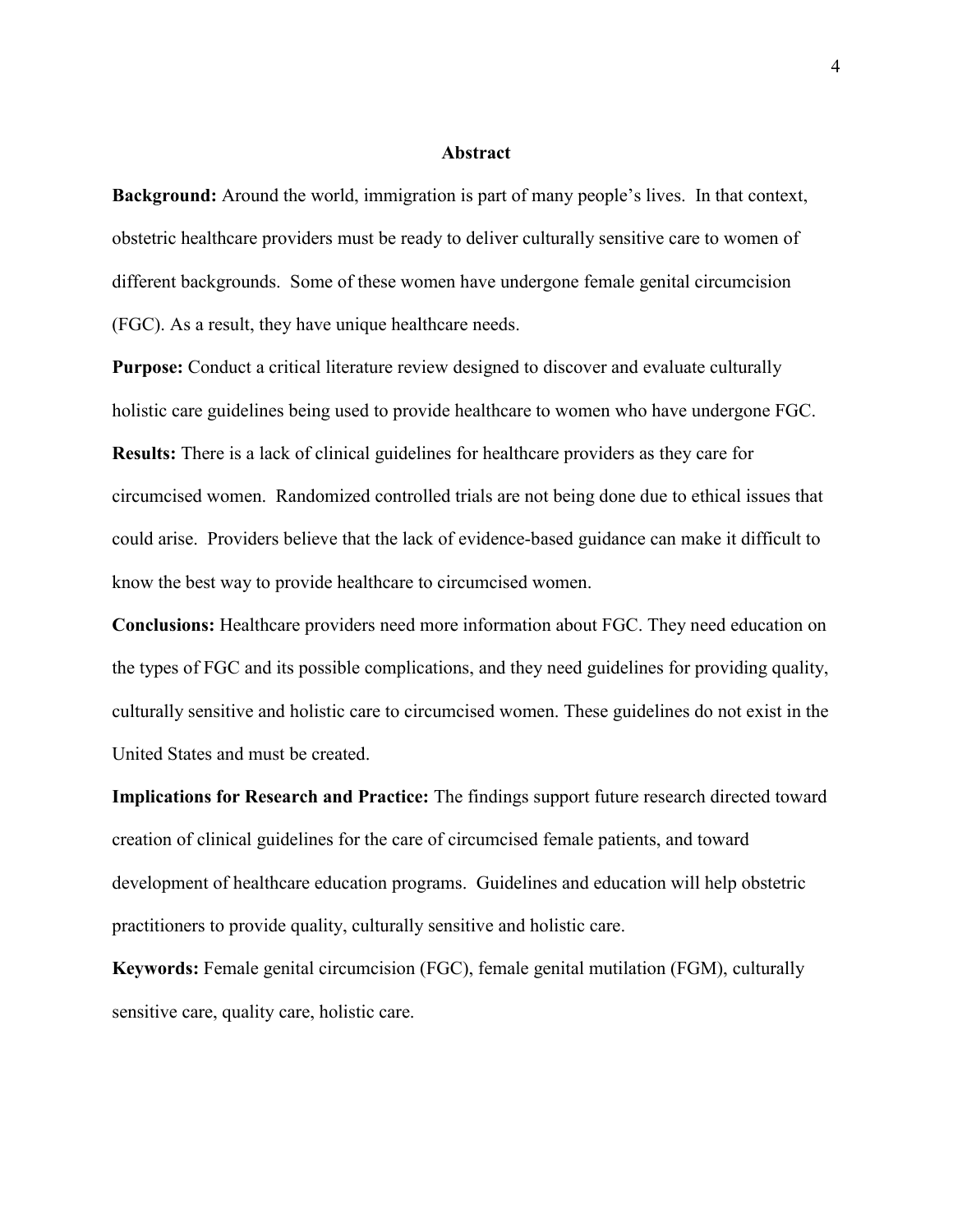# **Table of Contents**

| .17 |
|-----|
|     |
|     |
|     |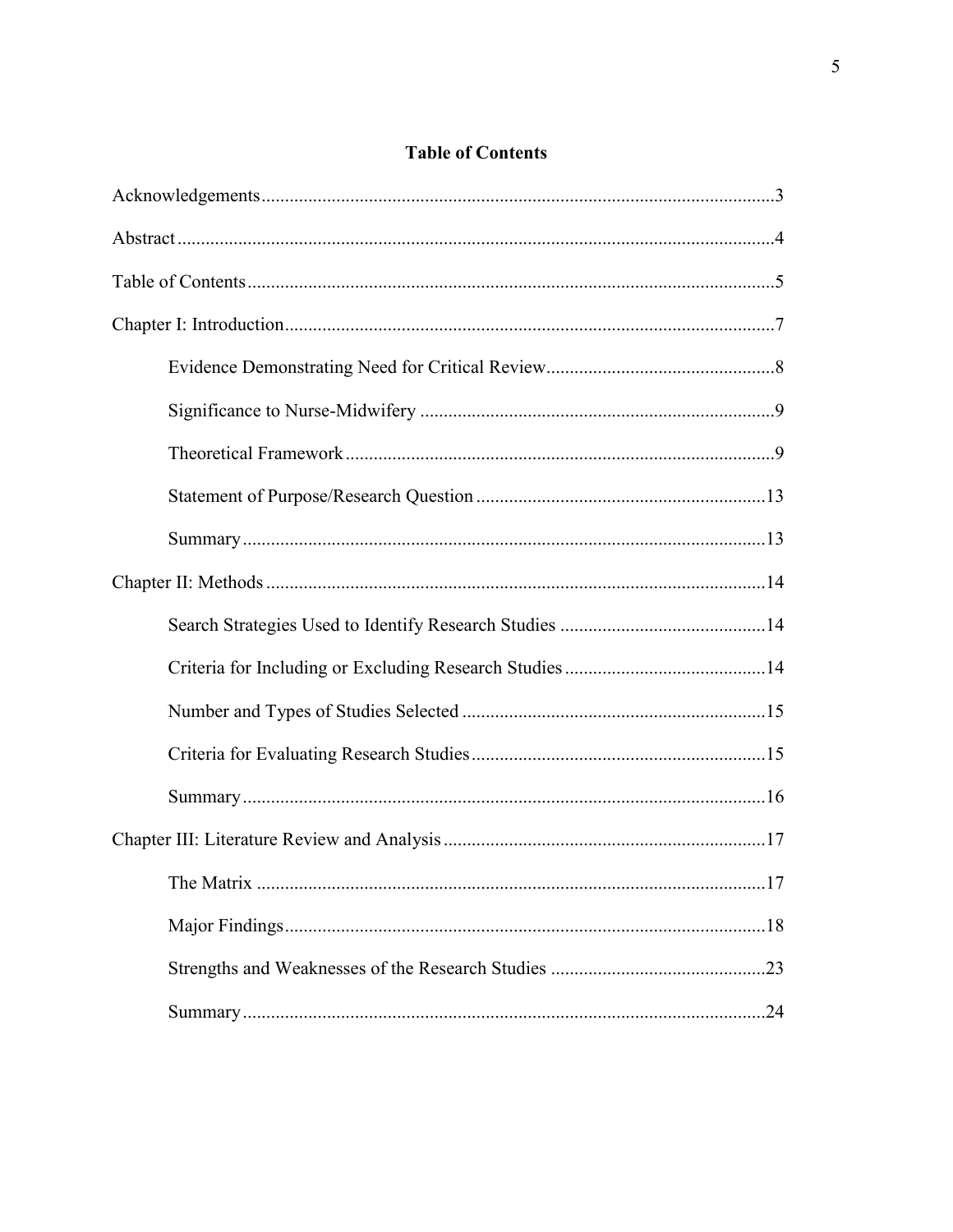| Integration and Application of Selected Theoretical Framework30 |  |
|-----------------------------------------------------------------|--|
|                                                                 |  |
|                                                                 |  |
|                                                                 |  |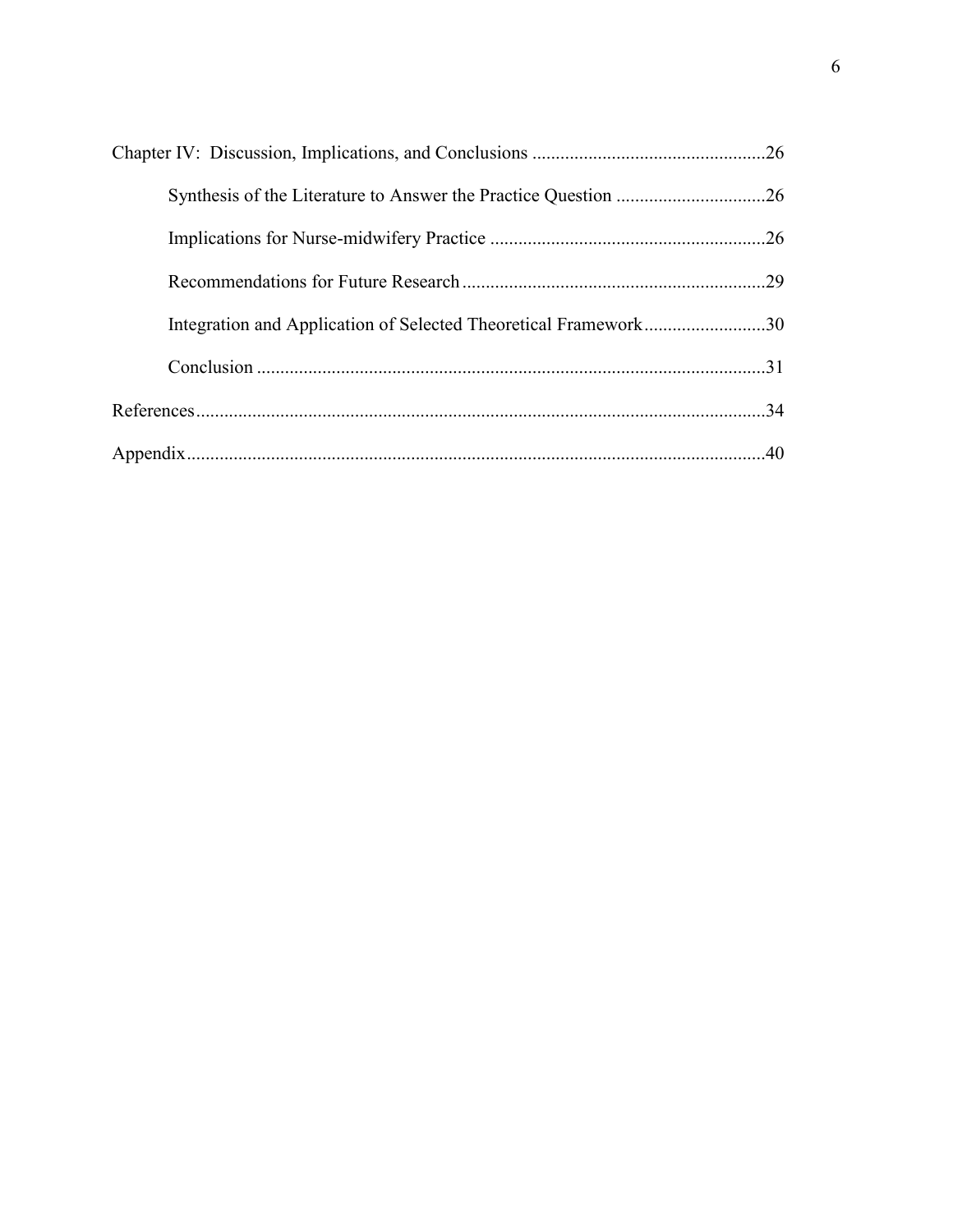#### **Chapter I: Introduction**

Female Genital Circumcision (FGC) is also known as female genital mutilation and female genital cutting. There are many theories that speculate on its origins. According to archeological findings, there is evidence that FGC has been practiced since before the  $16<sup>th</sup>$ century B.C. (Chalmers & Omer-Hashi, 2003). According to the World Health Organization (WHO, 2008), FGC occurs all over the world, there are 30 countries where FGC is more prevalent (Woman Stats Project, n.d.). However, is has been found to be more prevalent in at least 30 countries, many of them in Africa and Asia (Chalmers & Omer-Hashi, 2003). FGC may be performed on women of any culture, religion, ethnic group, socio-economic status, or educational level (Chalmers & Omer-Hashi, 2003).

FGC is a traditional procedure that involves the partial or total removal of or damage to the external female genitals. This definition includes any type of injury caused for non-medical reasons (WHO, 2008). There are several degrees of the procedure. The WHO (2017) has created a table that helps to identify the different types.

- Type 1: Also known as clitoridectomy, it is the partial or total removal of the clitoris, and in very rare cases, only the prepuce.
- Type 2: Known as excision, it is the partial or total removal of the clitoris and the labia minora, with or without excision of the labia majora.
- Type 3: Referred to as infibulation, the opening of the vagina is narrowed through the creation of a covering seal. It is the most serious type of FGC.
- Type 4: This includes all other harmful procedures to the female genitalia for nonmedical purposes.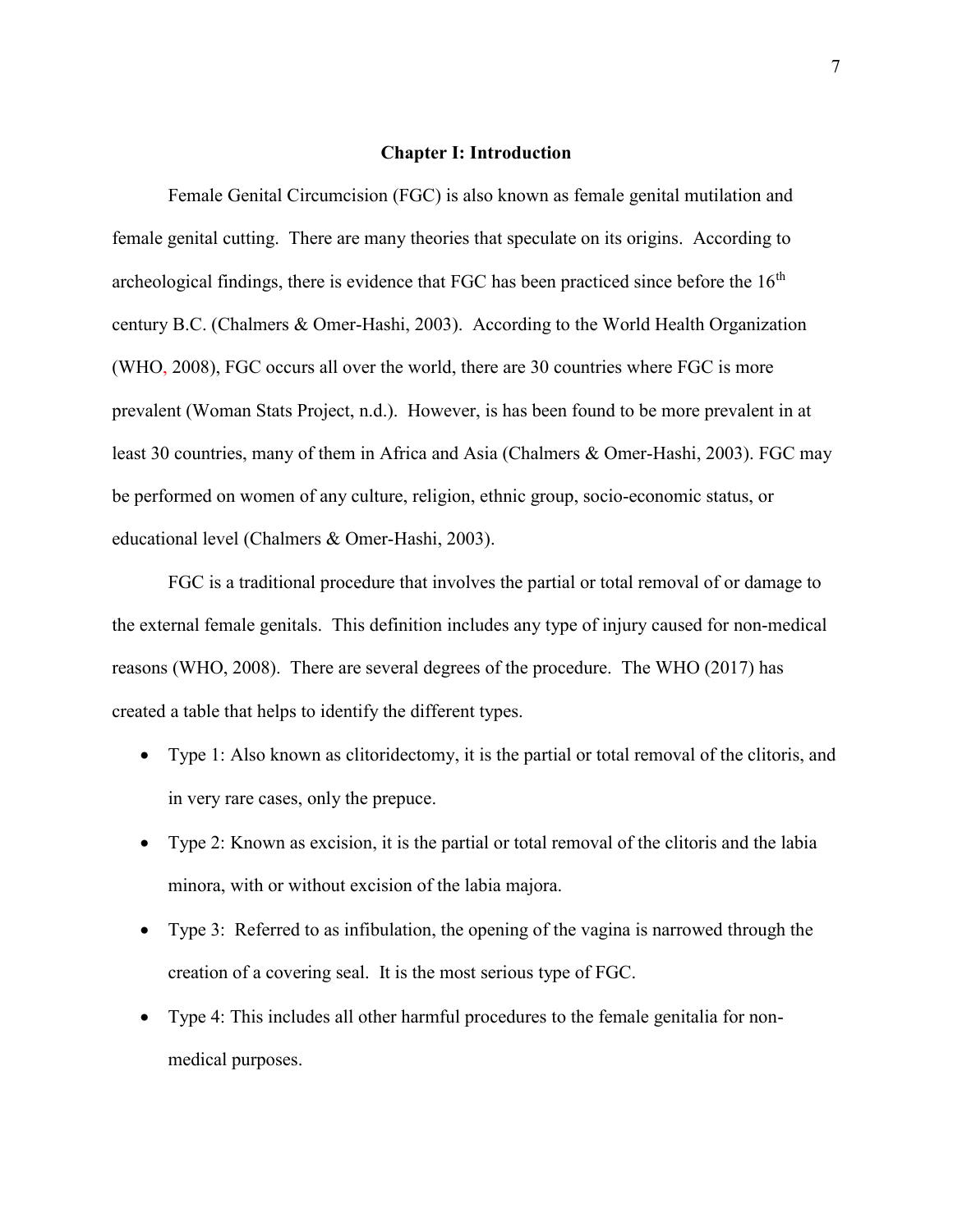At least 200 million girls and women living worldwide have undergone FGC (United Nations International Children's Emergency Fund [UNICEF], 2016). According to Mather and Feldman-Jacobs (n.d.), in the State of Minnesota the number of women and girls who are potentially at risk for FGC is 37,417 and in the United States of America this number is greater than 500,000. Because of this, healthcare professionals must be prepared to care for circumcised women, which they are sure to encounter during their careers.

#### **Evidence Demonstrating Need for Critical Review**

Female circumcision interferes with the normal life of a woman and affects her in different ways. It may cause several immediate and long-term complications including severe pain, excessive bleeding, shock, swelling of genital tissues, infections, infection with human immunodeficiency virus, difficulties with urination, impaired wound-healing, death, menstrual problems, keloids, and interfere with her sexual health (WHO, n.d.). In addition, there are associated obstetric complications including a higher likelihood of cesarean sections, postpartum hemorrhage, episiotomies, difficult or prolonged labor, extended maternal in-hospital stays, and obstetric fistulas. The likelihood of psychological complications is greater, including postpartum depression and anxiety disorders. Perinatal risks include higher incidence of infant resuscitation, intrapartum stillbirth, and neonatal death (WHO, n.d.).

According to Balogun, Hirayama, Wariki, Koyanagi, and Mori (2012), there is a lack of clinical research comparing which interventions will result in better outcomes for patients who have undergone female circumcision. The lack of research is, at least in part, due to ethical difficulties encountered in investigating questions related to FGC. The net effect of this lack of research is that evidence-based clinical guidelines are non-existent, leaving providers unsure of how to proceed when evaluating and treating circumcised women. This results in a case-by-case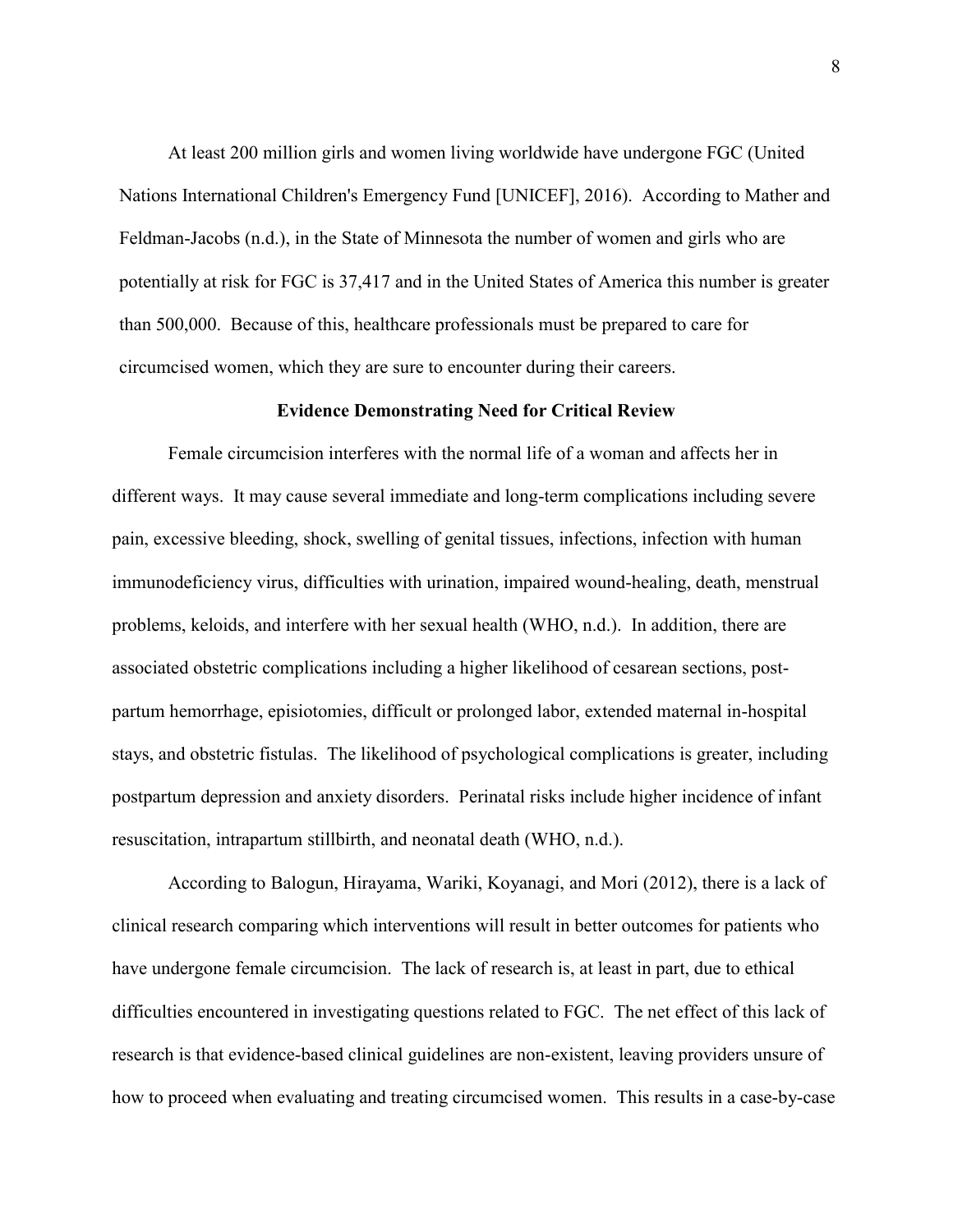clinical approach which relies exclusively on the judgment of the provider, and which is not informed by consensus opinion or evidence. This is a concerning situation which necessitates investigation of potential guidelines for treatment of women who have undergone FGC.

# **Significance to Nurse-Midwifery**

There is a need for professional education and training that will enable midwives to provide culturally competent care when treating a patient who has undergone circumcision (Dawson, Turkmani, Fray, Nanayakkara, Varol, & Homer, 2015). It is the norm for female circumcised patients to prefer midwifery care during their pregnancies. This is why midwives must be prepared to meet the expectations and needs of circumcised women. Midwives in several parts of the world have been appointed as the designated healthcare providers for women who have undergone FGC. In some cases, they are the managers of clinics that specialize in the treatment of these women. Midwives must be prepared to provide ethically sensitive care, and to understand the legal implications of female circumcision as well (Leye, Powell, Nienhuis, Claeys, & Temmerman, 2006). This literature review will attempt to answer the question "Are there clinical practice guidelines on providing quality, culturally sensitive and holistic care to women who have undergone female genital circumcision in order to decrease fear and increase patient satisfaction?"

#### **Theoretical Framework**

The most pertinent theory of nursing for this critical review of literature, which deals with obstetric care for immigrant women who have undergone FGC, is the Transcultural Nursing Theory, which was developed by Madeline Leininger (Olin, 2011). This theoretical framework is focused on understanding and describing various cultures in the context of healthcare, specifically their values, cultural practices, and more generally their ways of life, and how those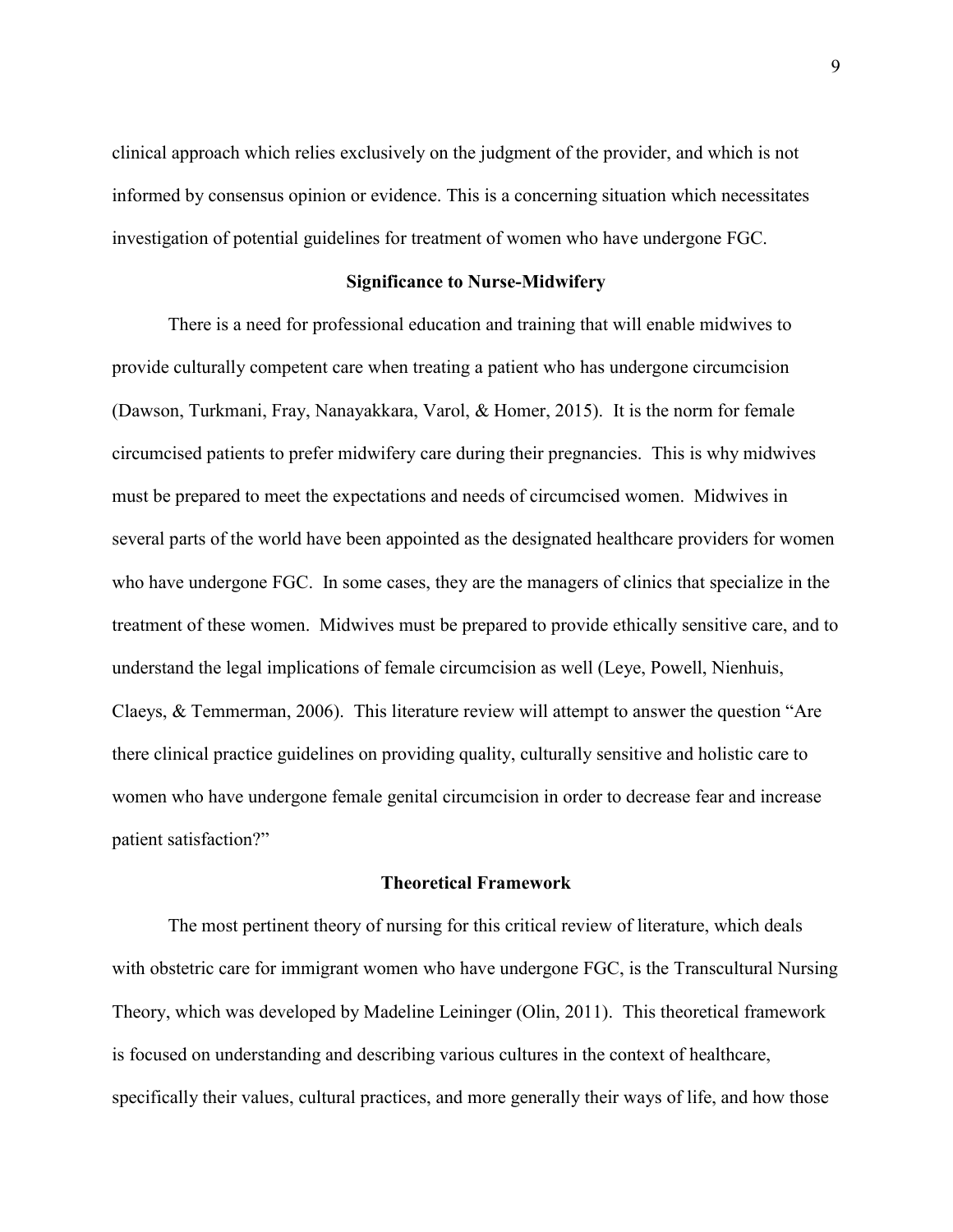aspects translate into varying healthcare attitudes and practices. It is not an entirely academic framework, however, as its ultimate goal is to foment healthcare practices that are tailored for specific communities and that will succeed in those communities, as well as practices that can succeed across cultures (Mulholland, 1995).

The Transcultural Nursing Theory was developed not long ago, and it can be attributed to the recent and rapidly increasing diversity of our world, ethnically, culturally and racially. As human populations have become more and more mobile, resulting in increased diversity around the world, there has been a growing need for healthcare professionals, especially nurses with arguably the highest level of interaction with patients, to adapt and be able to provide culturally sensitive care that incorporates facets of diverse individual patients' beliefs and values. Providing individualized care to patients with beliefs, values and identities far different from our own is an immense challenge, and needs an appropriate theoretical framework to help us achieve it.

Transcultural Nursing provides an ideal foundation to enable nurses to understand and treat patients of varying backgrounds. It is also an ideal conceptual framework for research into providing nursing care for these populations. Leininger's research method, ethnonursing, is a crucial tool in conducting such research, and will be used in this project to investigate the culturally appropriate care of obstetric immigrant women that have undergone female circumcision (Andrews, 2008). Ethnonursing is a powerful tool. It allows the researcher to interact with individuals of different cultural backgrounds in order to understand the way others see the world and how this impacts their views and approach to healthcare. It requires the researcher to be a "co-participant" in the healthcare process, allowing them to more directly understand and experience healthcare systems in other cultures. This first-hand knowledge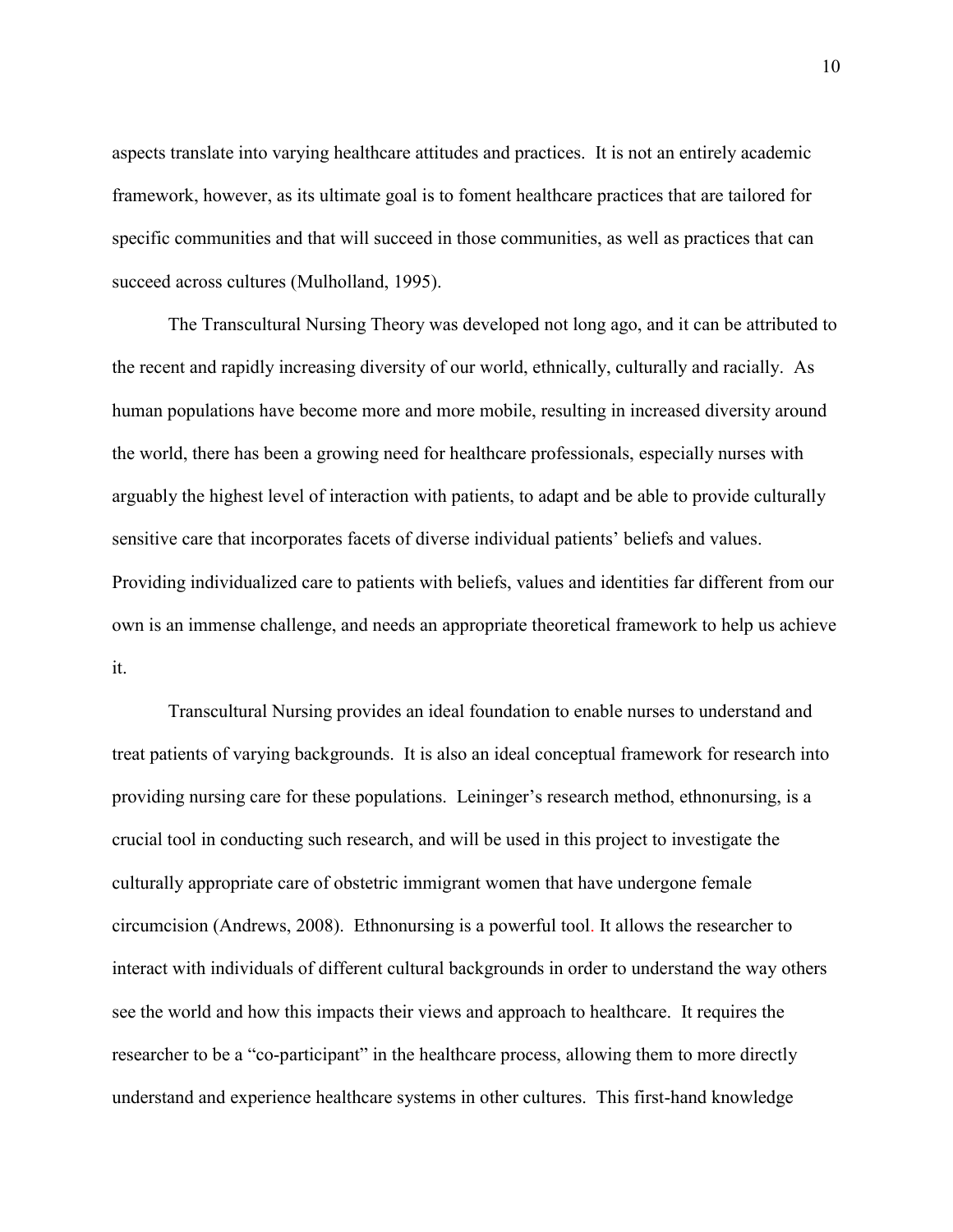facilitates learning about the expectations, limitations, and practical outcomes of these systems from the viewpoint of both patients and professionals. Ethnonursing is a "bottom-up" approach that seeks to infer the broader outlines of a culture through interaction with individuals, and rejects the more aloof and distanced approach to understanding other cultures that has been traditionally used (McFarland, Mixer, Webhe-Alamah, & Burk, 2012).

The ethnonursing model requires that the researcher become intimately and directly associated with the population whose care is being studied. This would mean trying to see the world, including the experience of being a patient, through the eyes of members of a distinct group of people. This kind of effort is required of most people on a day-to-day basis, whether consciously or not, although the extent of their shift in worldview is certainly variable. In the case of female patients who have undergone female circumcision, the use of this model would be expected to result in a significant shift in the author's understanding of this unique population and its culture.

In order to properly incorporate the ethnonursing model into the current research project, the reasons behind the ritual of FGM need to be understood. It is crucial to understand the traditions and beliefs of these patients. This will help midwives to better appreciate their point of view, and may help us to elucidate for them the reason for practices that are considered routine and ordinary in clinics and hospitals in this country, but could be seen as unusual or bewildering to these particular women. It would be equally important to learn about the health care provided within their own cultures to women who have been circumcised. Finally, it is critical to reflect on what the expectations of circumcised women are in order to understand what will be the most appropriate way to care for them.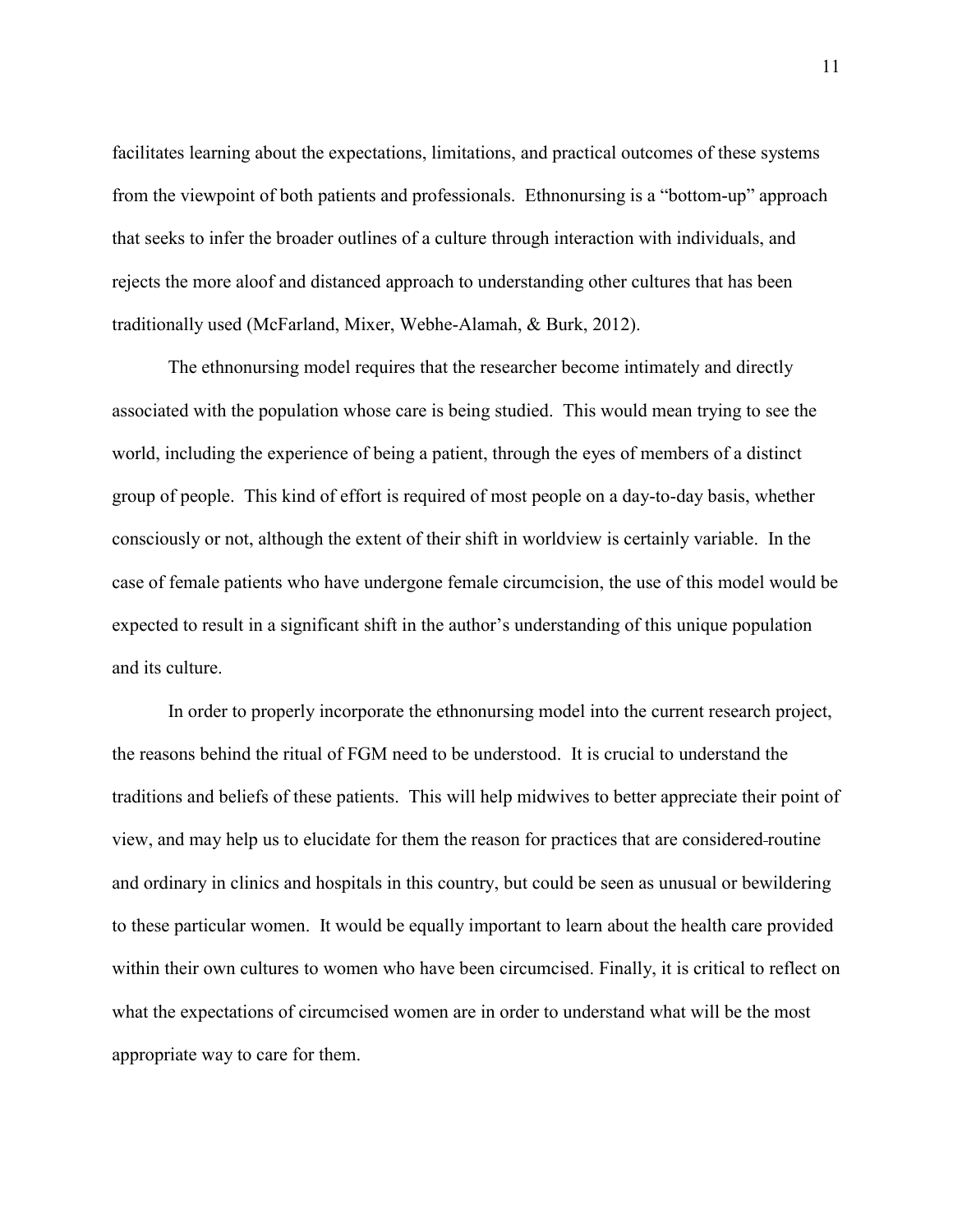After becoming familiar with this topic, it will be possible to see the healthcare system through eyes of these patients. The next step is to develop guidelines that can teach other healthcare professionals how to properly care for circumcised women. The education process would consist of two steps.

The first step would be education for healthcare providers regarding the FGC procedure, and the history and tradition behind it. In this step, healthcare providers would also become informed on how circumcised female patients view healthcare, specifically their expectations of who will provide it, what the care will consist of, and how, when, and where it will be provided. Care identical to what is provided in their home countries is clearly not the goal, but knowing about traditional practices could help providers to communicate more clearly with their patients and better meet their needs.

The second step would be the education of circumcised women, prior to and upon entering the healthcare system, regarding what to expect as they receive care so that it seems more comfortable and less foreign. This step would include education regarding the culture of healthcare in the United States. Through this two-step education process, providers and patients both gain a better understanding of each other's point of view.

By incorporating the conceptual framework of Transcultural Nursing Theory, it may be possible to improve the care of female circumcised patients, as well as help the healthcare providers that care for this unique group of women. The end result should be making the healthcare system less anxiety-provoking and more reassuring for female circumcised patients. Also, providers would understand these patients better and feel more confident in treating a patient who may be ethnically, culturally, and religiously distinct from themselves.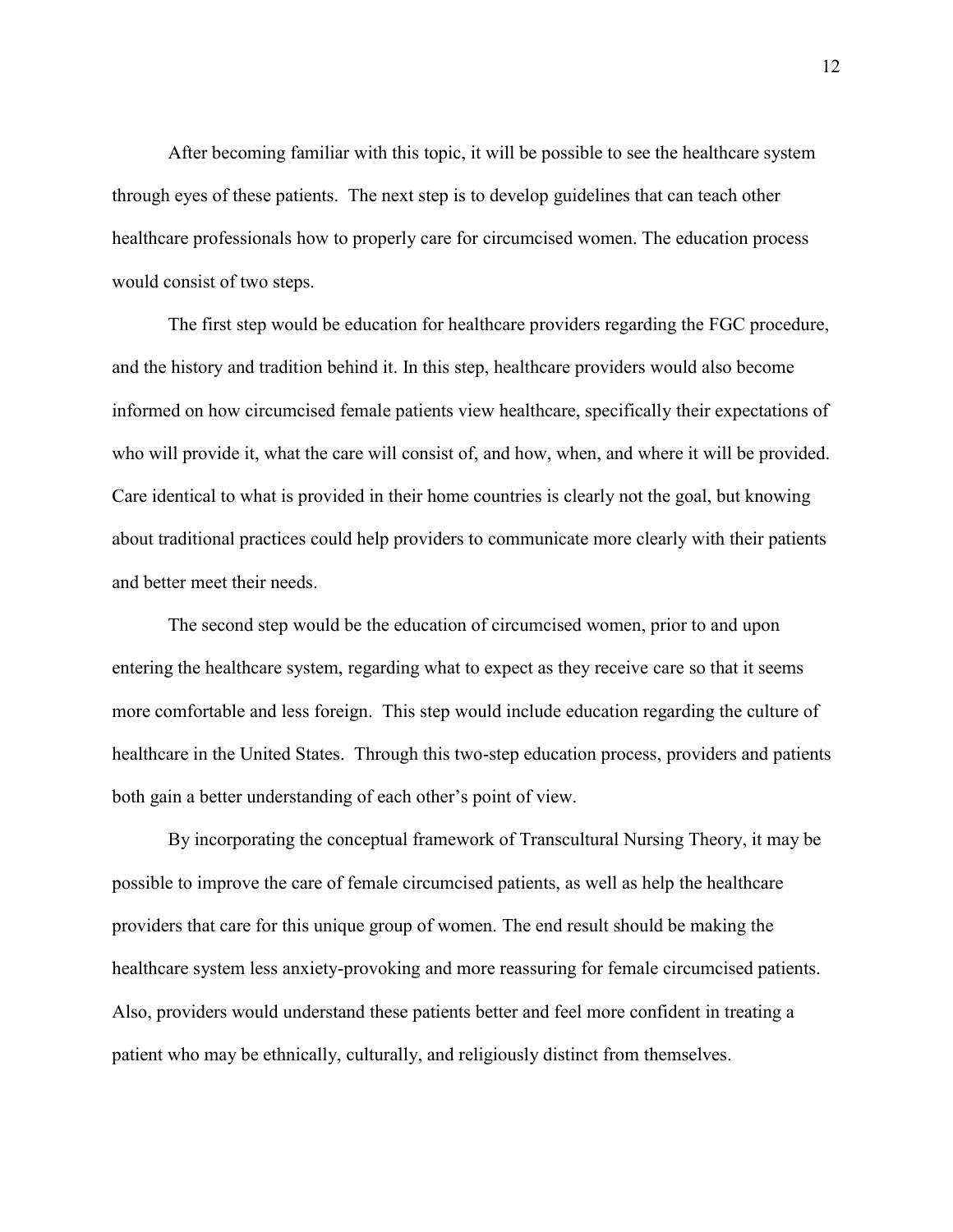#### **Statement of Purpose**

Like any other patient seen in a clinic or hospital, circumcised girls and women deserve quality, culturally sensitive and holistic care. However, there is a lack of knowledge about female circumcision among healthcare providers. This causes them to be unsure of how to interact with and treat patients. The purpose of this project is to conduct a critical literature review to answer the practice question: "Are there clinical practice guidelines on providing quality, culturally sensitive and holistic care to women who have undergone female genital circumcision"?

### **Summary**

In a world that is becoming ever more interconnected, midwives must understand the culture, traditions, beliefs and practices of the diverse populations that we care for. Female circumcision has been practiced for thousands of years in at least 30 countries. Circumcised women come from different cultures, religions, socioeconomic backgrounds, and levels of educational attainment. We need to consider that the number of women who have undergone the FGC procedure around the world is alarming, and is likely to continue to grow.

This is a unique group of women, who have experienced not only physical harm to their bodies but in some cases associated psychological trauma. Girls and women who have survived this procedure deserve to be treated with respect. A non-judgmental attitude is the first step toward building a good connection with patients so they are able to trust their providers. This trust must be established early on in care in order to improve patient satisfaction and diminish fear. Healthcare professionals, especially midwives, must be prepared mentally and have the knowledge base needed to provide the highest quality, culturally sensitive and holistic care possible for female circumcised patients.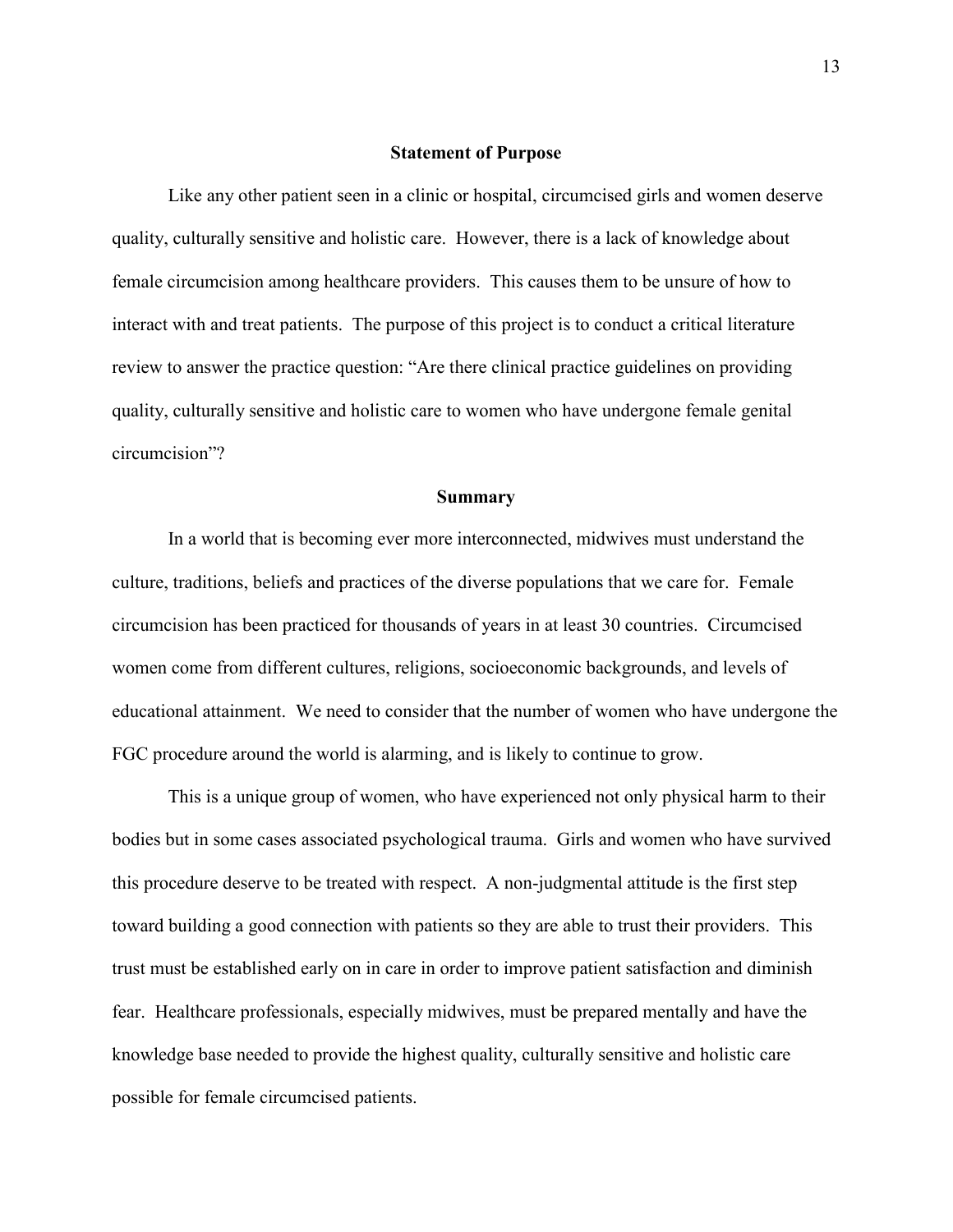#### **Chapter II: Methods**

This chapter will review the methodology utilized to locate and evaluate scholarly articles investigating the clinical guidelines that health care practitioners follow when caring for women who have undergone female genital circumcision (FGC). Three main databases of medical literature were searched, yielding 33 articles which were reviewed and appraised. Of these, 22 were selected for final inclusion in this analysis.

#### **Search Strategies Used to Identify Research Studies**

A literature search was performed through the EBSCO Academic Source Premier, PubMed database, and Google Scholar. Terms searched included: "Female circumcision and genital mutilation," "Female circumcision and genital mutilation: A practical and sensitive approach," "Female genital mutilation: What ob/gyns need to know," and "Clinical guidelines for care of patients who have undergone female genital circumcision/mutilation."

### **Criteria for Including or Excluding Research Studies**

The literature review included randomized controlled trials, literature reviews, crosssectional studies, non-experimental descriptive case-control studies, non-experimental quantitative studies, retrospective audits, qualitative phenomenological studies and expert opinions. Articles were included based on their origin in countries where large numbers of women have undergone FGC, whether native-born or immigrant women. Studies prior to 2002 were excluded from the search criteria. A single article was excluded because it referenced data from 1995. Articles meeting the above-referenced criteria were included based on the level and quality of the study.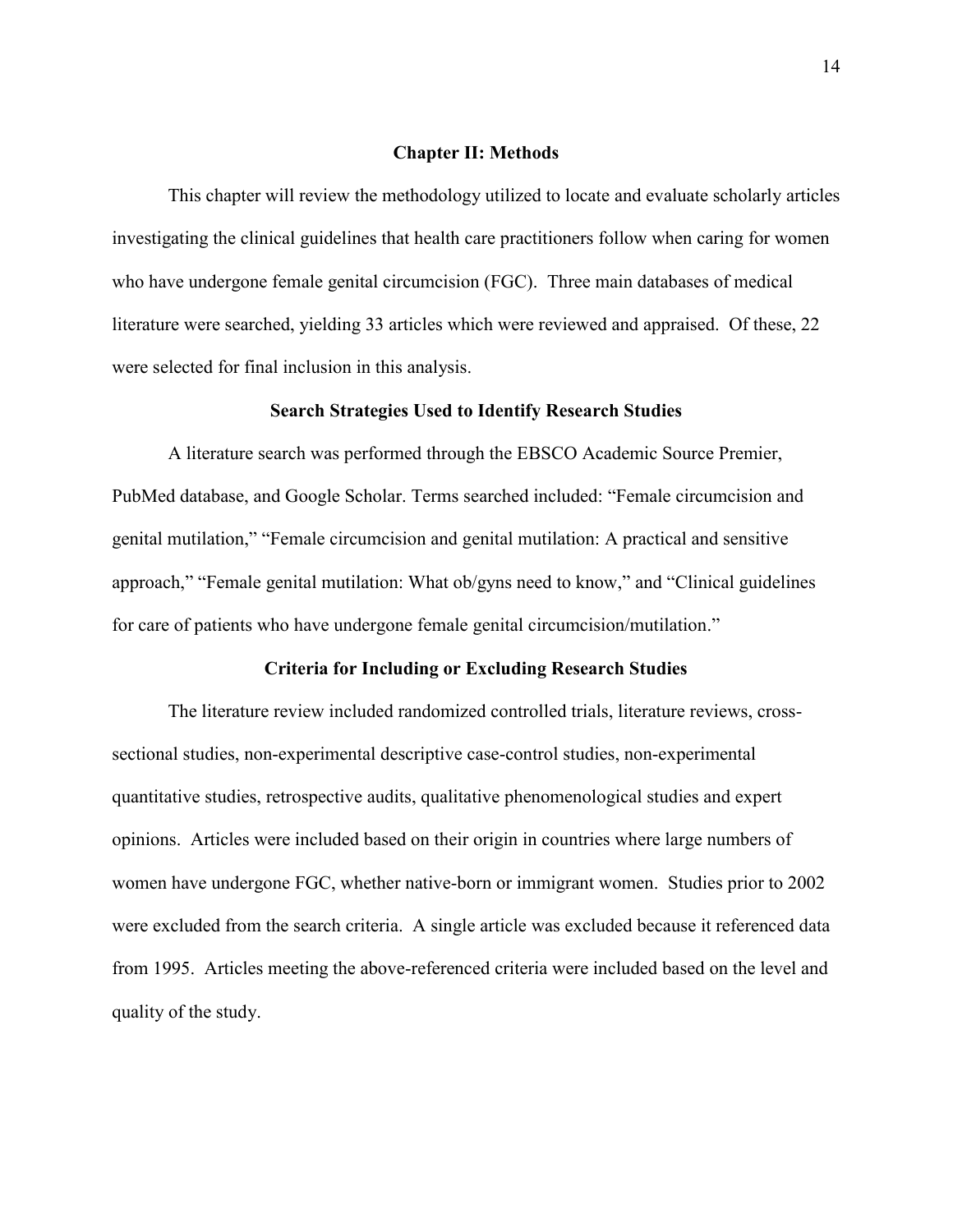#### **Number and Types of Studies Selected**

A total of 22 studies were appraised, including six qualitative phenomenological studies, one randomized controlled trial, five literature reviews, two cross-sectional studies, one nonexperimental quantitative study, one non-experimental case control study, five expert opinion studies, and one retrospective audit. Of these 22 studies, six were based on information gathering or research that occurred in the United States, two were from Nigeria, two from Sudan, one from Japan, one from Kuwait, one from Kenya, three from Australia, five from the United Kingdom, one from the Netherlands, one from Sweden, one from Denmark, one from Spain, and one from Belgium.

# **Criteria for Evaluating Research Studies**

The quality, value, and strengths of the studies encountered in the literature review were evaluated using the Johns Hopkins Research Evidence Appraisal Tool (JHREAT) (Dearholt & Dang, 2012). The results of the evaluation were classified on an evidence level scale of I to V. Per the JHREAT, Level I evidence includes experimental studies, randomized controlled trials (RCTs), or systematic reviews of RCTs, with or without meta-analyses. Level II evidence includes quasi-experimental studies, systematic reviews including a combination of quasiexperimental studies and RCTs, or quasi-experimental only studies, with or without metaanalysis. Level III evidence includes non-experimental studies, qualitative studies, or metasyntheses. Level IV evidence includes types of expert opinion including clinical practice guidelines and consensus panels. Level V evidence is based on experiential and non-research evidence, and includes literature reviews, quality improvement programs or financial evaluations, case reports, and the opinion of nationally recognized experts based on experiential evidence (Dearholt & Dang, 2012).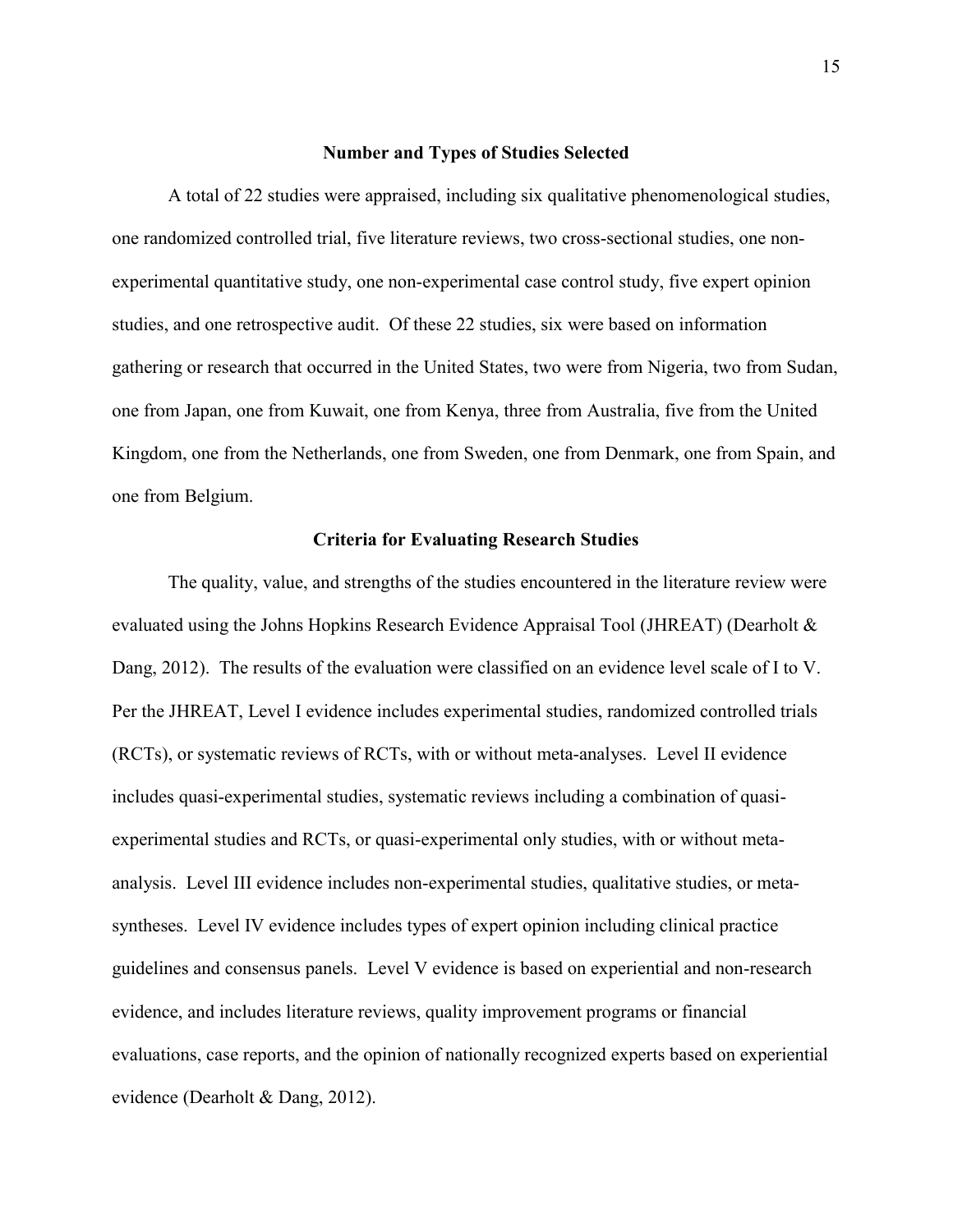Once the level of evidence for the included studies had been determined with the JHREAT, the quality of the studies was ascertained. Criteria for high, good and low quality are the same for evidence levels I, II and III. Criteria are unique for determining high, good and low quality for evidence levels IV and V. Considerations for determining quality for studies included in evidence levels I-III include consistency of results, applicability to a broad range of practice, sufficient sample size/study power, sufficient controls, consistent recommendations, and definitive conclusions. Considerations for determining quality for studies included in evidence levels IV and V include sponsorship by a public, private, or professional organization, or by an agency of the government, documentation of a standardized literature search strategy, consistent results with adequate numbers of studies, evaluation of the strength/quality of the included studies, definite conclusions, and readily apparent national expertise (LoBiondo-Wood  $\&$  Haber, 2014).

#### **Summary**

A comprehensive literature review was conducted using EBSCO Academic Source Premier, PubMed database, and Google Scholar in order to find appropriate articles for review. It was found that FGC has been researched in numerous locations around the world and within various cultures, as it is a question of interest for healthcare practitioners in various settings. Inclusion and exclusion criteria were used to ensure that the most applicable articles were included, resulting in a total of 22 reviewed articles. The JHREAT was subsequently used to determine the level of evidence provided by each study, as well as the quality of those studies.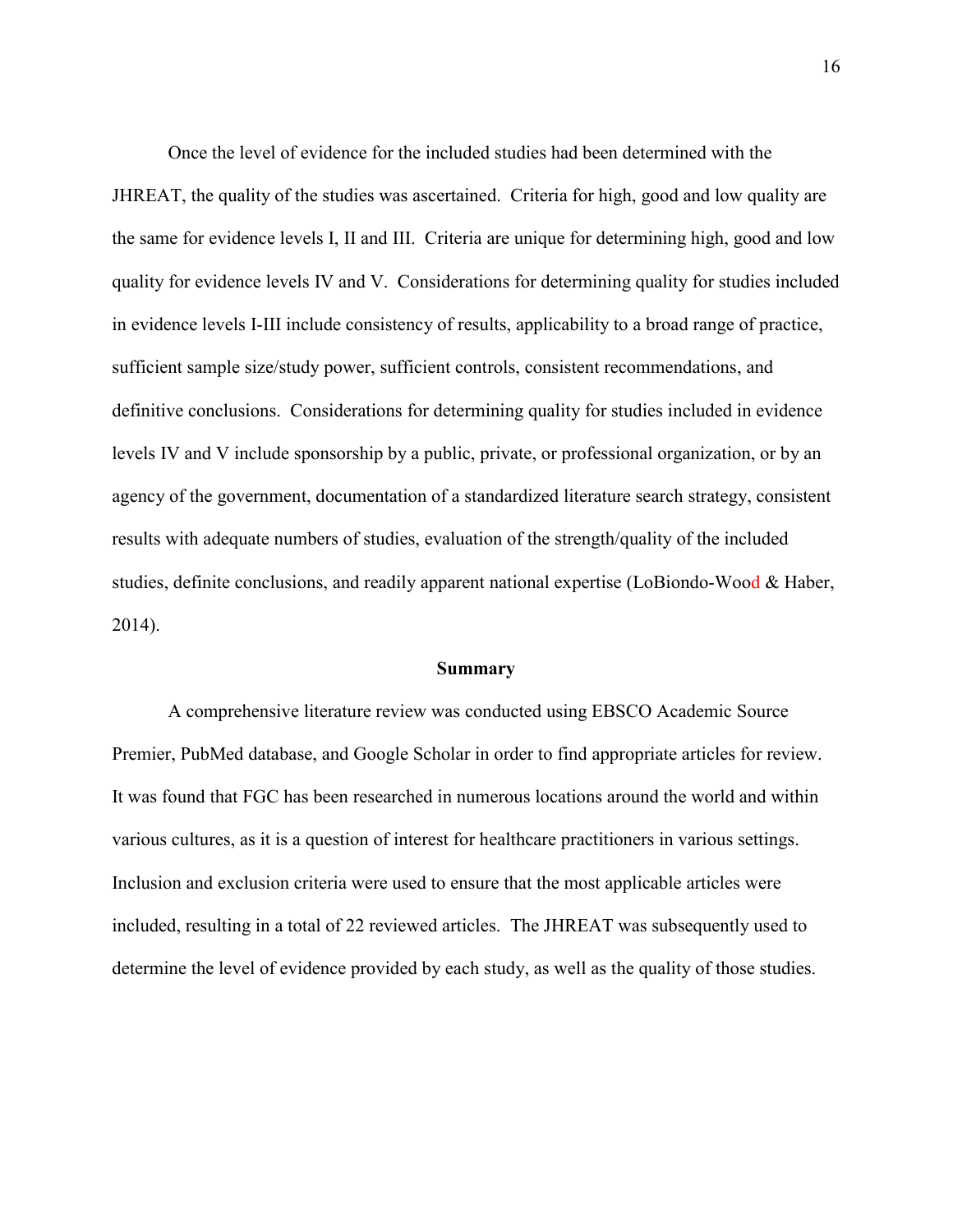#### **Chapter III: Literature Review and Analysis**

This chapter incorporates the findings from the literature review of 22 studies about Female Genital Circumcision (FGC). The principal findings from the reviewed literature include:

- 1. A general gap in knowledge among healthcare providers in developed countries about management of patients who have undergone FGC.
- 2. Limited cultural competency among healthcare providers when dealing with patients who have undergone FGC.
- 3. A corresponding need for further education, training, supportive policies, guidelines and protocols for midwives who care for women that have undergone FGC.
- 4. A need for further education for mothers and the community regarding the types and consequences of FGC.

Attitudes toward FGC have changed dramatically in communities and countries where it is practiced in recent years. However, as the literature will report, the corresponding change in behavior has been very slow. There is ample evidence that FGC is a long-standing tradition in those communities where it is still practiced, and therefore it is more than simply a cultural or religious practice (Chalmers & Omer-Hashi, 2003). Research will be put forward showing that its pervasiveness and sense of being a "normal" practice represents one of the greatest barriers to its abandonment in those communities (Ahanonu & Victor 2014).

## **The Matrix**

Included within the matrix are six qualitative studies, one randomized controlled trial, five literature reviews, two cross-sectional studies, one non-experimental quantitative study, one non-experimental case control study, five expert opinion studies, and one retrospective audit. Of these 22 studies, six were based on information gathering or research that occurred in the United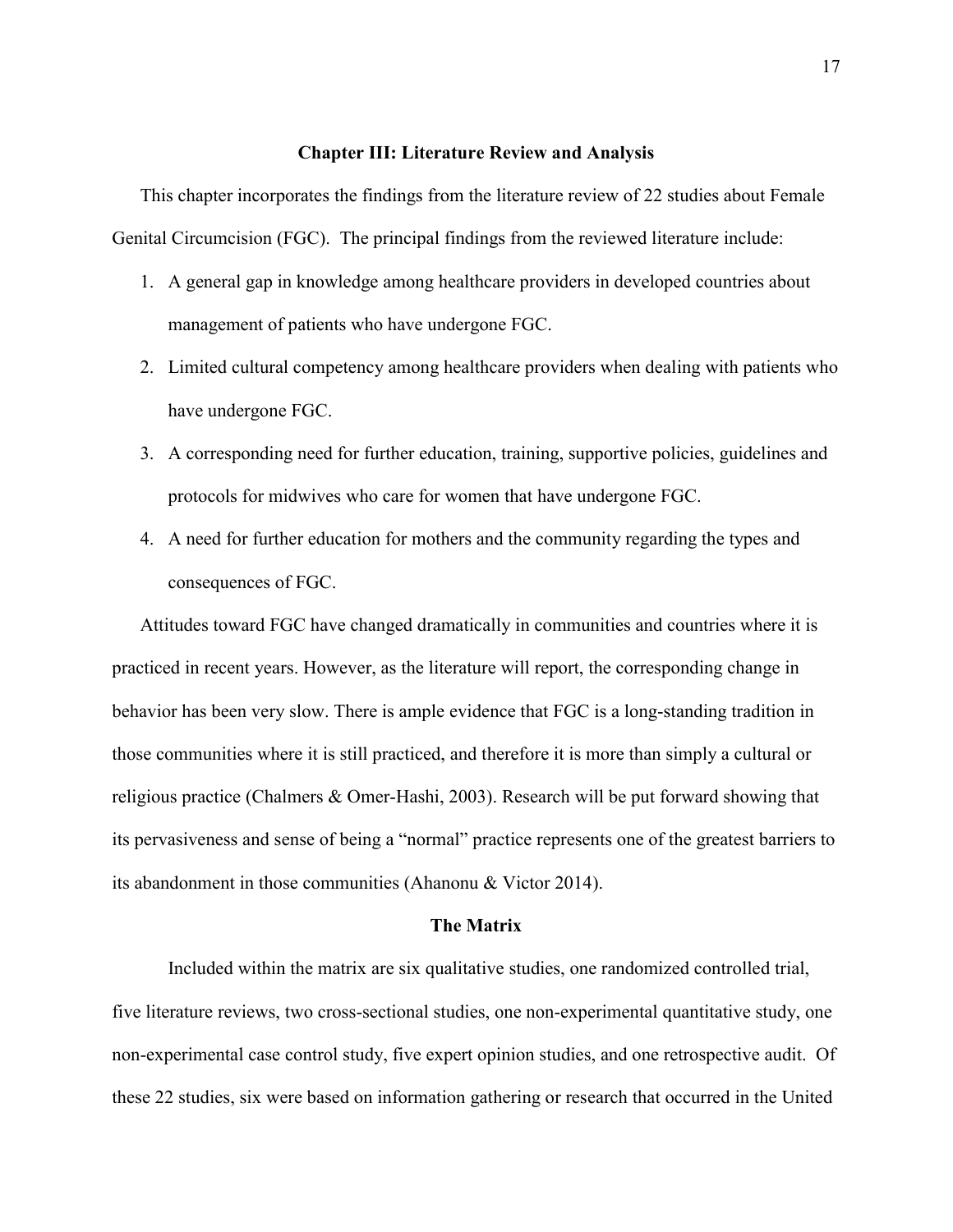States, two were from Nigeria, two from Sudan, one from Japan, one from Kuwait, one from Kenya, three from Australia, five from the United Kingdom, one from the Netherlands, one from Sweden, one from Denmark, one from Spain, and one from Belgium. The purpose, sample, design, measurement, level of evidence, quality of the studies, conclusions and recommendations from each study were identified and included in the matrix. This is documented in Appendix A.

### **Major Findings**

# **General Gap in Knowledge Among Healthcare Providers**

One of the main obstacles to be overcome in providing care to women who have undergone FGC is lack of knowledge regarding the consequences of and types of FGC. Chibber, El-saleh & El harmi (2010), in their study done in Kuwait, reported that in some regions women may be fearful to disclose FGC due to the possible reappreciations. According to, Dawson, Turkmani, Fray, Nanayakkara, Varol, and Homer (2015), during midwife training, female genital circumcision is only mentioned briefly in Australia. However, the reality of clinical practice is far different. Health care providers must be prepared to care for women who have undergone FGC as they will certainly be faced with these patients at some point. Lazar, Johnson-Agbakwu, Davis, and Shipp (2013) demonstrate that many of the 14 healthcare providers among them, 9 obstetricians, 1 family practice, 3 midwives and women's heath practitioner included in their study based in the United States had no exposure to training regarding FGC whatsoever, and had to learn about the care of these women "on the job". Chalmers and Omer-Hashi, (2003) document in their book that the perception among Somali immigrant women in Canada is that providers lack familiarity and comfort with providing care to those who have undergone FGC. They obtained this data by listening to women that have been subjected to FGC and have experience childbirth in Canada. Leye et al. (2006) make the argument that more assessment is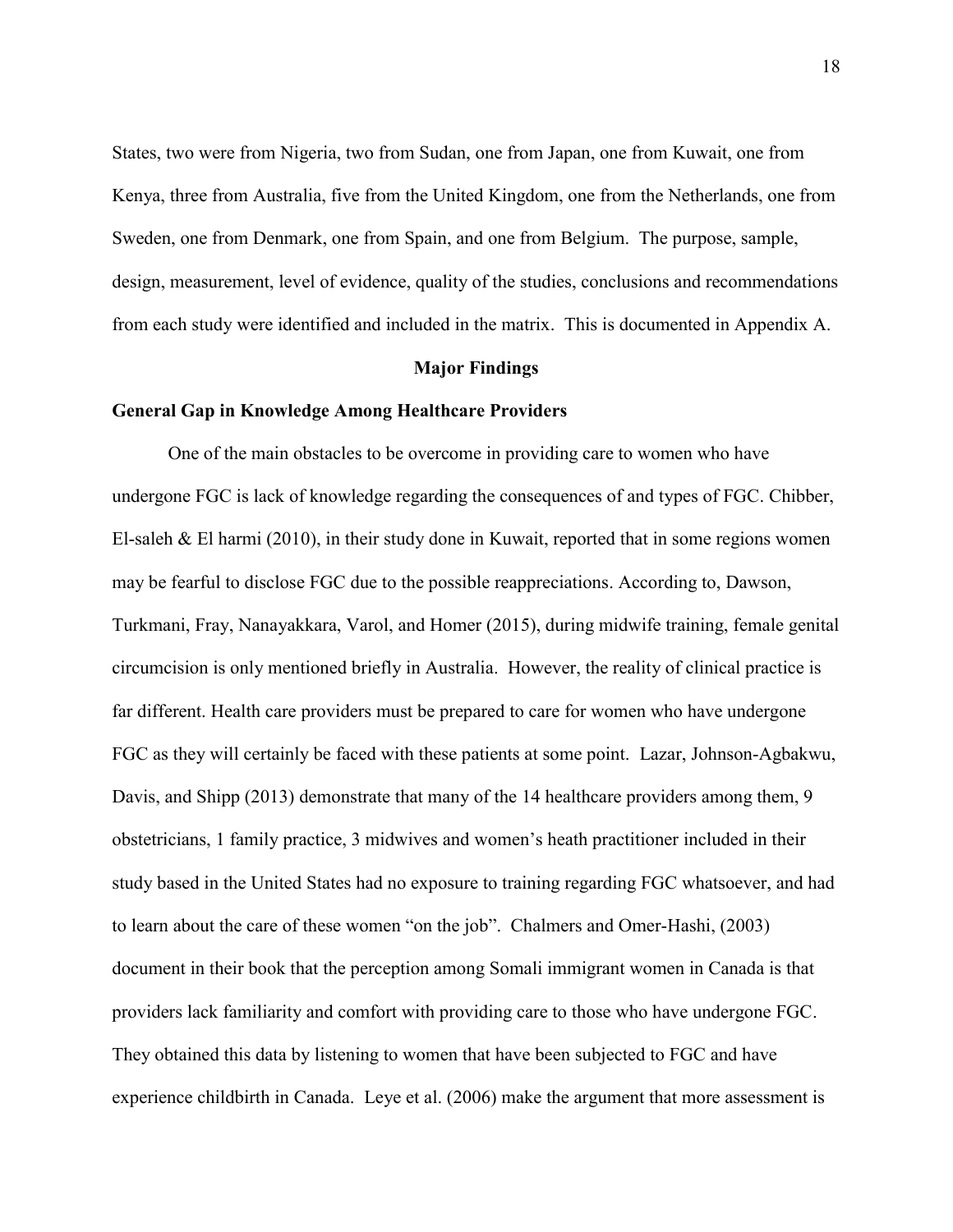needed of the educational requirements of western healthcare professionals. The training of various providers including medical students, nurses and midwives should include varying levels of information on counselling, clinical care, prevention of, communication surrounding, and attitudes toward FGC.

# **Limited Cultural Competency Among Healthcare Providers**

Odemerho & Baier, (2012) reported that in Illinois, USA an area closely related to that of clinical and technical education of healthcare providers is the need for more robust cultural competency. Within developed countries, healthcare providers are often unaware that FGC is not a practice that is specific to any one country, region, race, culture or ethnicity. According to Chalmers and Omer-Hashi, (2003) FGC is practiced for many reasons, including the prevention of female promiscuity and masturbation, increased fertility, increased sexual pleasure for men, and to ensure chastity before marriage. Twenty-three circumcised Somali women in Boston reported feeling that their healthcare providers do not want to discuss FGC with them and do not have clinical knowledge about how it may affect them during delivery (Ameresekere, Borg, Frederick, Vragovic, Saia, & Raj, 2011). According to Obstetrician-Gynecologist and researcher Dr. Nour from Harvard Medical School (2015), women who have undergone FGC often find themselves needing to educate their caregivers about this practice because of their evident provider's lack of knowledge. Admittedly, this is a difficult topic for providers with limited training and knowledge in this area. Providers caring for women with FGC may need to overcome language barriers and sense of discomfort in broaching the topic. Healthcare providers often feel frustrated when confronted with patient's resistance to interventions they recommend and sense that they are not trusted (Lazar et al., 2013). Knowledgeable healthcare providers who are confident with their training and skills and who are culturally sensitive and nonjudgmental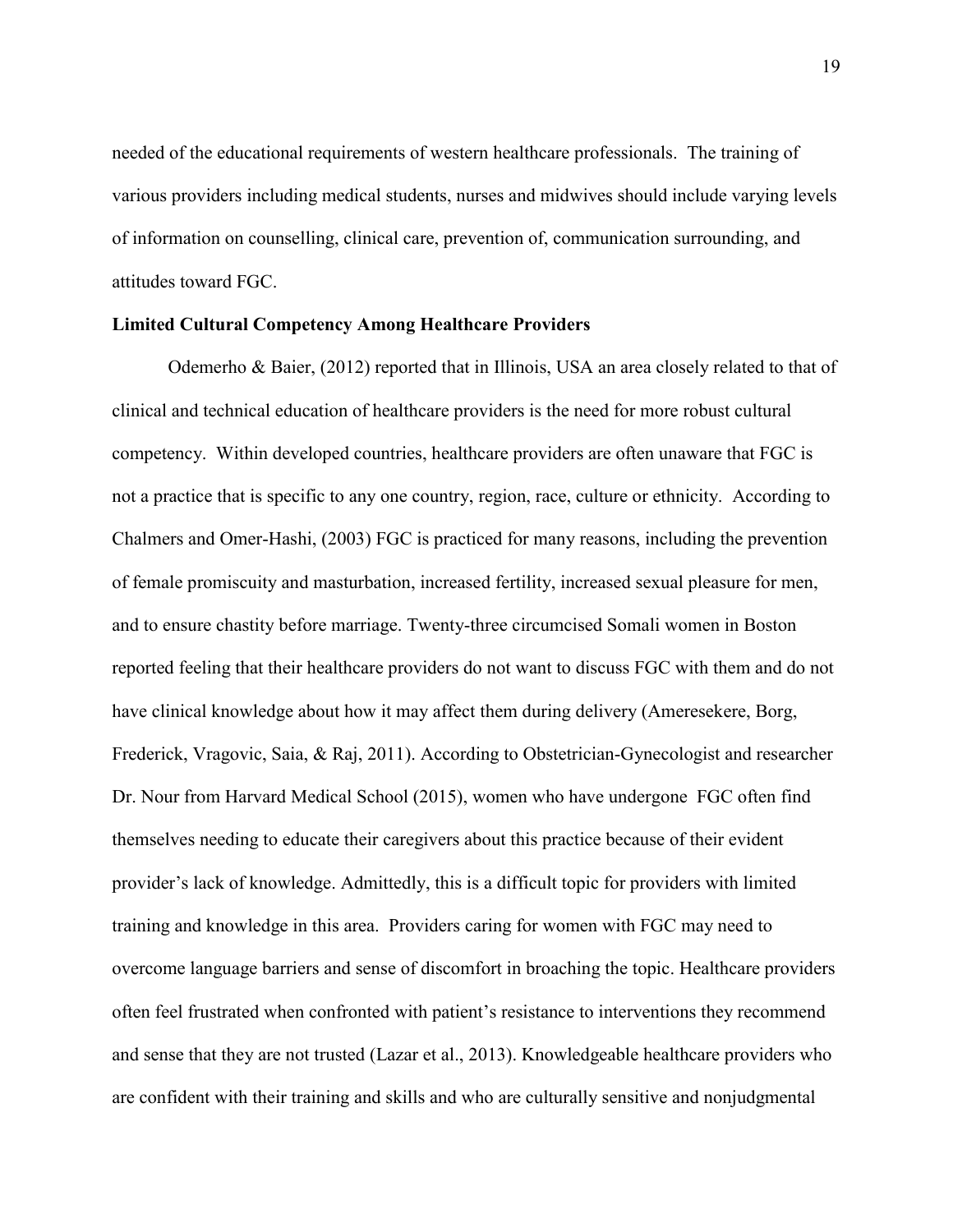will ensure that patients have more trust and less fear in the care that they receive and will be more open to their providers' care management and suggestions.

# **Need for Further Education and Training of Healthcare Providers, and for Clinical Protocols and Guidelines**

Because of the ever-increasing mobility of human populations, healthcare providers in developed countries are increasingly presented with patients from other cultural and social backgrounds. This includes women originating from developing countries where FGC is performed on a high percentage of the female population. According to Lazar et al. (2003), the three nurse-midwife participants in their semi structured interviews uniformly indicated a lack of formal protocols at their clinical sites for the care of women who had undergone FGC. Dawson et al. (2015) also mention a Swedish study done by Widmark, Tishelman, and Ahlberg, (2002) in which midwives indicate it was "frightening to experience FGM for the first time with no knowledge" (p. 235).

This study found that some attempts to respond to healthcare providers needs for more education and support have been made by creating educational programs. For example, Jacoby and Smith developed a course for American nurse-midwives that gave them the opportunity to practice deinfibulation of women that had undergone FGC type 3 using a pelvic anatomical model (Zurynski, Sureshkumar, Phu, & Elliott, 2015). Also, several European countries have developed resources to support those who care for this group of patients. Belgium has created guidelines and a practical manual for healthcare providers involved in the care of women who had undergone infibulation, also known as FGC type 3 (Leye et al., 2006). The manual provides clinical advice regarding prenatal consultations, delivery, and postpartum care. The National Board of Health in Denmark created a reference book outlining FGC and ways to provide care in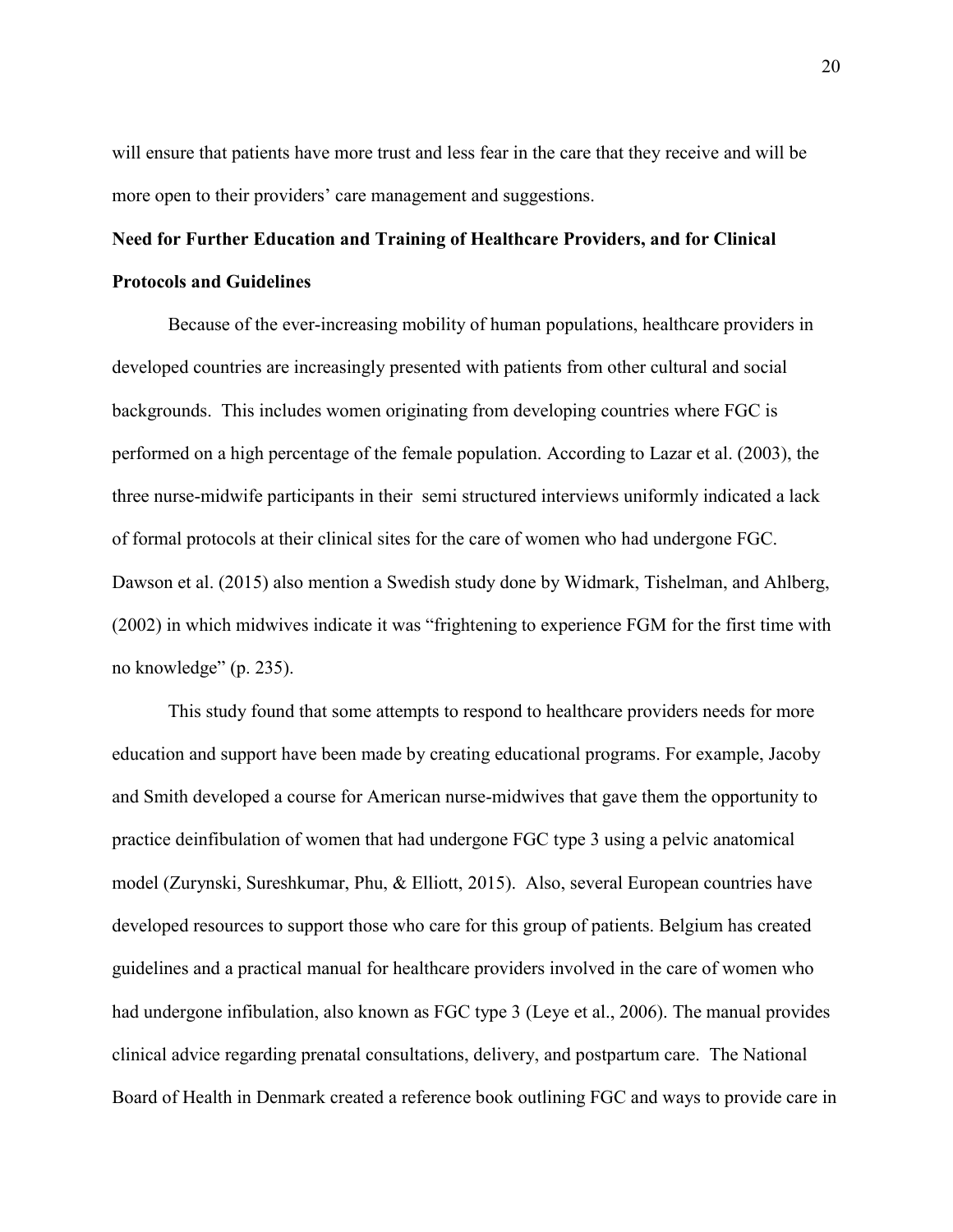a culturally sensitive way (Leye et al., 2006). In Denmark, there is an antenatal clinic at the Frederiksberg Hospital that specializes in the treatment of women who have undergone infibulation. Many providers in Denmark will refer their pregnant infibulated patients to this clinic (Leye et al., 2006). Sweden has developed guidelines for the care of women who have undergone FGC, including "the management of genitally mutilated women in antenatal care, the performance of gynaecological examination, and delivery among genitally mutilated women" (Leye et al., 2006, p. 370). In the Netherlands, a commission of experts handles situations in which FGC of girls has been requested by patients (Leye et al., 2006). The United Kingdom has developed codes of conduct which instruct providers on how to provide culturally sensitive and ethical care to women who have undergone FGC. They have also created a series of African Well Women Clinics in the UK because of the ever-increasing numbers of women with FGC presenting to clinics and hospitals for delivery, family planning, and gynecologic care (Leye et al., 2006).

As demonstrated by this literature review, several European countries have been responding to the need for culturally sensitive care for women who have undergone FGC by training, educating and supporting health care providers about this practice. In some places, they have created guidelines and even built specialty clinics that serve this unique population. However, the situation is different in the United States of America. According Goldberg, Stupp, Okoroh, Besera, Goodman, and Danel (2016), in the United States there are around 513,000 girls and women who are at risk for or have undergone FGC and yet there are no comparable systems in place here. Therefore, there is a great need for clinical guidelines, as well as more education and training for American healthcare providers to ensure the quality and culturally sensitive care that these girls and women deserve.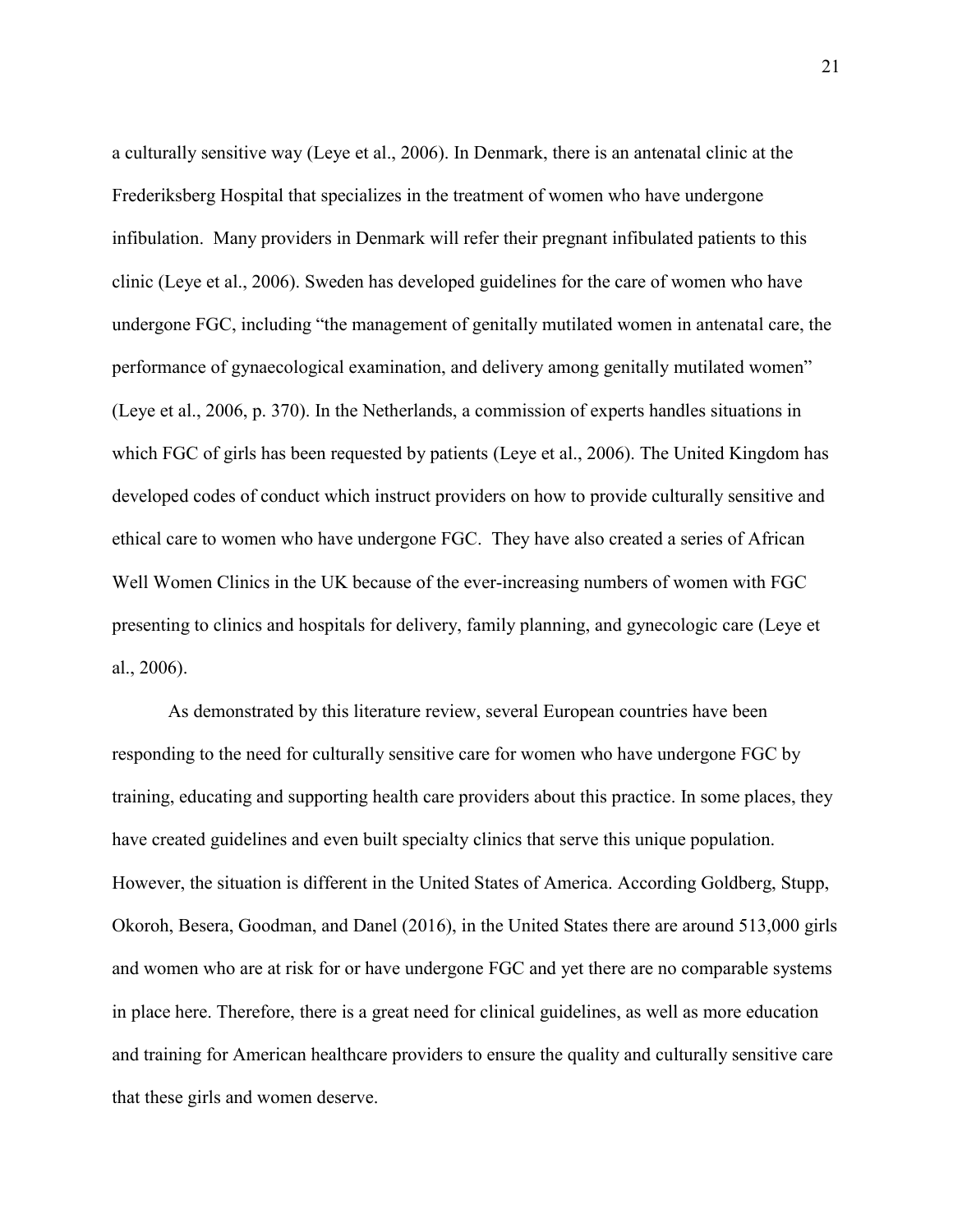# **Need for Education of Mothers and the Community**

Improving the education and training of healthcare providers is not enough. Women and their communities also need education. Education is important because traditional justifications for the practice of FGC are largely based on "misinformation in the countries in which it occurs" (Chalmers & Omer-Hashi, 2003, p. 11). There is typically a lack of education in these countries about the sexual function of women, or about the practice of FGC and its sequelae, including in medical schools (Chalmers & Omer-Hashi, 2003). Ahanonu and Victor (2014) conducted a qualitative study in Laos, Nigeria with a sample of 95 mothers 45 years old or younger where they found that, one-third of mothers are unaware of the gynecological complications which may result from FGC. Likely for this reason, daughters of uneducated women are at higher risk to undergo FGC. Women from communities that typically practice FGC should be aware that there are numerous complications which can arise from the procedure, including "prolonged maternal hospitalization, premature labor, kidney infection, cesarean section, prolonged and/or obstructed labor, fetal distress hepatitis C positive, post-traumatic stress disorder and anxiety" (Chibber et al., 2010, p. 834), and infertility.

Descriptive statistics show that "community-wide behavior change needs to happen in order to abandon the practice of FGC" (Cloward, 2015, p. 404). Abubakar (2013) indicates that efforts to develop community awareness of the practice of FGC and to develop advocacy efforts against it are equally important. Paliwal, Ali, Bradshaw, Hughes, and Jolly (2014), conducted a retrospective audit in Birmingham, UK with a sample of 253 women that had a type 3 FGC and gave birth in a midwifery-led hospital. They found that properly educating mothers who have undergone FGC type 3 can result in lower rates of newborn girls undergoing this procedure in the future. Varol, Fraser, Ng, Jaldesa, & Hall,  $(2014)$  conducted a qualitative study in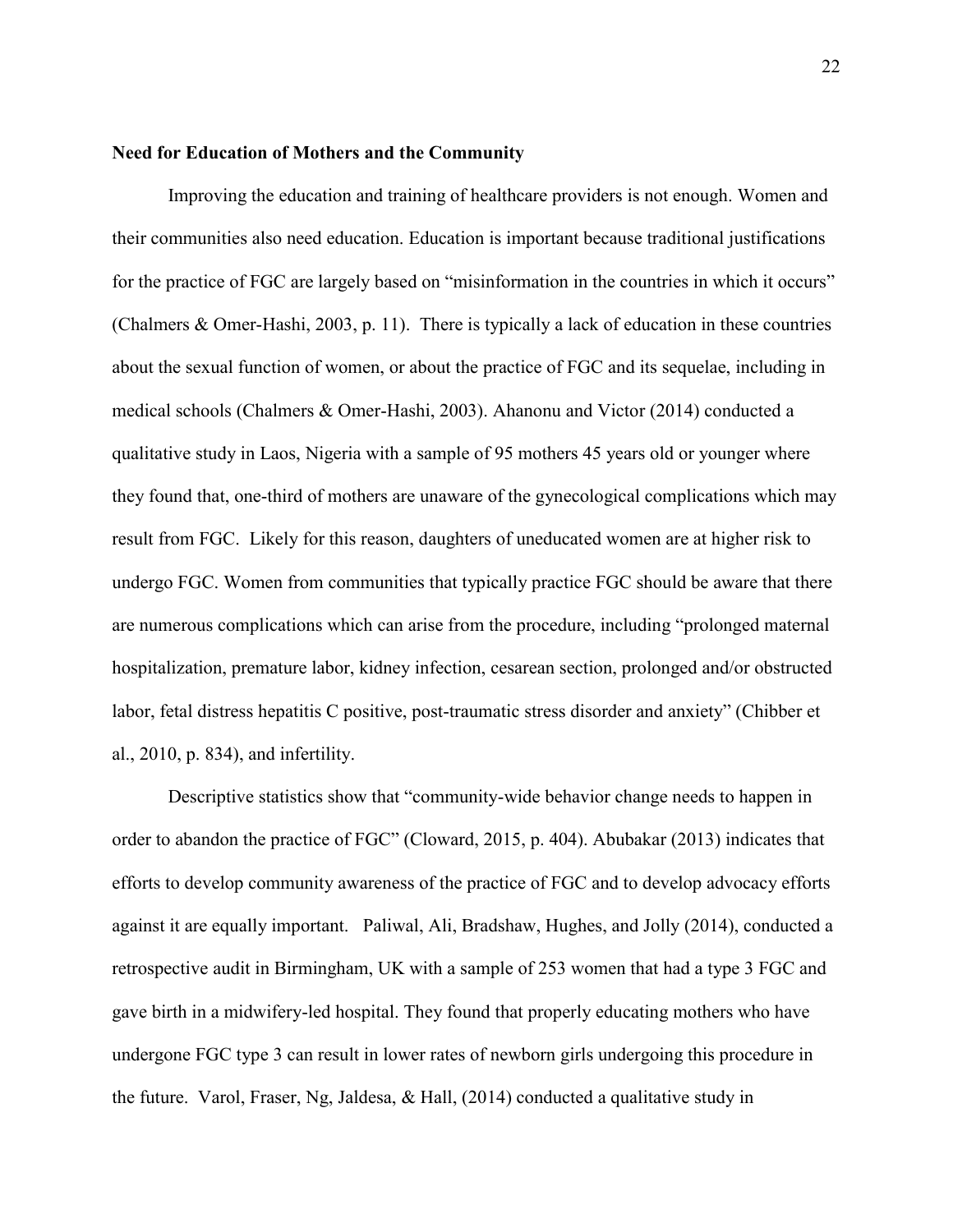Newcastle, Australia, they concluded that the abandonment of FGC is likely to result once a community receives education on the consequences, harm and risks of the procedure

### **Conflicting Research**

There is limited conflicting research that supports the continuation of performing FGC. Most medical research originates in already developed countries where FGC is seen as a crime or assault, reducing the likelihood of finding studies supporting its use. Abubakar (2013, p. 481) conducted a qualitative phenomenological study in Columbus, Ohio home to the second largest Somali diaspora population in the US (after Minneapolis Minnesota). The participants were recruited by snowball method. They divided the participants into 3 focus groups: 1) Younger women age: 21-34, 2) Older women age: 45-80 and 3) Men age: 20-70. The researchers lead a focus group were the participants were asked for the opinions of Somali women who had undergone FGC and found that although younger (21-34) women were against the practice, older women (45-80) felt that FGC is an important part of their cultural tradition and that it should be continued. There was concern among this group that not undergoing FGC could result in a lower likelihood of securing marriage for a woman (Abubakar, 2013). Ahanonu and Victor (2014) found that 44.2% of mothers in Lagos, Nigeria felt that uncircumcised women would go on to become sexually promiscuous. In one study performed in Eastern Sudan, 76.4% of the 154 traditional birth attendants stated that they did not see FGC as a harmful practice (Ali, 2012).

## **Strengths and Weaknesses of the Research Studies**

One of the major strengths of this literature review is its incorporation of articles from all around the world, which reflects the scope of the countries and communities where it is practiced. FGC is a worldwide problem, and so studies looking at ending the practice must come from around the world. Another major strength is the quality of the research that was included.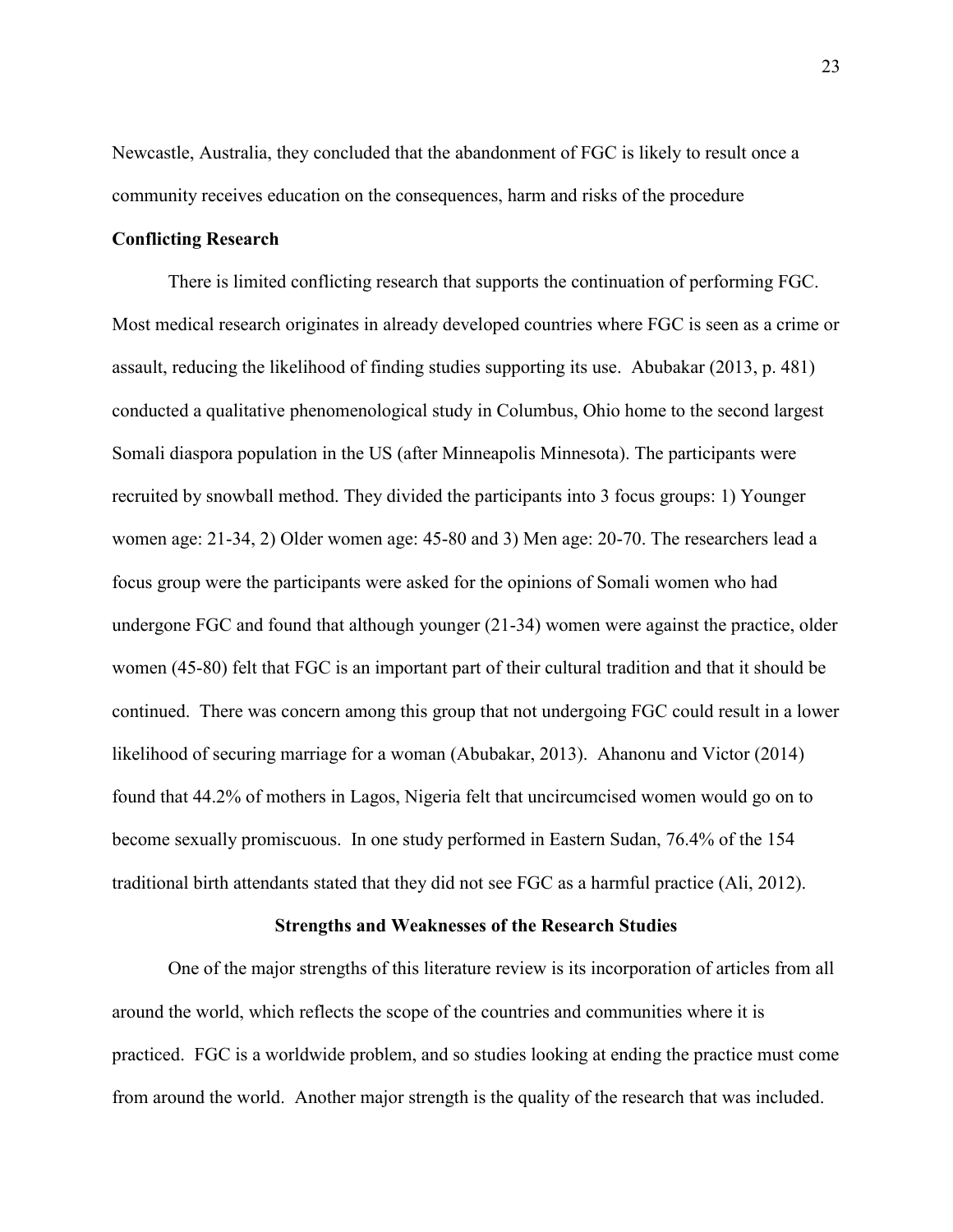Most studies were mostly qualitative and expert opinion due to the nature of the topic it would be unethical to conduct randomized controlled trials. However, the study conducted by Almroth, et al. (2005) was an experimental randomized controlled trial this study investigated the possibility that FGC is associated with primary infertility. This study was able to demonstrate that there is an association between severe forms of FGC (type 3 and 4) and infertility. Finally, the studies were overall of good quality and seven of them had high quality.

A major weakness in this area of research is that due to ethical concerns regarding studies into FGC, no randomized controlled trials (RCTs) have been performed to evaluate possible interventions. The nonexistence of RCTs could be a major contributing factor for the lack of clinical guidelines in the United States for the care of women who have undergone FGC.

#### **Summary**

Many health organizations around the world view FGC as a violation of human rights (WHO, 2008). Many of these organizations and many independent scholars are leading efforts to end this practice. Until then, healthcare professionals must be prepared to care for this unique group of women. In order to be sufficiently ready, they need proper guidelines, protocols and training. However, this need has not been met in the United States. This research identifies some examples of what can be done to start meeting this need.

Circumcised women have already suffered and they need culturally sensitive and ethical care. The best way to care for them is by understanding their culture, respecting their traditions, and being prepared to provide the highest quality care possible including, in some cases, deinfibulation and reinfibulation. It is hoped that the practice of FGC will eventually disappear. In order for this to happen, worldwide health organizations and healthcare professionals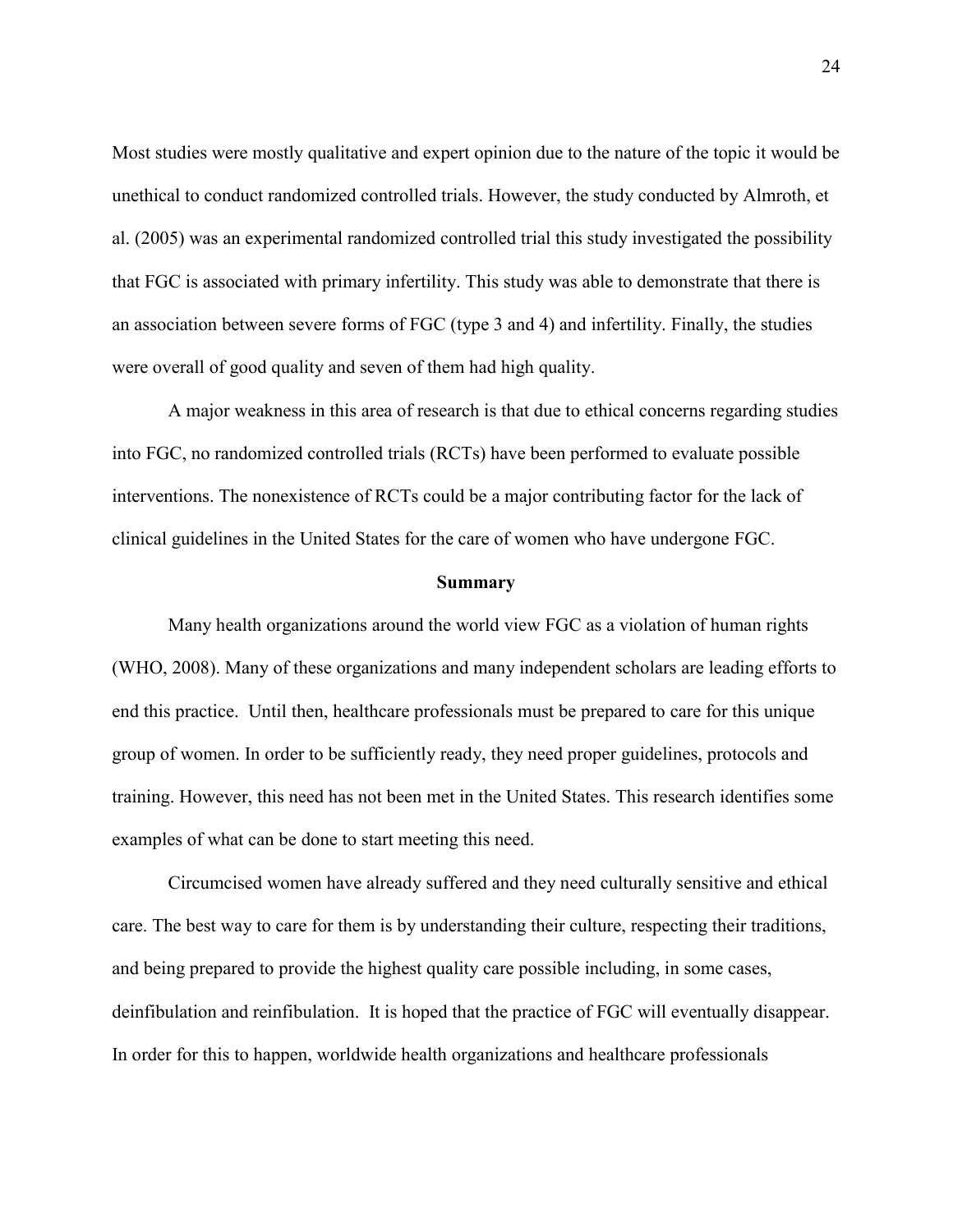including nurse-midwives must work to educate the communities they serve by creating awareness of the short-term and long-term consequences of this painful practice (WHO, n.d.).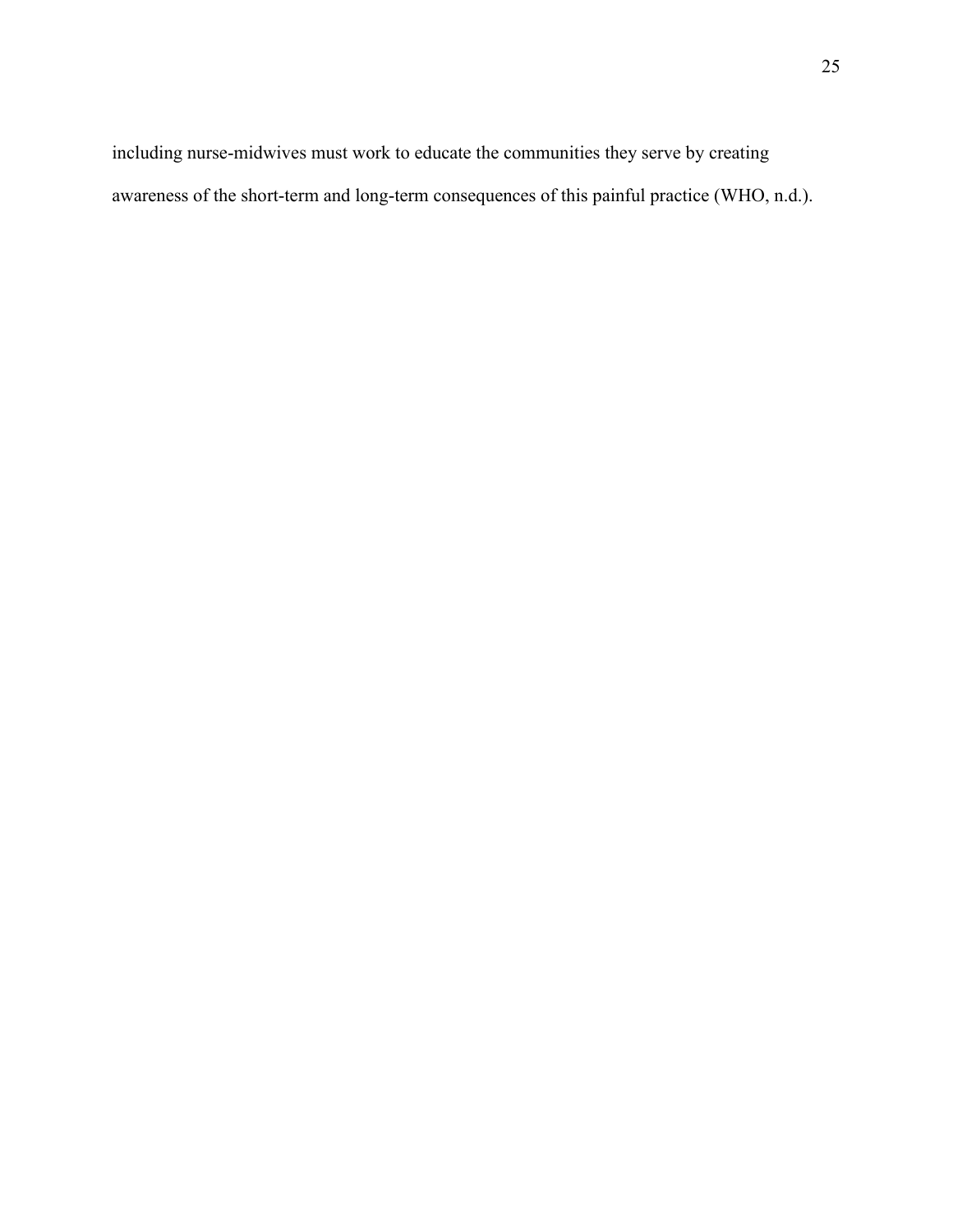# **Chapter IV: Discussion, Implications, and Conclusions Synthesis of the Literature to Answer the Practice Question**

Events around the world today have resulted in the mass exodus of emigrants, immigrants, and refugees from locations where female genital circumcision has been practiced for thousands of years into developed countries where this practice is seen as a violation of human rights. Their arrival has come as a shock to healthcare providers in developed countries, including nurse-midwives, who have not been accustomed to caring for women with this unique modification to their anatomy.

The purpose of this literature review was to answer the question of interest: "Are there clinical practice guidelines for providing quality, culturally sensitive and holistic care to women who have undergone female genital circumcision?" Twenty-two articles were reviewed and appraised following the guidelines of the Johns Hopkins Research Evidence Appraisal Tool. The research evidence suggests that the shock of FGC has translated into unpreparedness in caring for these patients and an associated lack of clinical practice guidelines for their care.

Once the articles were reviewed, the implications of the findings for the practice of nursemidwifery were subsequently analyzed. Needs for avenues of future research were also identified. The Transcultural Nursing Theory, developed by Madeline Leininger (Olin, 2011), was utilized to understand the cultures that practice female genital circumcision. This theoretical framework was found to be useful in comprehending the origins of the practice of female genital circumcision, and the feelings of the women and healthcare providers exposed to this procedure.

# **Implications for Nurse-Midwifery Practice**

Nurse-midwives need to be ready to care for every patient. The evidence of unpreparedness for providing healthcare to women having undergone FGC has many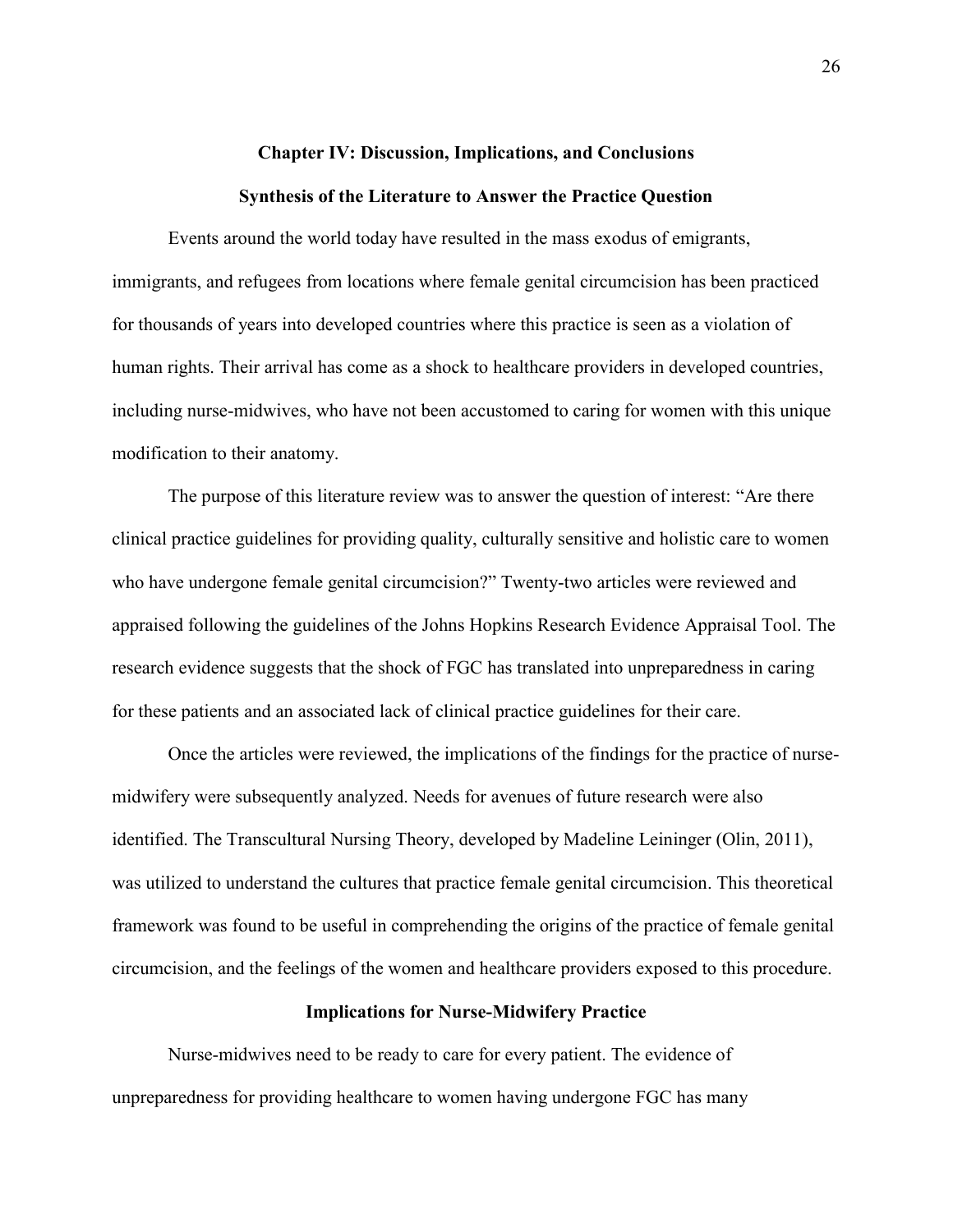implications for nurse-midwife practice because in many cases nurse-midwives are the primary health care providers for these women, not only during prenatal visits but also during labor and delivery, postpartum, and yearly well woman exams.

Randomized controlled trials (RTC) are one of the best ways to create evidence based guidelines for health care. However, this literature review has shown that, due to the nature of the procedure of female genital circumcision, RTCs are unethical. Therefore, developing guidelines for treating women with FGC based on RTCs is not an option and other approaches are needed.

This research found that some efforts have been made to prepare nurse-midwives to properly care for circumcised women. Zurynski et al. (2015) mention a course developed by Jacoby and Smith for training American nurse-midwives. In this course, nurse-midwives had the opportunity to practice deinfibulation of women who had undergone FGC type 3 using a pelvic anatomical model (no suggestions or guidelines where mentioned in the study). Other developed countries, especially in Europe, have become more aware of healthcare providers' need for tools and are making progress. They have created protocols, benchmarks, and guidelines (clinical and ethical) to be followed by health care providers that care for this group of women (Leye et al., 2006). Hesperian Health Guides (2016) also have some information on FGC and can be utilized as an educational tool for healthcare providers.

Another finding is that in order to continue to make medical advances and provide quality care to all patients, nurse-midwives must become sensitive to the culture, traditions, and beliefs of their patients. For this they can utilize the Transcultural Nursing Theory (Olin, 2011) to help them understand and accommodate the increasing diversity of our world.

27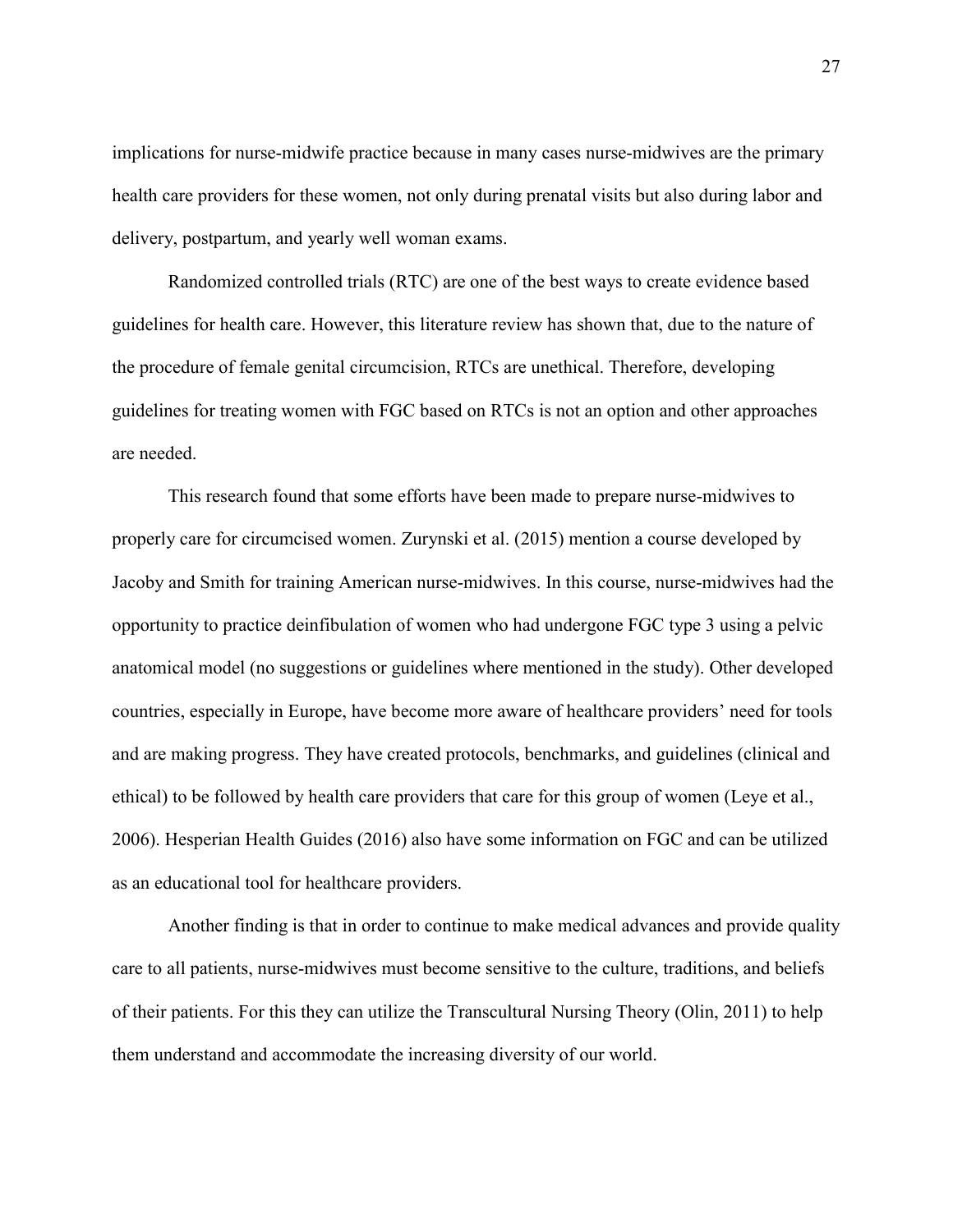The literature review has shown that nurse midwives, and healthcare providers in general, need to be prepared to properly manage the care of patients of any culture, especially female patients who have been circumcised. To be prepared, nurse-midwives must become more educated about FGC types, their short- and long-term consequences, and understand the reasoning, culture and tradition behind this practice. Also, nurse-midwives can have a role in educating communities where FGC is prevalent and where women and girls are most at risk for being circumcised (Ali, 2012). Abubakar (2013) suggests that healthcare providers conduct conferences, seminars, visits to mosques, radio or television programs to reach communities that have a population of immigrants where FGC is prevalent. By educating the community, nursemidwives can contribute to the cessation of this practice.

In an effort to understand the point of view of the community, this researcher conducted a face to face interview with Deka Abdulle (personal communication, December 26, 2016), a Somali immigrant and now Minnesota resident, to discuss FGC. During this interview, it was found that many circumcised women are not even aware of the various types of circumcision that exist. A lack of knowledge about the immediate and long term consequences of FGC was also evident. This interview reinforced the literature search suggestion that to meet the goal of eradication of this practice, community education is essential.

Furthermore, Abdulle (personal communication, December 26, 2016) suggested that a lack of knowledge of FGC is evident in healthcare professionals. As a mother of four children and woman who has undergone FGC, she has had to face the same questions and judgments about FGC over and over again. Her life experience corroborates the findings in this literature review and shows that healthcare professionals must become sensitive to the culture and

28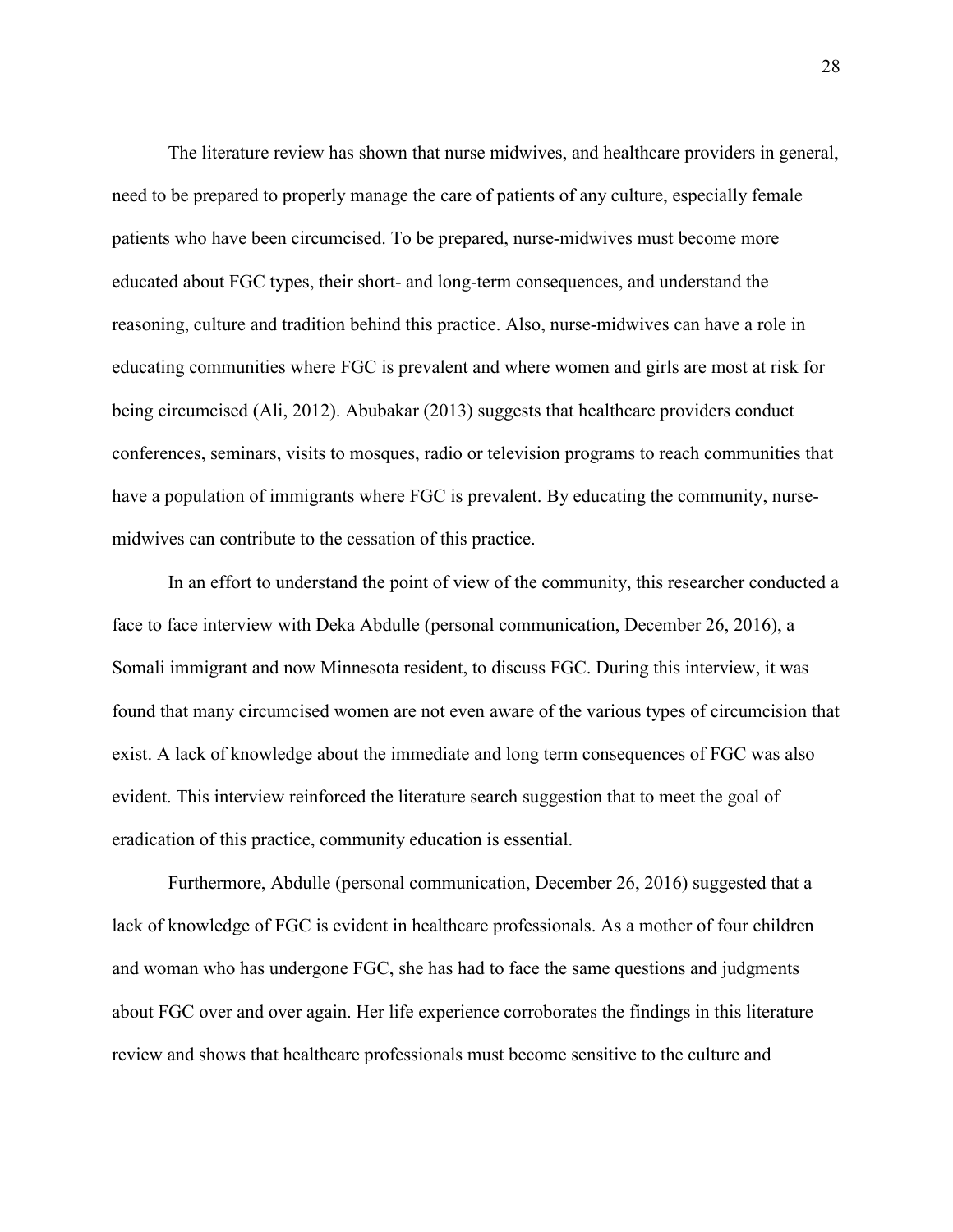traditions of their patients in order to provide nonjudgmental care and improve patient satisfaction.

### **Recommendations for Future Research**

As no clinical guidelines currently exist in the United States to guide practitioners, what exactly constitutes appropriate care of female circumcised patients is somewhat nebulous. Having reliable information about FGC, such as the various types of circumcision, is an essential first step toward being able to manage the care of female circumcised patients, so informative educational materials are needed. Also needed is knowledge of how post-FGC women are treated by healthcare providers in countries where FGC is prevalent, so an investigation to discover practices that can be adapted into the western healthcare system is also called for.

One research recommendation is to survey members of the American Congress of Obstetrics and Gynecologist (ACOG) and the members of the American College of Nurse-Midwives (ACNM) to find out what guidelines members are following now to care for these patients, what they have found to benefit their patients, and what has been found to have a negative outcome. Once this data is collected, model guidelines can be created and compared to those produced in European countries (Purchase, Lamoudi, Colman, Allen, Latthe, & Jolly, 2013).

Possible avenues for future research would be executing retrospective chart reviews, such as a review on the outcomes of medical interventions made during birth for female circumcised patients, especially those with type 3 circumcision. This study would help us understand what procedures are helpful, and could help incorporate what is done in countries where FGC is prevalent into a western form of healthcare. Another retrospective chart review could evaluate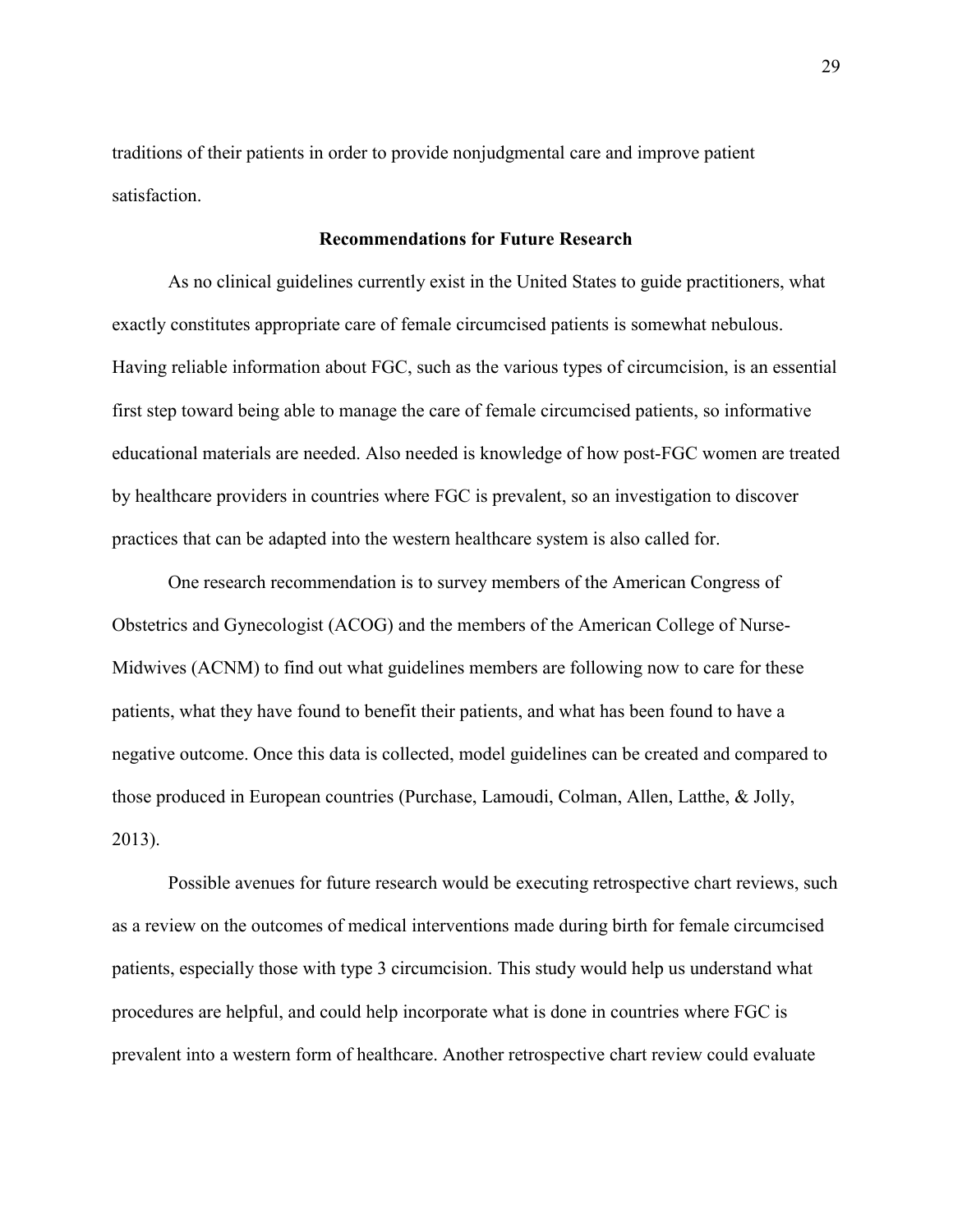whether deinfibulation during the second trimester can prevent complications during birth, or prevent postpartum hemorrhage (Chalmers & Omer-Hashi, 2003).

Research is also needed on how to communicate with women who have undergone FGC in a way that will result in increased trust and compliance with medical interventions. These studies would ideally be conducted as face to face interviews with female circumcised patients and/or their providers (Ameresekere et al., 2011).

#### **Integration and Applications of Selected Theoretical Framework**

Once a community's history, culture and tradition are well-understood, it becomes possible to care for its people (Varol, Fraser, Ng, Jaldesa,  $\&$  Hall, 2014). Healthcare providers need to understand, be sensitive toward, and treat patients of various cultures, including those who have undergone FGC. Madeline Leininger left a profound legacy with regards to how providers' attitudes can be harmful or beneficial to the outcome of healthcare interventions and management. By utilizing Madeline Leininger's Transcultural Nursing Theory (Olin, 2011), healthcare providers will become more aware of the background behind the practice of FGC, and they can respect and understand their patients' culture.

Nurse-midwives should learn Madeline Leininger's Transcultural Nursing Theory (Olin, 2011) so they are able to practice what Leininger calls culture care accommodation. Culture care accommodation stimulates creative nursing actions that help patients adapt to or negotiate with their healthcare providers in order to accomplish their shared goal of optimal health outcome. Leininger's framework should be integrated into all healthcare providers' education because it will enrich their understanding and build the proper foundation for becoming holistic and culturally sensitive providers. This theory also would encourage nurse-midwives to teach their patients and their communities about FGC.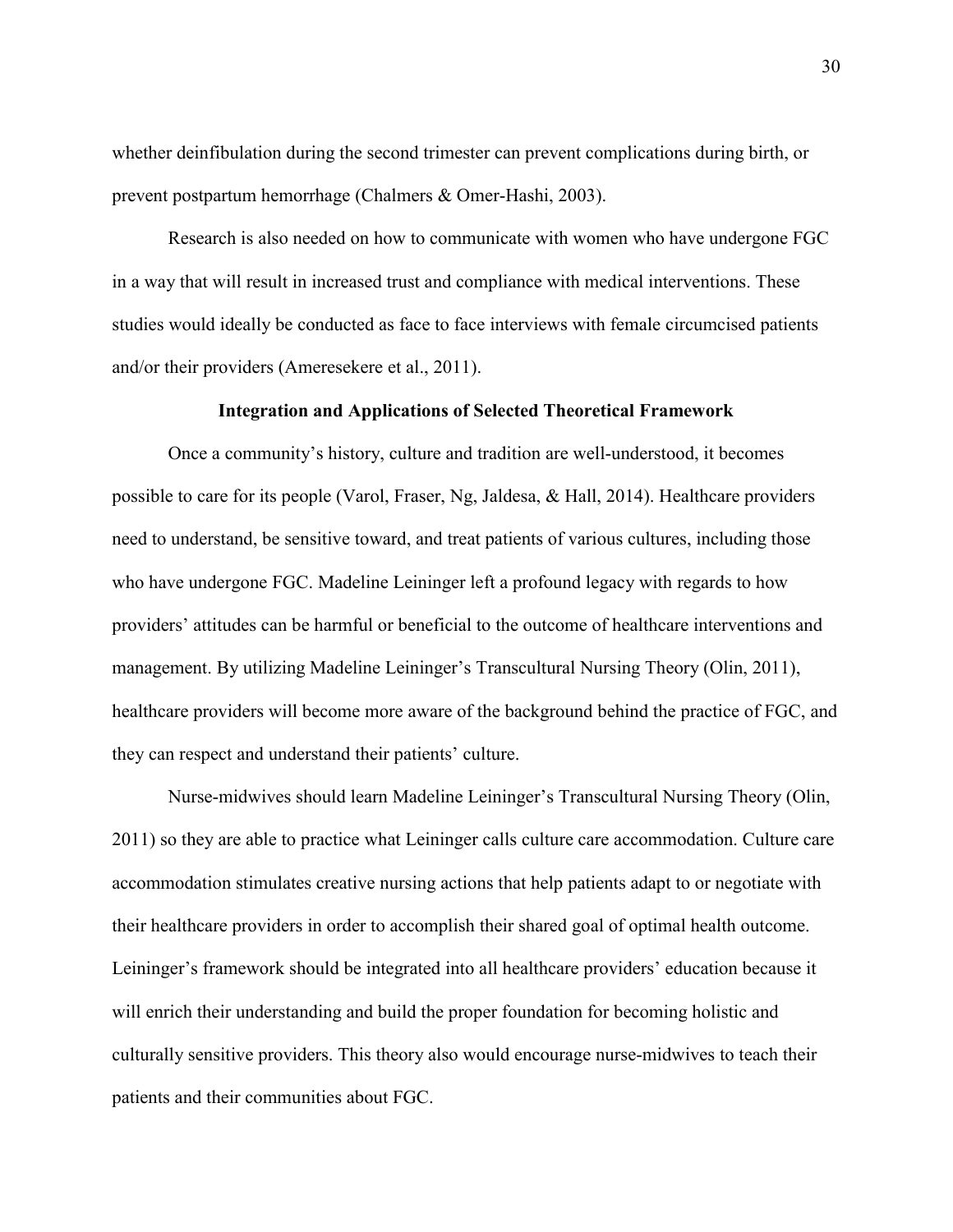#### **Conclusion**

Female circumcision is a procedure that has been performed for thousands of years (Chalmers & Omer-Hashi, 2003). It is performed in many countries, some with a very high prevalence (~99%) (UNICEF, 2016). There are four basic types of female circumcision (Abdulcadir, Catania, Hindin, Say, Petignat, & Abdulcadir, 2016). Types 1 and 2 do not affect women during conception, prenatally, during labor and delivery, or post-partum. Type 3 female circumcision is associated with many serious complications, including infertility, infections, prolonged labor, post-partum hemorrhage, as well as fetal and maternal death, among others (WHO, 2017).

Due to the immigration of patients to developed countries, healthcare providers in the United States must be ready to care for women who have been circumcised, including women who have undergone type 3 circumcision. Women who have been circumcised, and have been cared for by a provider who is not familiar with this practice, will undergo cesarean section much more frequently than non-circumcised patients. The result is fear and lack of trust toward western medicine within communities with high incidence of FGC (Ameresekere et al. 2011). This causes frustration and pain for both providers and patients.

This literature review has found that the lack of guidelines and randomized controlled trials providing evidence-based data regarding proper management of these patients in developed countries has resulted in sub-optimal care including unnecessary procedures. The lack of culturally sensitive care is creating a divide between healthcare providers and patients. This chasm can be bridged by properly educating healthcare providers, providing them with guidelines for care, and supporting them through the ethical and emotional challenges that they will face while caring for this unique group of patients.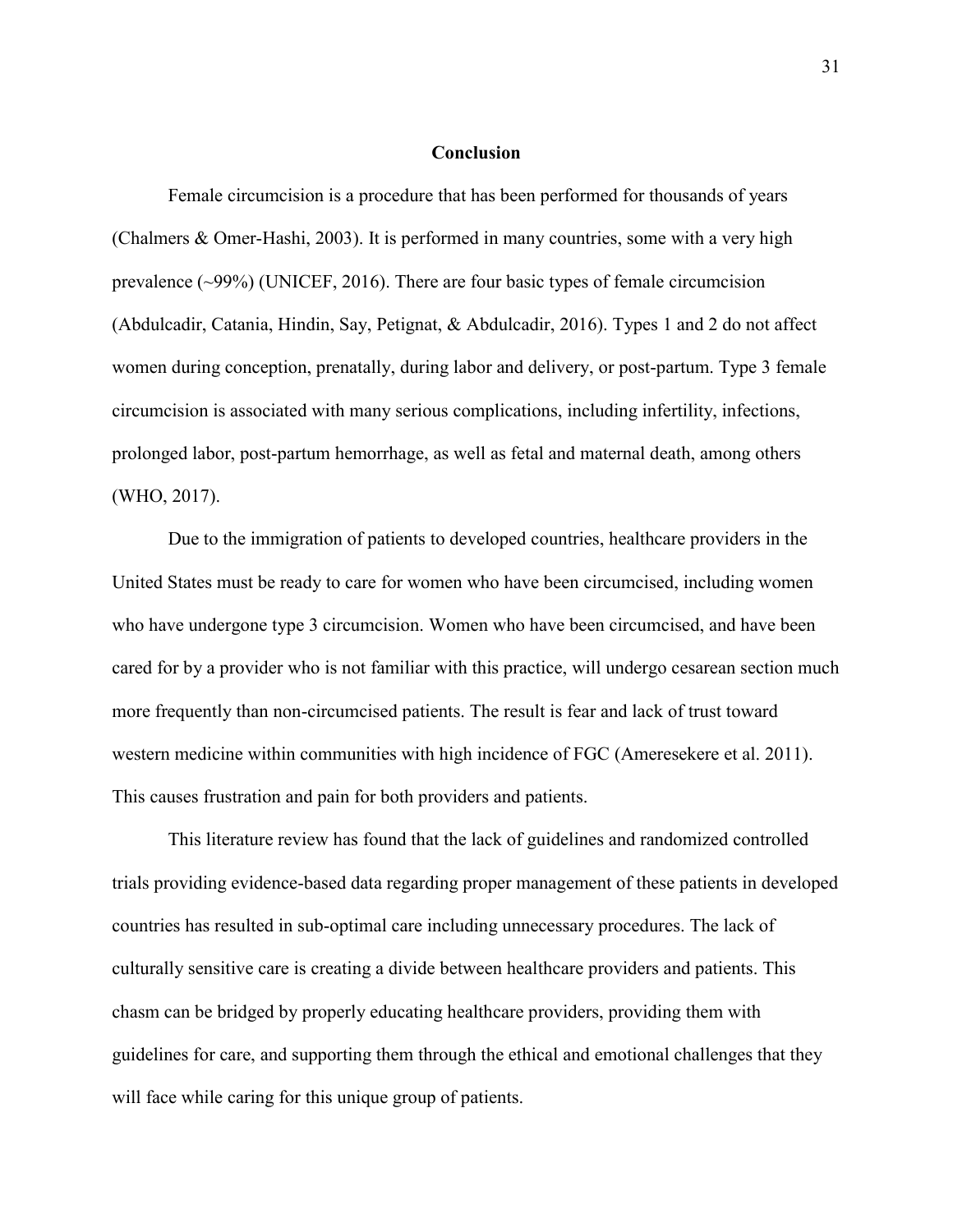According to the literature, other developed countries are going through a similar process. Some have already found ways to support their healthcare providers, including creating specialized clinics that care for women who have undergone FGC (Leye et al., 2006). In some cases, they have developed evidence-based guidelines for care. In the United States, organizations such as the American College of Obstetrics and Gynecology and the American College of Nurse Midwifery have contributed in this area by presenting position statements. However, no guidelines yet exist in this country. Dawson, Turkmani, Fray, Nanayakkara, Varol, and Homer (2015) stress the importance of education, training, and a supportive work environments for nurse-midwives involved in the health care of women that have undergone FGC. It is possible for healthcare providers in the United States to adapt guidelines developed in other countries, and to create our own guidelines through research-based investigations, and so begin a new era in which healthcare providers feel prepared to provide high quality, culturally sensitive care for their patients.

Ali (2012) suggests that education could be the key for achieving the eradication of FGC. Women who have undergone FGC have suggested that conferences, seminars, visits to mosques, and radio or television shows can facilitate advocacy for cessation of the practice (Abudakar, 2013). Some of the educational points for the community should include:

- The inexistent relationship between FGC and sexual promiscuity.
- Awareness of immediate and long term complications related to FGC including female infertility (Almroth, Elmusharaf, El Hadi, Obeid, El Sheikh, Elfadil, & Bergström, 2005).
- The community must be made aware that FGC is illegal in the United States, and is now considered a violation against human rights around the world (Hearst & Molnar, 2013).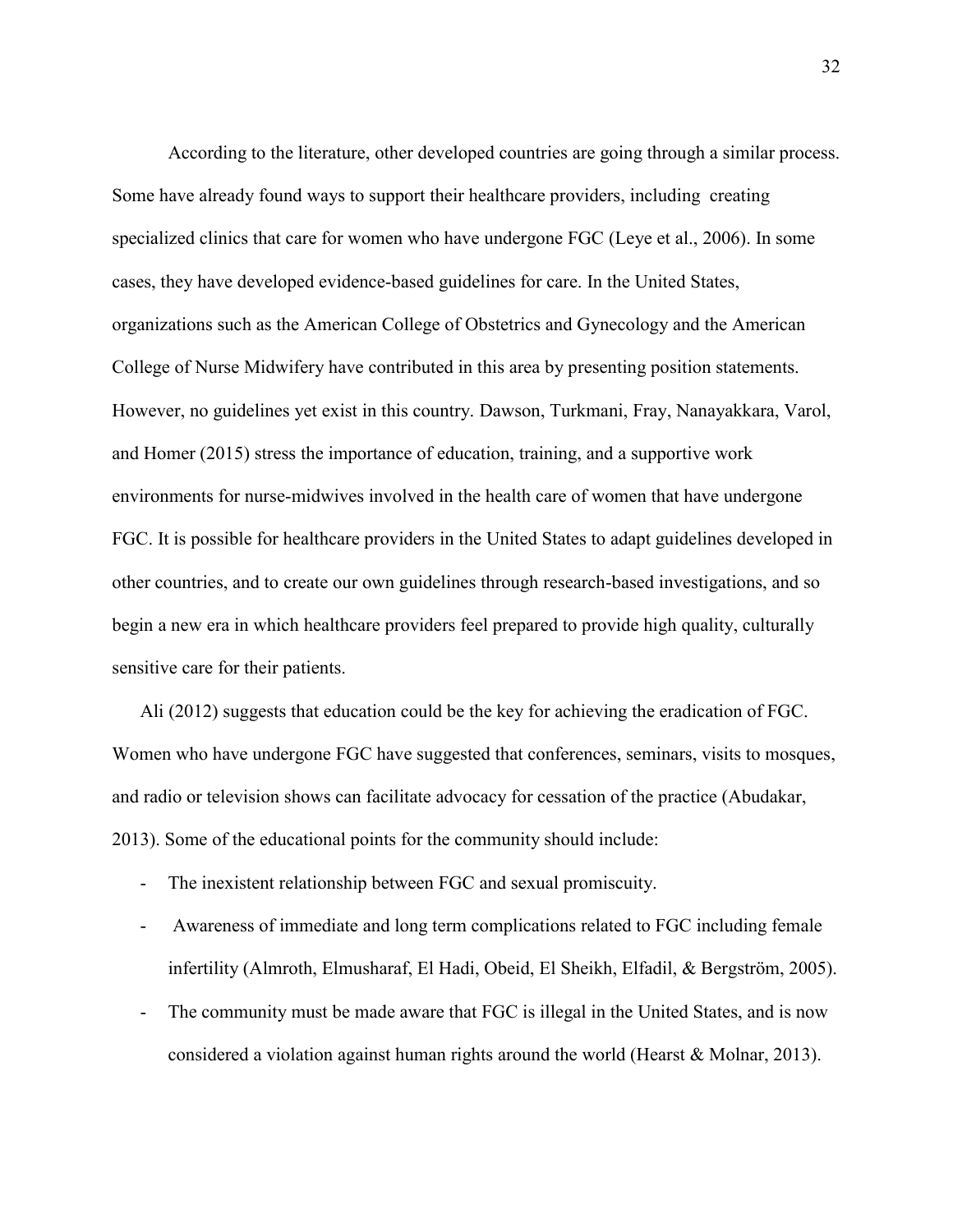Education for healthcare providers and the community will benefit everyone. Women who have undergone FGC will receive the quality and sensitive care that they deserve and the community can work together with healthcare organizations (such as WHO, UNICEF, ACNM, and ACOG) to eradicate this practice.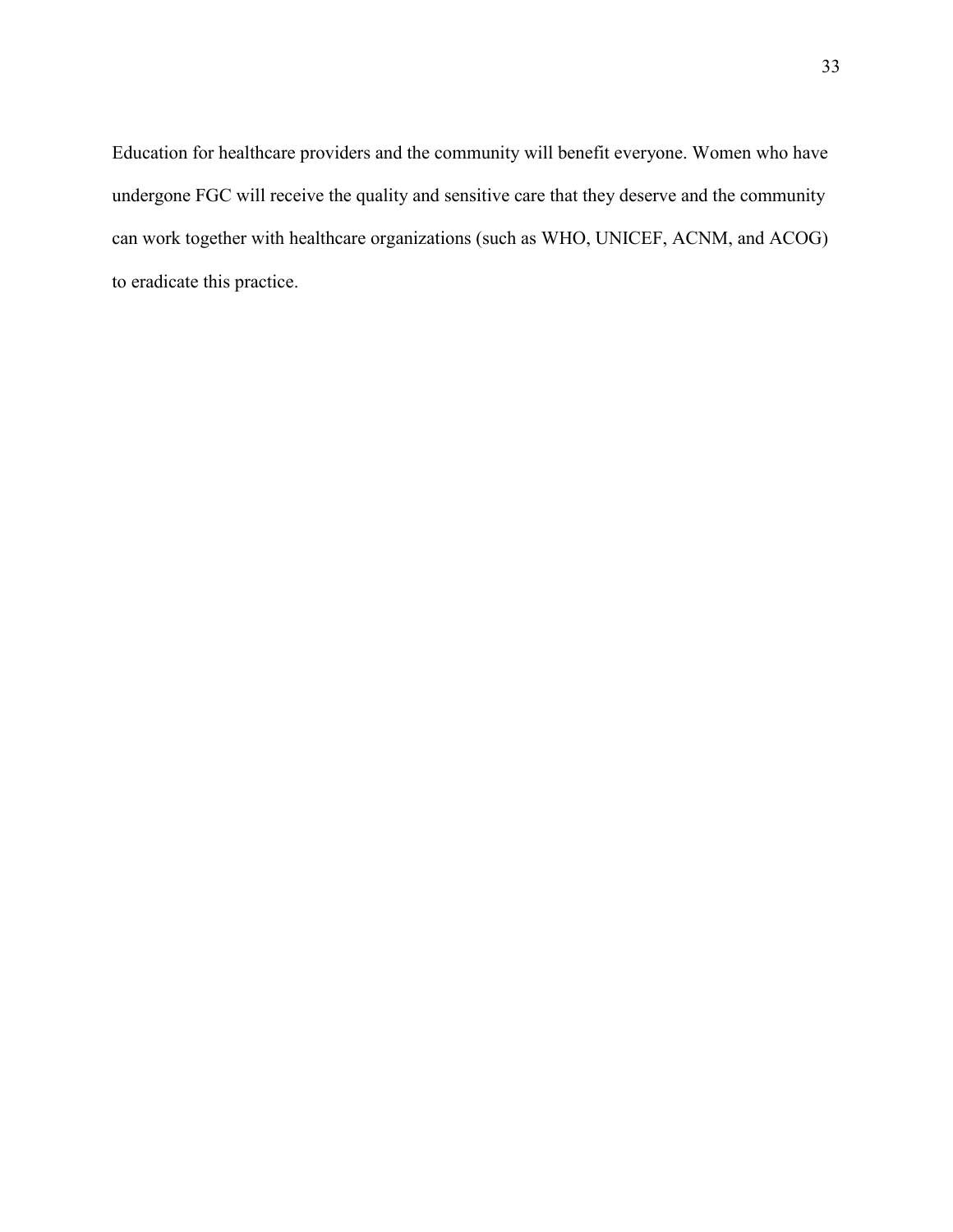#### References

- Abdulcadir, J., Catania, L., Hindin, M. J., Say, L., Petignat, P., & Abdulcadir, O. (2016). Female genital mutilation. *Obstetrics & Gynecology, 128*(5), 958–963. doi:10.1097/aog.0000000000001686
- Abubakar, N. (2013). Global discourse, local practice: Female circumcision and intergenerational conflict in a Somali diaspora community. *Perspectives on Global Development & Technology, 12*(4), 476-488. doi: 10.1163/15691497-12341268
- Ahanonu, E. L., & Victor, O. (2014). Mothers' perceptions of female genital mutilation. *Health Education Research, 29*(4), 683-689. doi: 10.1093/her/cyt118
- Ali, A. (2012). Knowledge and attitudes of female genital mutilation among midwives in Eastern Sudan. *Reproductive Health, 9*(1), 23. doi:10.1186/1742-4755-9-23
- Almroth, L., Elmusharaf, S., El Hadi, N., Obeid, A., El Sheikh, M. A., Elfadil, S. M., & Bergström, S. (2005). Primary infertility after genital mutilation in girlhood in Sudan: A case-control study. *The Lancet, 366*(9483), 385–391. doi:10.1016/s0140-6736(05)67023- 7
- Ameresekere, M., Borg, R., Frederick, J., Vragovic, O., Saia, K., & Raj, A. (2011). Somali immigrant women's perceptions of cesarean delivery and patient-provider communication surrounding female circumcision and childbirth in the USA. *International Journal of Gynecology and Obstetrics, 115*(3), 227-230. doi: 10.1016/j.ijgo.2011.07.019
- Andrews, M. M. (2008). Commentary: Global leadership in transcultural nursing practice, education and research. *Contemporary Nurse, 28*(1-2), 13–16. doi:10.5172/conu.673.28.1-2.13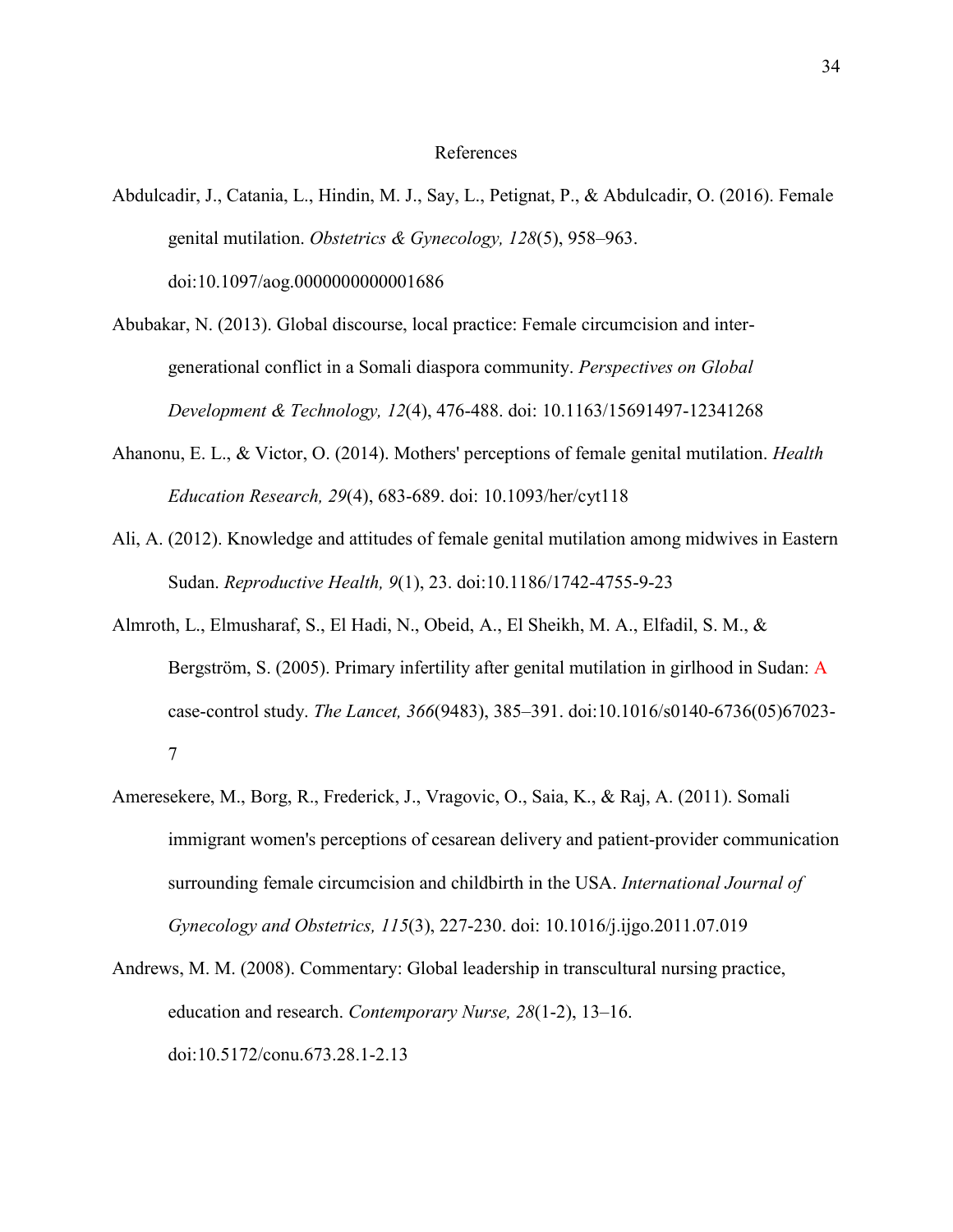Balogun, O. O., Hirayama, F., Wariki, W. M., Koyanagi, A., & Mori, R. (2012). Interventions for improving outcomes for pregnant women who have experienced genital cutting. *Cochrane Database of Systematic Reviews, 2013*(2), 1-13. doi:10.1002/14651858.cd009872

Chalmers, B., & Omer-Hashi, K. (2003). *Female genital mutilation and obstetric care.* Victoria,

Canada: Trafford.

- Chibber, R., El-saleh, E., & El harmi, J. (2010). Female circumcision: Obstetrical and psychological sequelae continues unabated in the 21st century. *The Journal of Maternal-Fetal & Neonatal Medicine, 24*(6), 833–836. doi:10.3109/14767058.2010.531318
- Cloward, K. (2015). Elites, exit options, and social barriers to norm change: The complex case of female genital mutilation. *Studies in Comparative International Development, 50*(3), 378–407. doi:10.1007/s12116-015-9175-5
- Dawson, A., Turkmani, S., Fray, S., Nanayakkara, S., Varol, N., & Homer, C. (2015). Evidence to inform education, training and supportive work environments for midwives involved in the care of women with female genital mutilation: A review of global experience. *Midwifery, 31*(1), 229–238. doi:10.1016/j.midw.2014.08.012
- Dearholt, S. L., & Dang, D. (2012). *Johns Hopkins nursing evidence-based practice model and guidelines.* Indianapolis, IN: Sigma Theta Tau International.
- Gayle, C., & Rymer, J. (2016). Female genital mutilation and pregnancy: Associated risks. *British Journal of Nursing, 25*(17), 978-983. doi:10.12968/bjon.2016.25.17.978
- Goldberg, H., Stupp, P., Okoroh, E., Besera, G., Goodman, D., & Danel, I. (2016). Female genital mutilation/cutting in the United States: Updated estimates of women and girls at risk, 2012. *Public Health Reports, 131*(2), 340–347. doi:10.1177/003335491613100218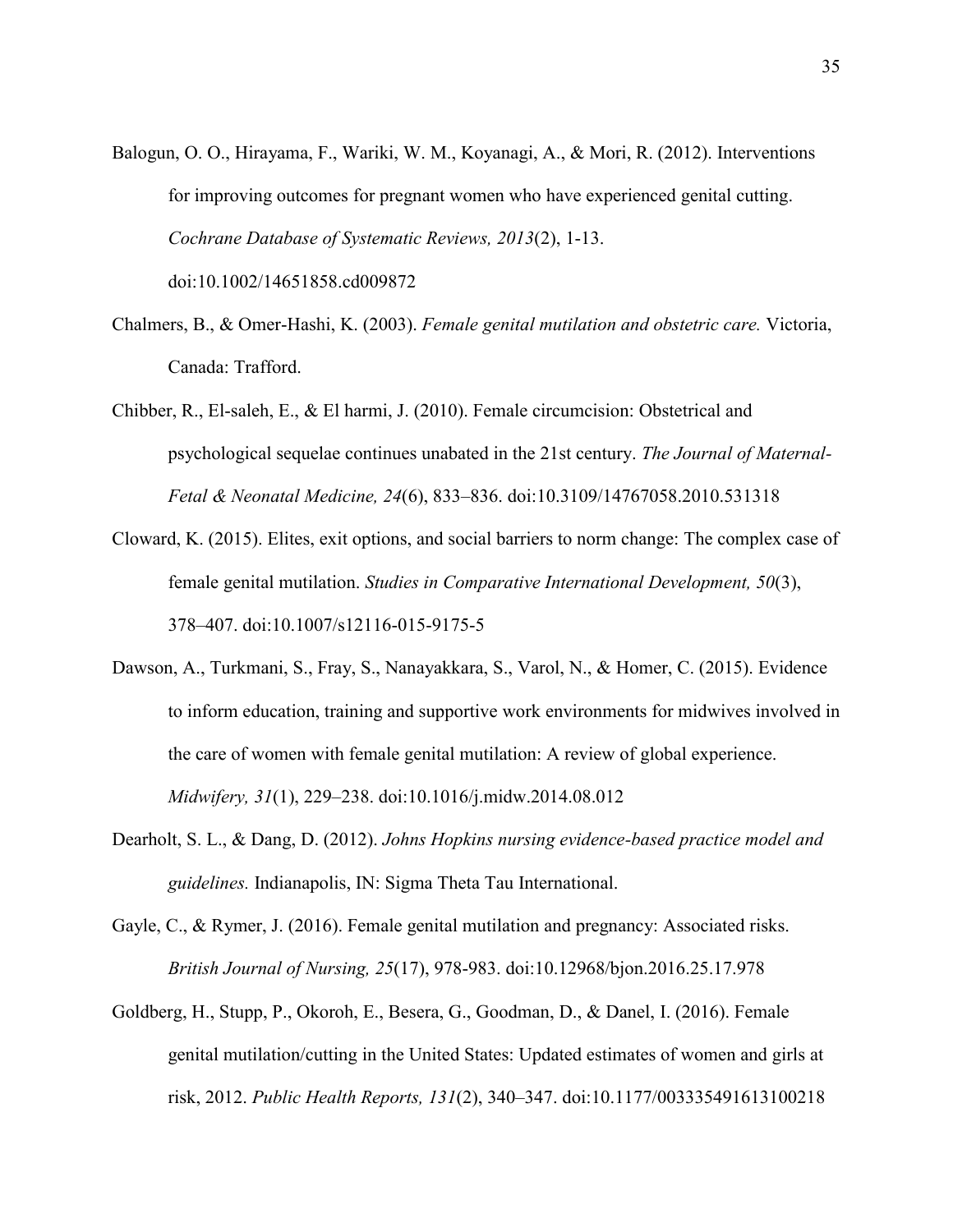- Hall, S., & Brown, D. J. (2009). Management of female genital trauma. *Trauma, 11*(2), 133-138. doi:10.1177/1460408609104154
- Hearst, A. A., & Molnar, A. M. (2013). Female genital cutting: An evidence-based approach to clinical management for the primary care physician. *Mayo Clinic Proceedings, 88*(6), 618–629. doi: 10.1016/j.mayocp.2013.04.004
- Hesperian Health Guides. (2016). Caring for a woman after female genital cutting (circumcision). In *A book for midwives*. Retrieved from http://en.hesperian.org/hhg/A\_Book\_for\_Midwives:Caring\_for\_a\_woman\_after\_female genital\_cutting\_(circumcision)
- Larsen, U., & Okonofua, F. E. (2002). Female circumcision and obstetric complications. *International Journal of Gynecology and Obstetrics, 77*(3), 255-265. doi: 10.1016/S0020-7292(02)00028-0
- Lazar, J. N., Johnson-Agbakwu, C. E., Davis, O. I., & Shipp, M. P. (2013). Providers' perceptions of challenges in obstetrical care for Somali women. *Obstetrics and Gynecology International, 2013*, 1-12. doi:10.1155/2013/149640
- Leye, E., Powell, R. A., Nienhuis, G., Claeys, P., & Temmerman, M. (2006). Health care in Europe for women with genital mutilation. *Health Care for Women International, 27*(4), 362–378. doi:10.1080/07399330500511717
- LoBiondo-Wood, G., & Haber, H. (2014). *Nursing research: Methods and critical appraisal for evidence-based practice.* St. Louis, MO: Mosby Elsevier.
- Mather, M., & Feldman-Jacobs, C. (n.d.). Women and girls at risk of female genital mutilation/cutting in the United States. Retrieved from http://www.prb.org/Publications/Articles/2015/us-fgmc.aspx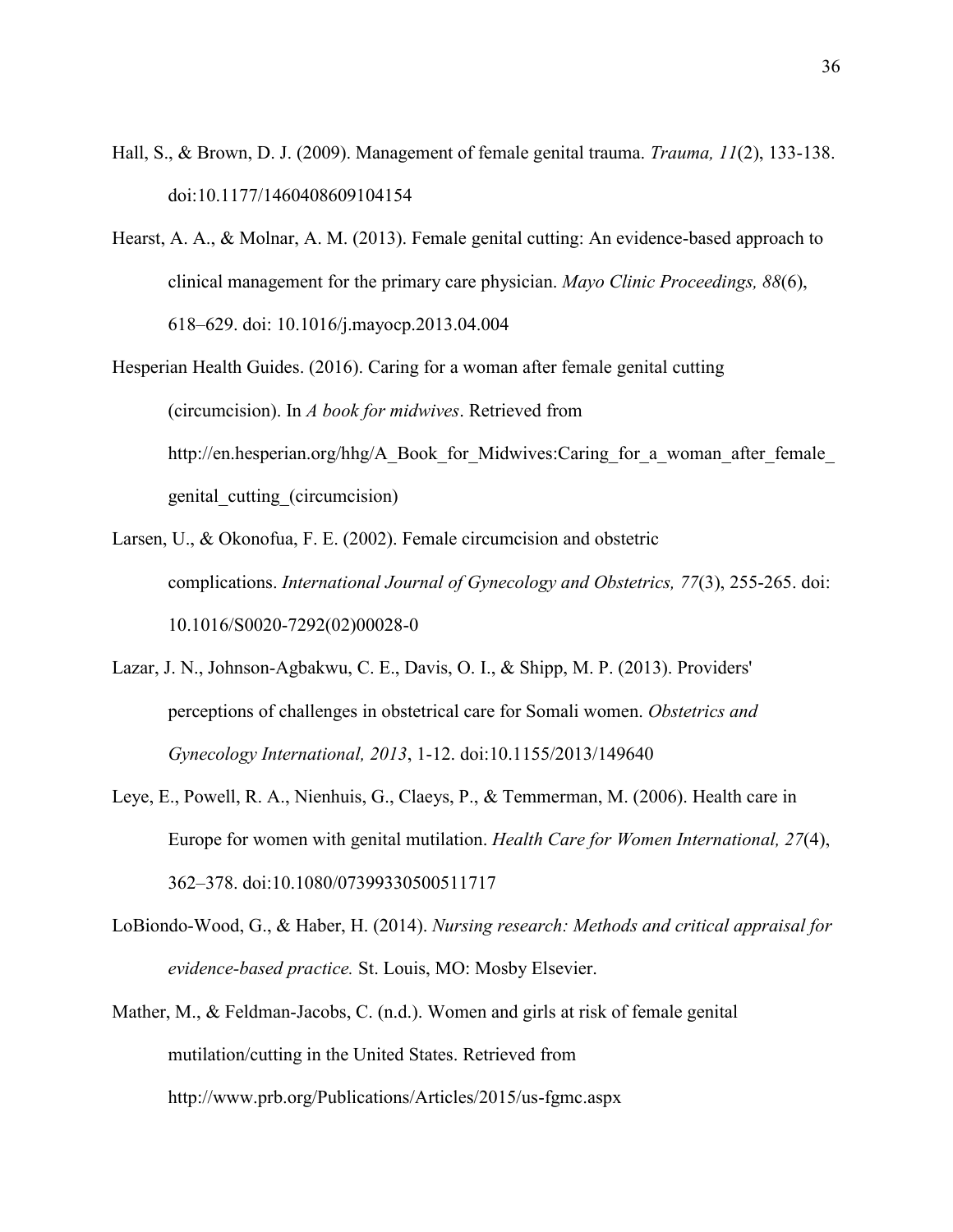- McFarland, M. R., Mixer, S. J., Webhe-Alamah, H., & Burk, R. (2012). Ethnonursing: A qualitative research method for studying culturally competent care across disciplines. *International Journal of Qualitative Methods, 11*(3), 259–279. doi:10.1177/160940691201100306
- Mulholland, J. (1995). Nursing, humanism and transcultural theory: The 'bracketing-out' of reality. *Journal of Advanced Nursing, 22*(3), 442-449. doi:10.1046/j.1365- 2648.1995.22030442.x
- Nour, N. M. (2015). Female genital cutting: Impact on women's health. *Seminars in Reproductive Medicine, 33*(1), 41-46. doi:10.1055/s-0034-1395278
- Odemerho, B. I., & Baier, M. (2012). Female genital cutting and the need for culturally competent communication. *The Journal for Nurse Practitioners, 8*(6), 452–457. doi: 10.1016/j.nurpra.2011.10.003
- Olin, J. (2011, September 12). 7 Nursing theories to practice by [Blog post]. Retrieved from: http://www.rncentral.com/blog/2011/7-nursing-theories-to-practice-by/
- Paliwal, P., Ali, S., Bradshaw, S., Hughes, A., & Jolly, K. (2014). Management of type III female genital mutilation in Birmingham, UK: A retrospective audit. *Midwifery, 30*(3), 282–288. doi: 10.1016/j.midw.2013.04.008
- Purchase, T. C. D., Lamoudi, M., Colman, S., Allen, S., Latthe, P., & Jolly, K. (2013). A survey on knowledge of female genital mutilation guidelines. *Acta Obstetricia et Gynecologica Scandinavica, 92*(7), 858–861. doi:10.1111/aogs.12144
- Reig Alcaraz, M., Siles González, J., & Solano Ruiz, C. (2013). Attitudes towards female genital mutilation: an integrative review. *International Nursing Review, 61*(1), 25–34. doi:10.1111/inr.12070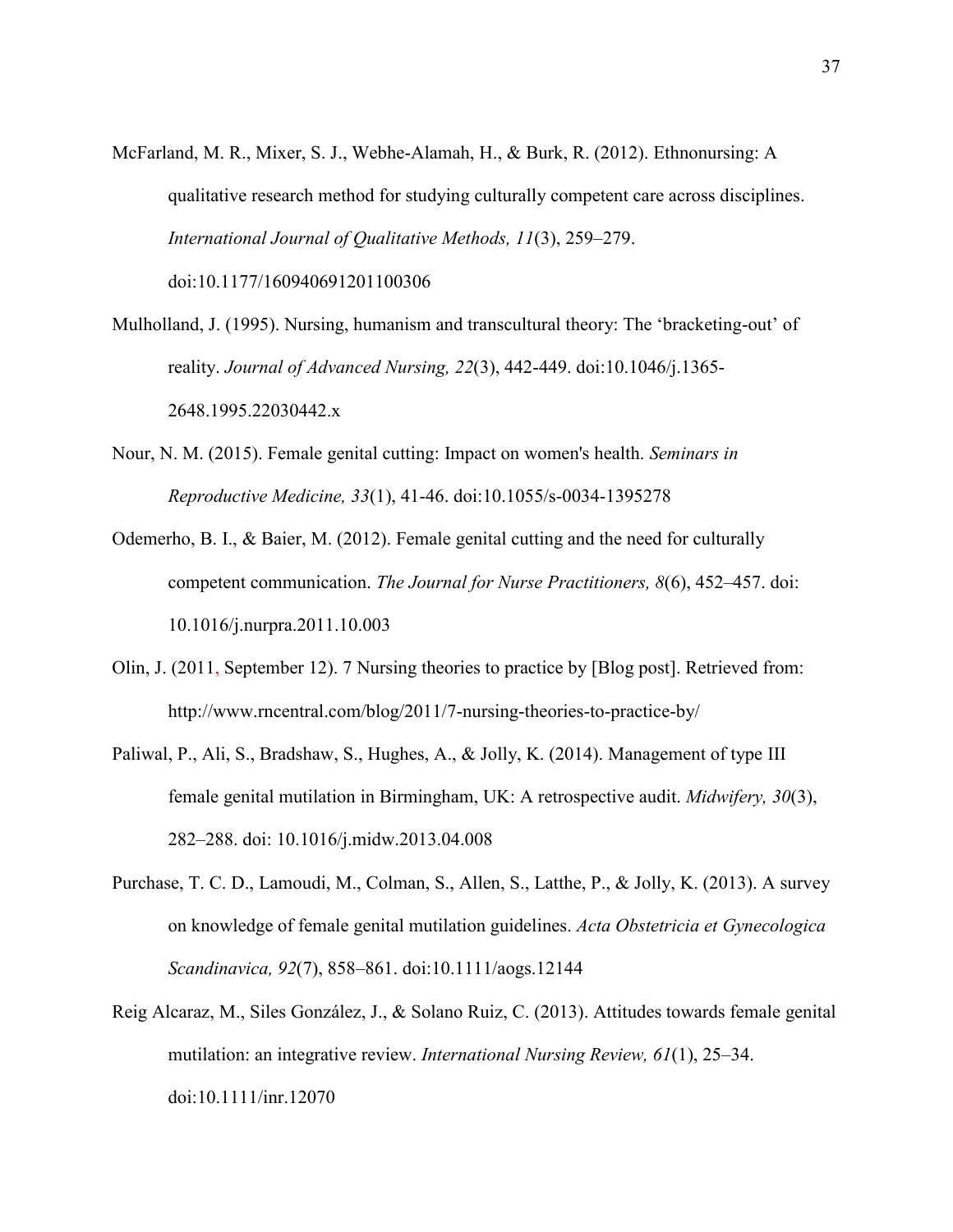- United Nations International Children's Emergency Fund. (2016, February 26). Child protection from violence, exploitation and abuse: Female genital mutilation/cutting. Retrieved from https://www.unicef.org/protection/57929\_58002.html
- Varol, N., Fraser, I. S., Ng, C. H. M., Jaldesa, G., & Hall, J. (2014). Female genital mutilation/cutting - Towards abandonment of a harmful cultural practice. *Australian and New Zealand Journal of Obstetrics and Gynaecology, 54*(5), 400–405. doi:10.1111/ajo.12206
- Widmark, C., Tishelman, C., & Ahlberg, B. M. (2002). A study of Swedish midwives' encounters with infibulated African women in Sweden. *Midwifery, 18*(2), 113-125.
- Woman Stats Project. (n.d.). Female genital mutilation [Infographic]. Retrieved from http://www.womanstats.org/newinfographics.htm#fgm2014
- World Health Organization, Department of Reproductive Health and Research. (2008). Eliminating female genital mutilation: An interagency statement - OHCHR, UNAIDS, UNDP, UNECA, UNESCO, UNFPA, UNHCR, UNICEF, UNIFEM, WHO. Retrieved from

http://www.who.int/entity/reproductivehealth/publications/fgm/9789241596442/en/index. html

- World Health Organization. (2017, February). Female genital mutilation fact sheet. Retrieved from http://www.who.int/mediacentre/factsheets/fs241/en/
- World Health Organization. (n.d.). Sexual and reproductive health: Classification of female genital mutilation. Retrieved from http://www.who.int/reproductivehealth/topics/fgm/overview/en/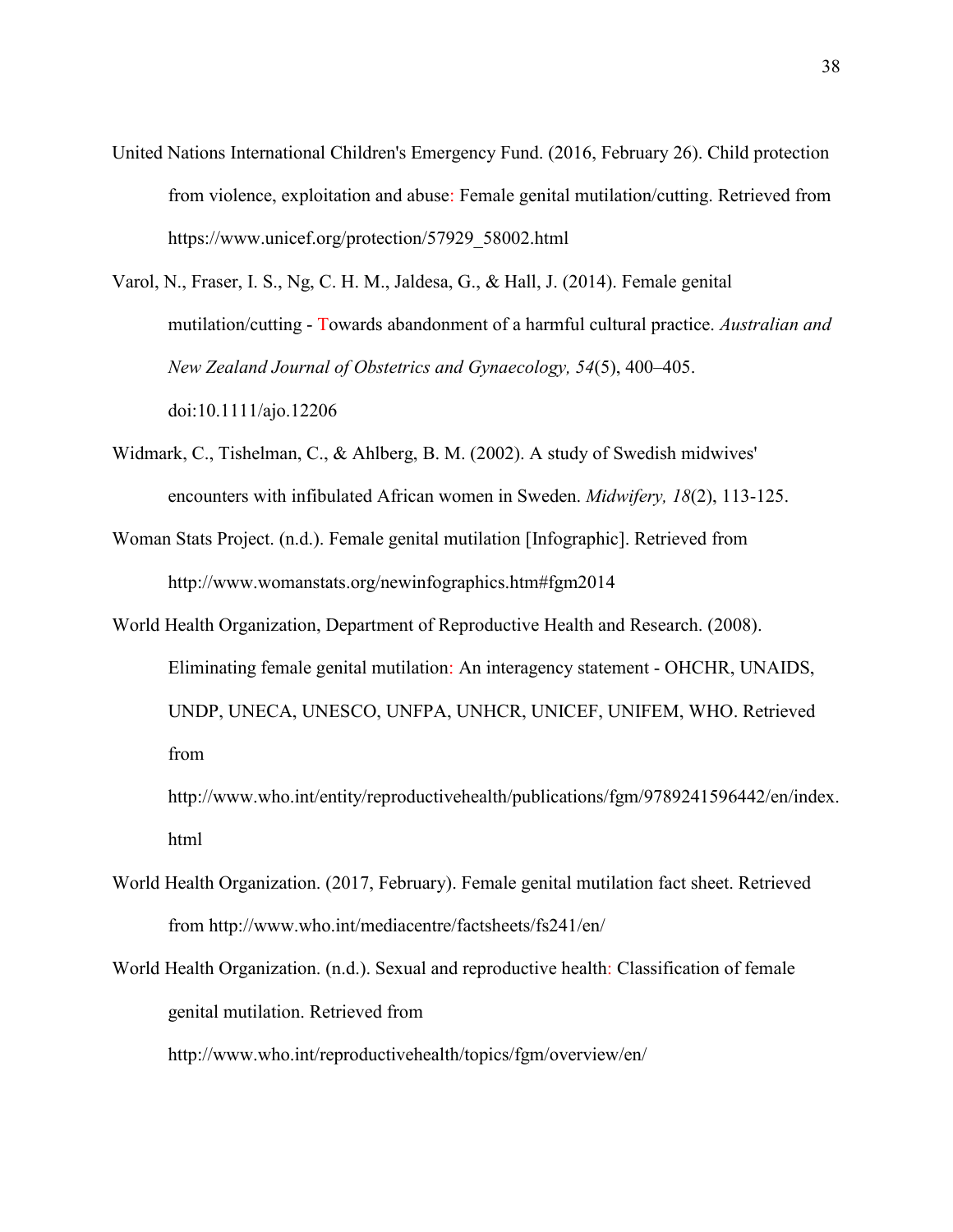Zurynski, Y., Sureshkumar, P., Phu, A., & Elliott, E. (2015). Female genital mutilation and cutting: A systematic literature reviews of health professionals' knowledge, attitudes and clinical practice. *BMC International Health and Human Rights, 15*(1), 32. doi:10.1186/s12914-015-0070-y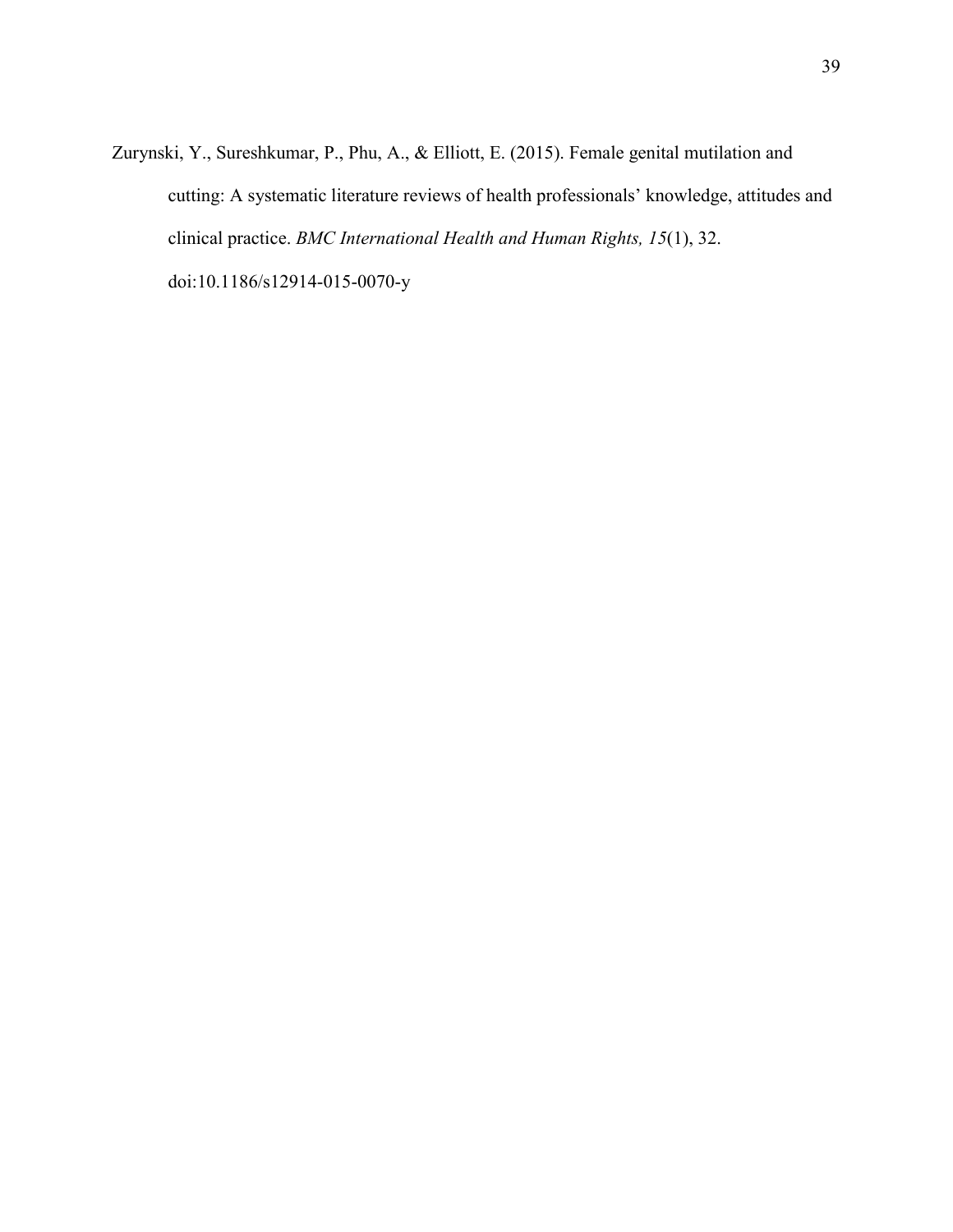# Appendix A

# Matrix of the Literature

| Citation           | Purpose       | Sample          | Design      | Measurement           | Results/Conclusions      | Recommendations     | Level &    |
|--------------------|---------------|-----------------|-------------|-----------------------|--------------------------|---------------------|------------|
|                    |               |                 |             |                       |                          |                     | Quality    |
| Abubakar, N.       | The purpose   | Snowball        | Qualitative | Three focus group     | <b>Younger women</b>     | Participants        | Level III. |
| (2013). Global     | of this       | sampling.       | phenomeno-  | discussions on female | $(21-34)$ were against   | suggested that      | Good       |
| discourse, local   | research was  | Three           | logical     | circumcision.         | FGC. FGC is a            | conferences,        | quality.   |
| practice:          | to contribute | groups.         | method.     |                       | cultural, not religious, | seminars, visits to |            |
| Female             | to ongoing    | Younger         |             |                       | tradition. They do not   | mosques, a radio    |            |
| circumcision       | efforts to    | women age:      |             |                       | want women to            | call-in show, and   |            |
| and inter-         | eradicate the | $21-34,$        |             |                       | endure this practice.    | a live television   |            |
| generational       | practice of   | Older           |             |                       | anymore.                 | audience are ways   |            |
| conflict in a      | Female        | women age:      |             |                       | Older women (21-         | to discuss FGC      |            |
| Somali diaspora    | Genital       | $45 - 80$ ,     |             |                       | 34) had undergone        | and facilitate      |            |
| community.         | Circumcisio   | Men age:        |             |                       | FGC themselves.          | advocacy for        |            |
| Perspectives on    | n(FGC)        | $20 - 70$ .     |             |                       | They feel it is an       | cessation of the    |            |
| Global             | worldwide     | No specific     |             |                       | important part of        | practice.           |            |
| Development &      | by under-     | age range       |             |                       | culture and should be    |                     |            |
| Technology,        | standing the  | for (younger    |             |                       | continued. Some are      |                     |            |
| $12(4)$ , 476-488. | reasoning     | and older       |             |                       | concerned that not       |                     |            |
| doi:               | behind it.    | groups)         |             |                       | having it reduces        |                     |            |
| 10.1163/156914     |               |                 |             |                       | chances of marriage.     |                     |            |
| 97-12341268        |               | <b>Setting:</b> |             |                       | Younger men were         |                     |            |
|                    |               | Ohio,           |             |                       | angrily opposed to       |                     |            |
|                    |               | United          |             |                       | FGC. They assert that    |                     |            |
|                    |               | States of       |             |                       | it is not advocated by   |                     |            |
|                    |               | America         |             |                       | Islam.                   |                     |            |
|                    |               | (USA).          |             |                       | Older men expressed      |                     |            |
|                    |               |                 |             |                       | sorrow at the loss of a  |                     |            |
|                    |               |                 |             |                       | Somali tradition.        |                     |            |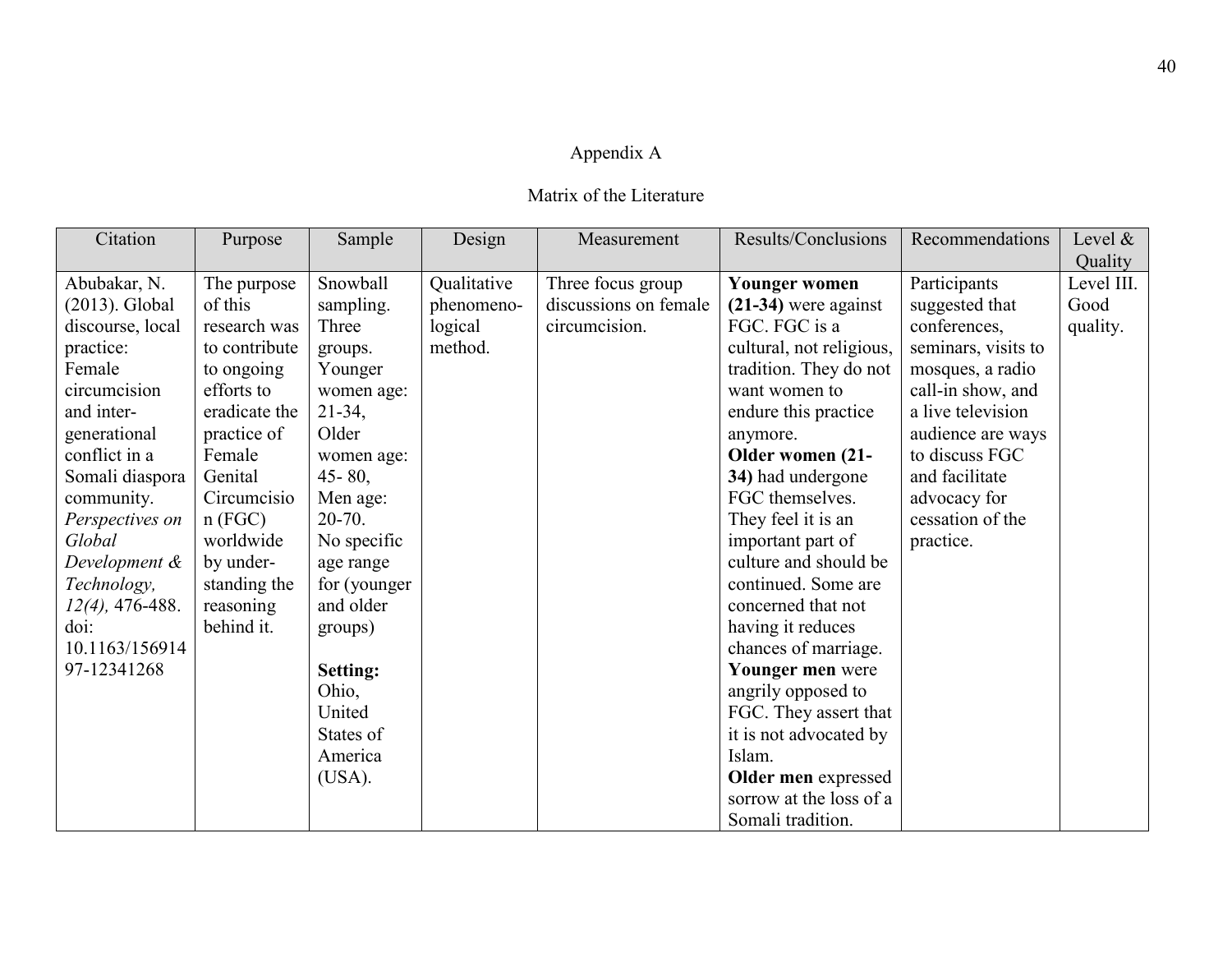| Citation                                                                                                                                                                                        | Purpose                                                                                                                                                                               | Sample                                                                                                                                                                                                       | Design                                           | Measurement                                                               | Results/Conclusions                                                                                                                                                                                                                                                                                                                                                                                                                                                                       | Recommendations                                                                                                                                                                                                                                                                                                                                                              | Level &<br>Quality             |
|-------------------------------------------------------------------------------------------------------------------------------------------------------------------------------------------------|---------------------------------------------------------------------------------------------------------------------------------------------------------------------------------------|--------------------------------------------------------------------------------------------------------------------------------------------------------------------------------------------------------------|--------------------------------------------------|---------------------------------------------------------------------------|-------------------------------------------------------------------------------------------------------------------------------------------------------------------------------------------------------------------------------------------------------------------------------------------------------------------------------------------------------------------------------------------------------------------------------------------------------------------------------------------|------------------------------------------------------------------------------------------------------------------------------------------------------------------------------------------------------------------------------------------------------------------------------------------------------------------------------------------------------------------------------|--------------------------------|
| Ahanonu, E. L.,<br>& Victor, O.<br>(2014).<br>Mothers'<br>perceptions of<br>female genital<br>mutilation.<br>Health<br>Education<br>Research,<br>29(4), 683-689.<br>doi: 10.1093/he<br>r/cyt118 | The purpose<br>of this study<br>was to<br>explore the<br>perceptions<br>of FGC<br>among<br>mothers that<br>were<br>patients of a<br>primary<br>health center<br>in Lagos,<br>Nigeria. | Convenien-<br>ce sample of<br>95 mothers<br>under the<br>age of 45<br>years.<br>Education<br>level:<br>Primary<br>19.0%<br>Secondary<br>52.6 %<br>Tertiary<br>28.4%<br><b>Setting:</b><br>Lagos,<br>Nigeria. | Qualitative<br>study with<br>meta-<br>synthesis. | Mothers completed a<br>pre-tested semi-<br>structured question-<br>naire. | 56.8% think FGC is<br>not beneficial.<br>However, 44.2%<br>believe uncircum-<br>cised women will<br>become sexually<br>promiscuous.<br>One-third of mothers<br>are not aware of<br>gynecologic<br>complications of<br>FGC.<br><b>Conclusions:</b><br>Mothers have<br>ambivalent feelings<br>about FGC.<br>Uneducated mothers<br>may have daughters<br>circumcised due to<br>misconceptions and<br>false beliefs.<br>Many women do not<br>understand the health<br>consequences of<br>FGC. | Further research<br>about this topic is<br>recommended.<br>Women need to be<br>educated about the<br>inexistent relation-<br>ship between FGC<br>and sexual<br>promiscuity.<br>Also, women need<br>to be aware of the<br>complications that<br>FGC can cause.<br>To promote the<br>abandonment of<br>this practice,<br>support from<br>community<br>leaders is<br>necessary. | Level III.<br>Good<br>quality. |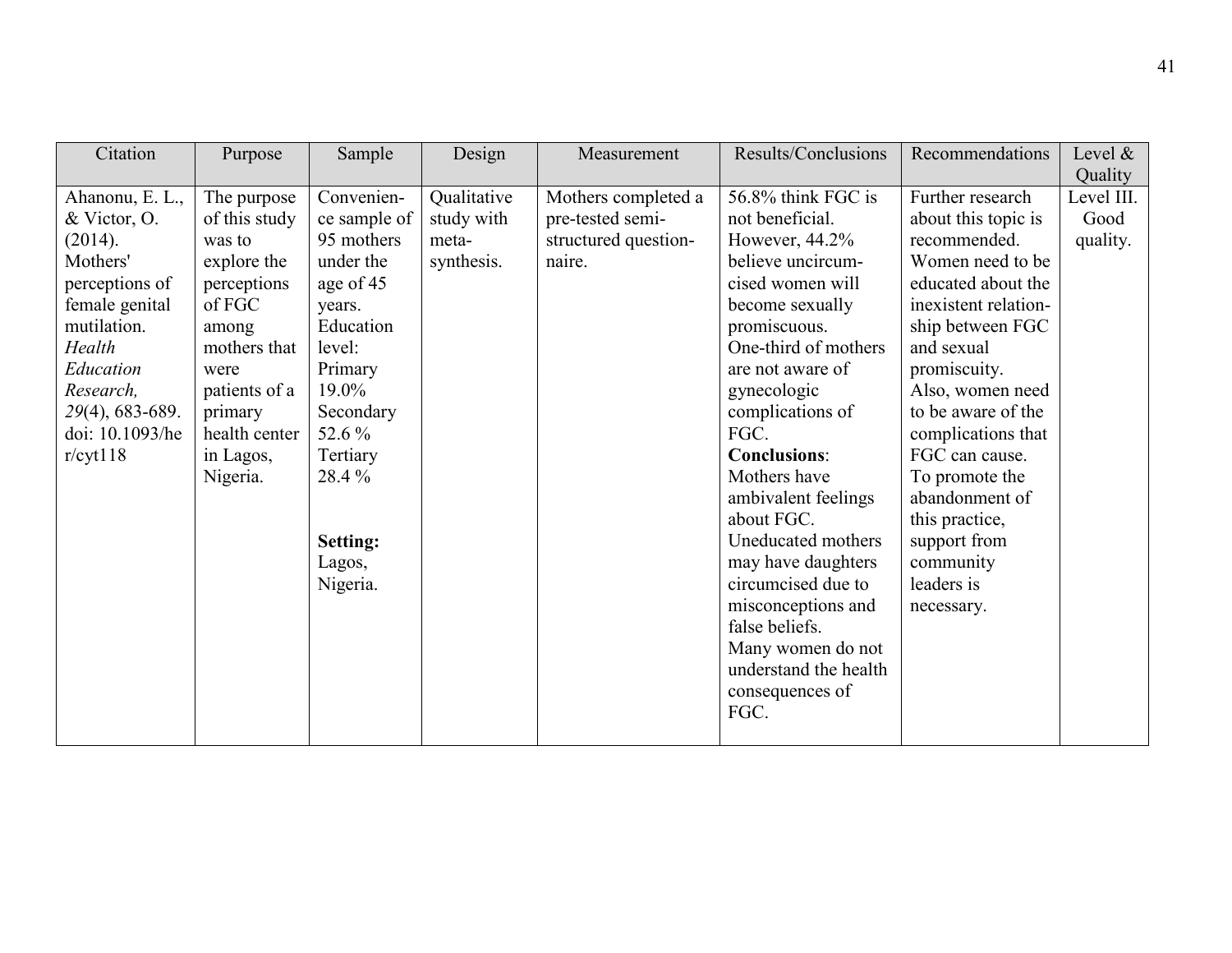| Citation         | Purpose       | Sample        | Design      | Measurement          | Results/Conclusions     | Recommendations     | Level &    |
|------------------|---------------|---------------|-------------|----------------------|-------------------------|---------------------|------------|
|                  |               |               |             |                      |                         |                     | Quality    |
| Ali, A. (2012).  | The purpose   | The sample    | Qualitative | Face to face         | Not all the             | The author does     | Level III. |
| Knowledge and    | of this study | was           | phenomeno-  | interviews were      | "midwives" or           | not present         | Low        |
| attitudes of     | was to        | composed      | logical     | conducted at the     | traditional birth       | specific            | quality.   |
| female genital   | assess        | of 154        | method.     | participants' homes  | attendants performed    | recommendations.    | The        |
| mutilation       | knowledge     | "midwives"    |             | and used an open-    | FGM: 127 did and 30     | However, in the     | study has  |
| among            | and attitudes | who were      |             | ended questionnaire. | did not.                | conclusions         | a mistake  |
| midwives in      | of midwives   | traditional   |             |                      | $6.3\%$ of the          | section the author  | in the     |
| Eastern Sudan.   | towards       | birth         |             |                      | circumciser midwives    | states:             | numbers.   |
| Reproductive     | Female        | attendants.   |             |                      | were able to identify   | "Substantial effort | Also, it   |
| Health, $9(1)$ , | Genital       | These         |             |                      | all types of FGM        | should be made to   | lacks      |
| 23.              | Mutilation    | women         |             |                      | correctly.              | discourage the      | validity   |
| doi:10.1186/17   | (FGM) in      | were          |             |                      | 66.2% planned to        | continuation of     | and was    |
| 42-4755-9-23     | Eastern       | identified by |             |                      | continue to practice    | the practice        | found to   |
|                  | Sudan.        | local         |             |                      | FGM.                    | among midwives      | not be     |
|                  |               | community     |             |                      | <b>Conclusions:</b>     | in Sudan" $(p.3)$ . | reliable.  |
|                  |               | members       |             |                      | FGM is classified in    | The author          |            |
|                  |               | and were      |             |                      | 4 types. Type 3,        | suggests that       |            |
|                  |               | selected      |             |                      | known as infibulation   | education could     |            |
|                  |               | randomly.     |             |                      | or pharaonic, is most   | be the key to       |            |
|                  |               |               |             |                      | commonly performed      | achieving this      |            |
|                  |               | Setting:      |             |                      | in Sudan.               | goal.               |            |
|                  |               | Eastern       |             |                      | The majority $(76.4\%)$ |                     |            |
|                  |               | Sudan         |             |                      | of participants do not  |                     |            |
|                  |               |               |             |                      | see FGM as a            |                     |            |
|                  |               |               |             |                      | harmful practice.       |                     |            |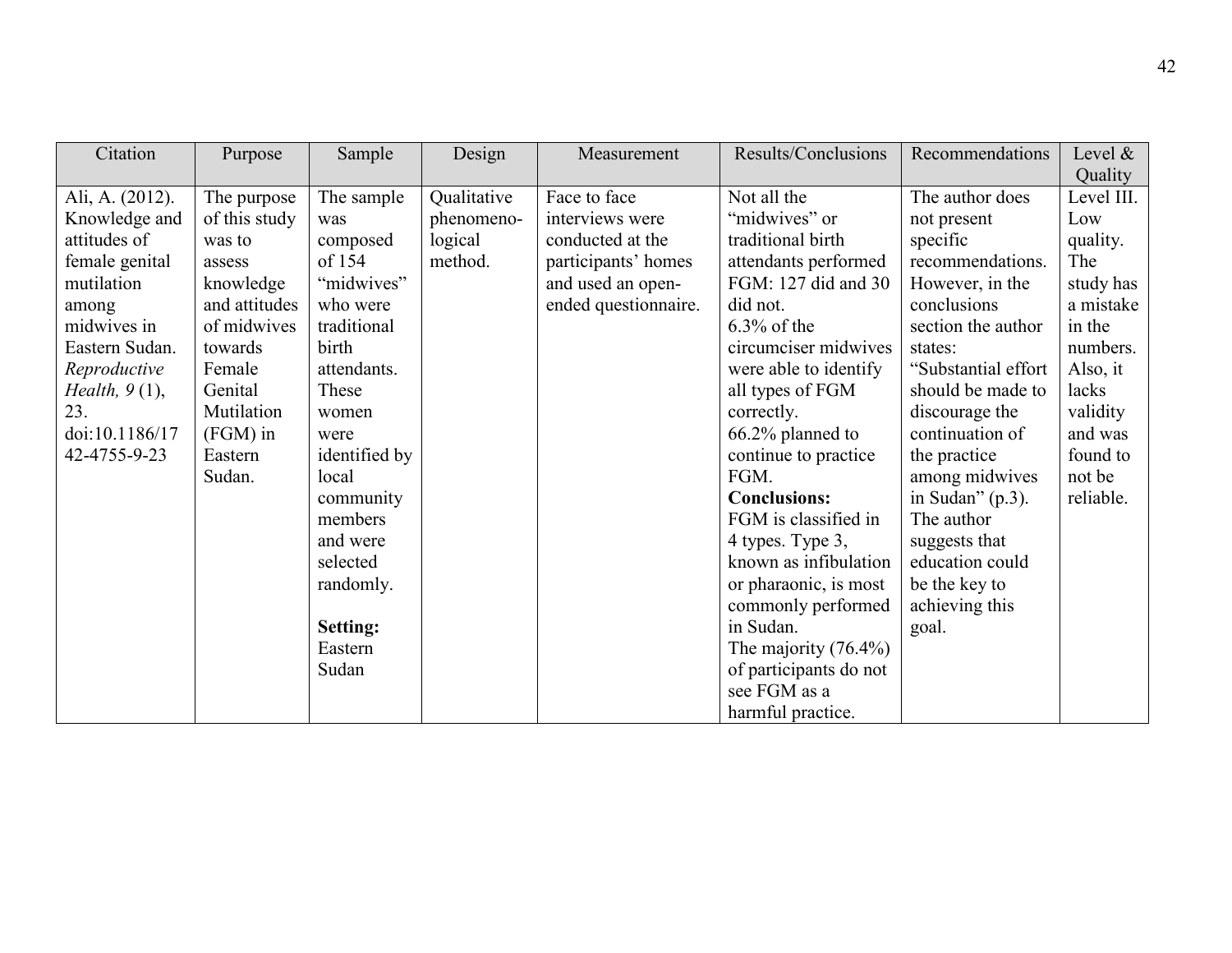| Citation          | Purpose       | Sample       | Design      | Measurement            | Results/Conclusions     | Recommendations     | Level $\&$ |
|-------------------|---------------|--------------|-------------|------------------------|-------------------------|---------------------|------------|
|                   |               |              |             |                        |                         |                     | Quality    |
| Almroth, L.,      | The purpose   | 99 infertile | Experiment- | Cases and controls     | Of the 99 women         | The authors do not  | Level I.   |
| Elmusharaf, S.,   | of this study | women        | al          | were recruited and     | with primary            | present specific    | High       |
| El Hadi, N.,      | was to        | were         | randomized  | examined in the same   | infertility who         | recommendations.    | quality.   |
| Obeid, A., El     | investigate   | examined.    | controlled  | clinical settings by   | underwent               | However, in the     |            |
| Sheikh, M. A.,    | the           | As part of   | trial.      | the same specially     | laparoscopic            | conclusions         |            |
| Elfadil, S. M.,   | possibility   | the study.   |             | trained doctors. Data  | inspection, 48 with     | section they state  |            |
| & Bergström,      | that FGC is   | 89 women     |             | was obtained through   | extreme cases of        | that the findings   |            |
| S. (2005).        | associated    | were used    |             | the use of several     | FGC were found to       | are highly relevant |            |
| Primary           | with primary  | as control.  |             | laboratory test        | have adnexal            | as evidence to      |            |
| infertility after | infertility.  |              |             | A genital              | pathology suggestive    | support             |            |
| genital           |               | Setting:     |             | examination was        | of previous             | advocating against  |            |
| mutilation in     |               | Sudan        |             | performed on every     | inflammation.           | FGC.                |            |
| girlhood in       |               |              |             | woman, noting the      | <b>Conclusion:</b>      |                     |            |
| Sudan: a case-    |               |              |             | extent of FGC.         | The findings of this    |                     |            |
| control study.    |               |              |             | Women having           | study demonstrate an    |                     |            |
| The Lancet,       |               |              |             | primary infertility    | association between     |                     |            |
| 366(9483),        |               |              |             | had inspections of     | severe forms of FGC     |                     |            |
| 385-391.          |               |              |             | their internal genital | (type $3$ and $4$ ) and |                     |            |
| doi:10.1016/s01   |               |              |             | organs using           | primary infertility.    |                     |            |
| 40-               |               |              |             | diagnostic             |                         |                     |            |
| 6736(05)67023-    |               |              |             | laparoscopy.           |                         |                     |            |
| 7                 |               |              |             |                        |                         |                     |            |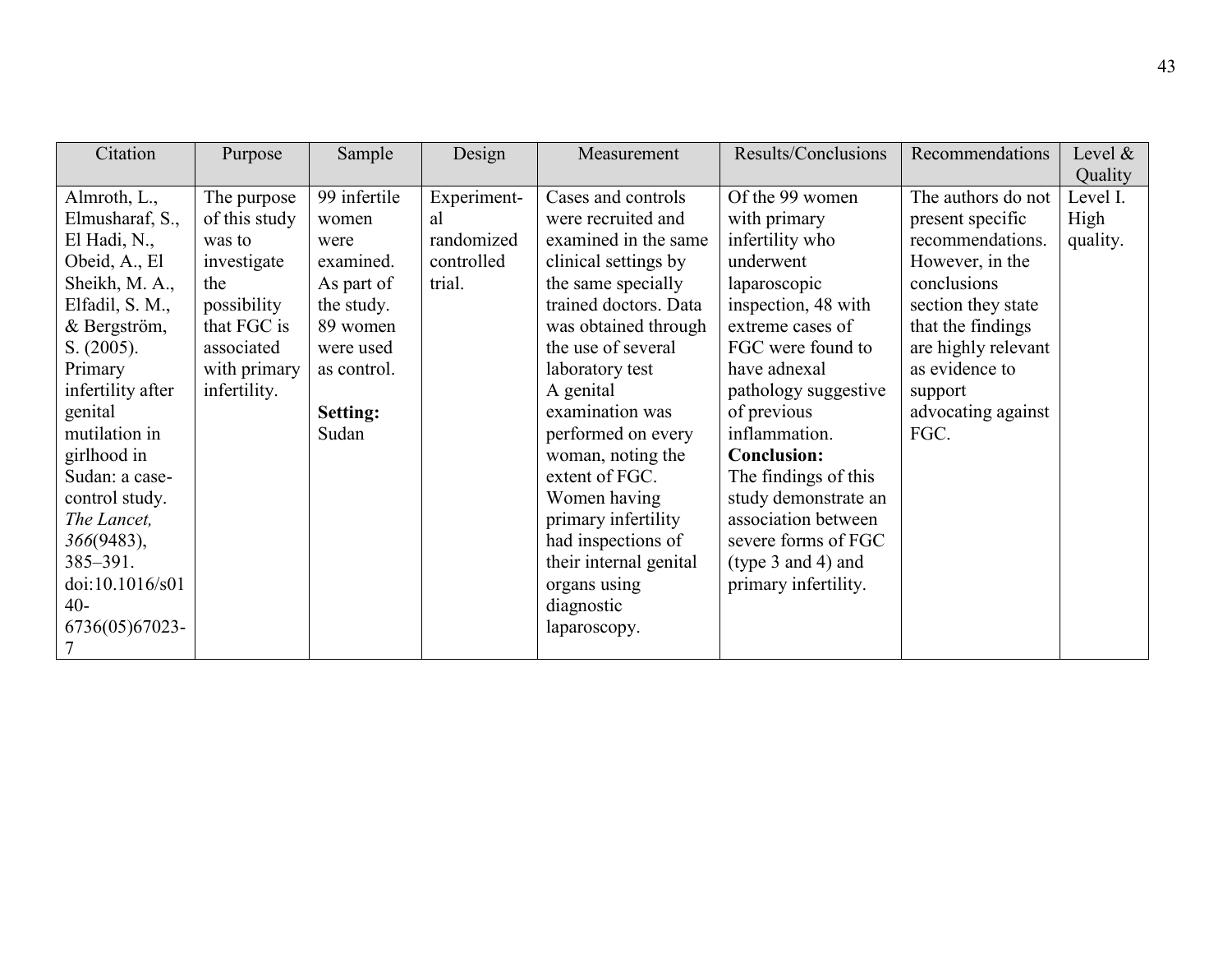| Citation             | Purpose       | Sample          | Design      | Measurement           | Results/Conclusions     | Recommendations     | Level $\&$ |
|----------------------|---------------|-----------------|-------------|-----------------------|-------------------------|---------------------|------------|
|                      |               |                 |             |                       |                         |                     | Quality    |
| Ameresekere,         | The purpose   | 23 Somali       | Qualitative | Semi-structured, in-  | Women who have          | No recommenda-      | Level III. |
| M., Borg, R.,        | of this study | immigrant       | phenomeno-  | depth interviews. The | undergone FGC           | tions were made.    | High       |
| Frederick, J.,       | was to        | women           | logical     | interviewers asked    | feared cesarean         | However, it was     | quality.   |
| Vragovic, O.,        | explore the   | living in       | method.     | about birth           | delivery because they   | clearly stated that |            |
| Saia, K., & Raj,     | perceptions   | Boston who      |             | experiences in the    | felt it would result in | Somali immigrant    |            |
| A. $(2011)$ .        | of cesarean   | had given       |             | USA and Africa.       | disability or death.    | women living in     |            |
| Somali               | delivery and  | birth in the    |             |                       | Women felt that U.S.    | the USA fear        |            |
| immigrant            | patient-      | USA and         |             |                       | health care providers   | cesarean section.   |            |
| women's              | provider      | Africa.         |             |                       | did not discuss FGC     | Furthermore, they   |            |
| perceptions of       | communica-    | Participants    |             |                       | with them and that      | feel that their     |            |
| cesarean             | tion          | were aged       |             |                       | they did not know       | providers lack      |            |
| delivery and         | surrounding   | $25-52$ years   |             |                       | how it may affect the   | communication       |            |
| patient-provider     | female        | and had         |             |                       | process of delivery.    | skills and do not   |            |
| communication        | circumcision  | been living     |             |                       | <b>Conclusions:</b>     | address their       |            |
| surrounding          | and child     | in the USA.     |             |                       | Previous experiences    | concerns or clarify |            |
| female               | birth by      | All women       |             |                       | and cultural beliefs    | how circumcision    |            |
| circumcision         | Somali        | had             |             |                       | can affect how          | will or will not    |            |
| and childbirth       | immigrant     | undergone       |             |                       | Somali immigrant        | affect childbirth.  |            |
| in the USA.          | women         | FGC. Five       |             |                       | women understand        | Educating           |            |
| <i>International</i> | living in     | women had       |             |                       | labor and delivery.     | providers and       |            |
| Journal of           | Boston.       | a history of    |             |                       | Providers need to       | encouraging         |            |
| Gynecology and       |               | Cesarean        |             |                       | have a conversation     | patient-provider    |            |
| Obstetrics, 115(     |               | Section.        |             |                       | with their patients     | communication       |            |
| 3), 227-230.         |               |                 |             |                       | about the care they     | would be a good     |            |
| doi:                 |               | <b>Setting:</b> |             |                       | will receive during     | step forward.       |            |
| $10.1016$ /j.ijgo.2  |               | <b>USA</b>      |             |                       | labor and delivery.     |                     |            |
| 011.07.019           |               |                 |             |                       |                         |                     |            |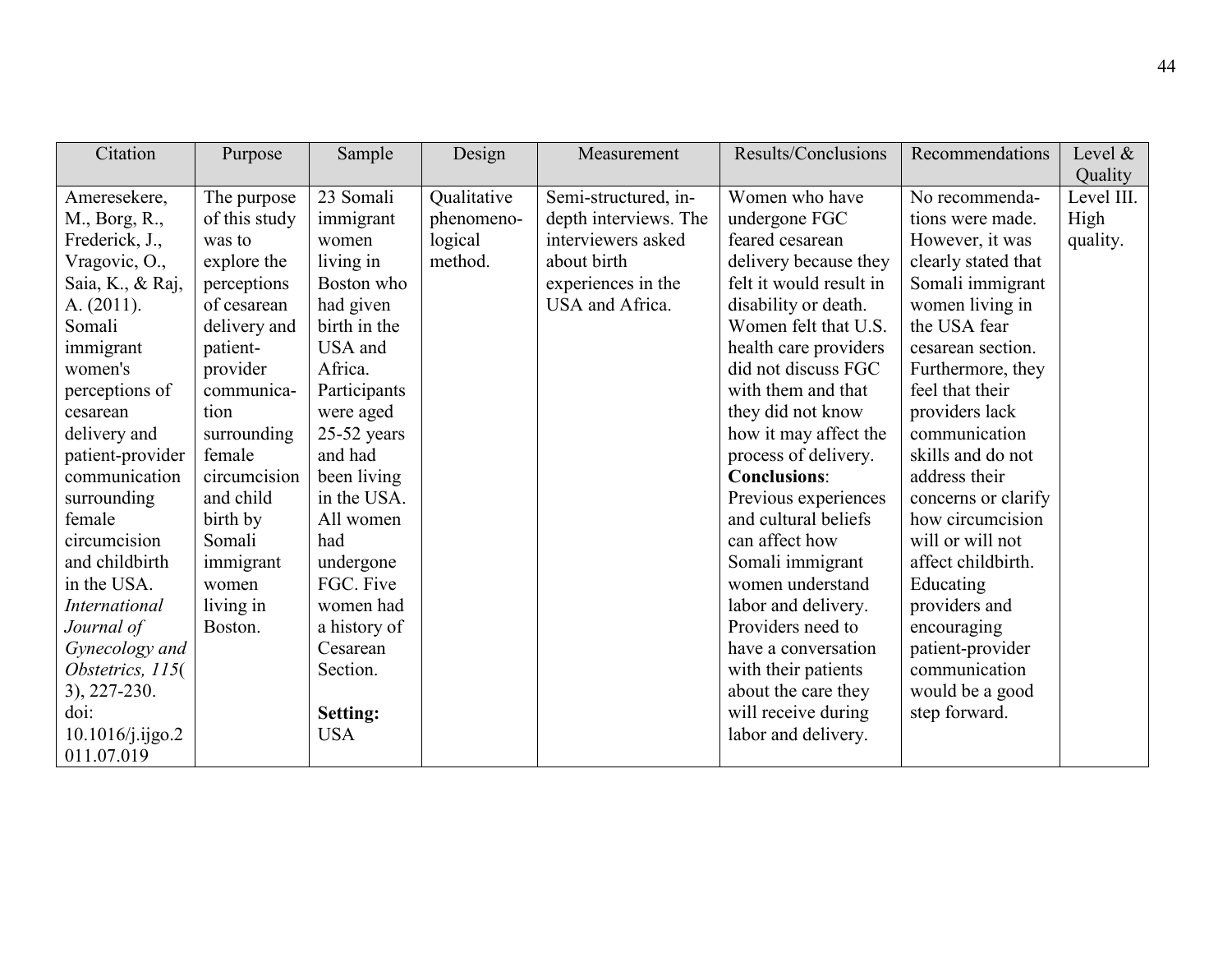| Citation          | Purpose      | Sample          | Design      | Measurement         | Results/Conclusions      | Recommendations     | Level $\&$ |
|-------------------|--------------|-----------------|-------------|---------------------|--------------------------|---------------------|------------|
|                   |              |                 |             |                     |                          |                     | Quality    |
| Balogun, O.O.,    | The          | 30 journals     | Cochrane    | Several tables were | No randomized            | Cluster-            | Level I.   |
| Hirayama, F.,     | researchers  | were            | database of | created to compare  | control trials, cluster- | randomized          | High       |
| Wariki, W. M.,    | conducted    | reviewed.       | systematic  | and contrast the    | randomized trials, or    | control trials of a | quality.   |
| Koyanagi, A.,     | this review  | Weekly          | reviews.    | outcomes of the     | quasi-randomized         | policy on clinical  |            |
| & Mori, R.        | to focus     | alerts for      |             | studies reviewed.   | control trials were      | management of       |            |
| (2012).           | attention on | another 44      |             |                     | found. There is no       | women who have      |            |
| Interventions     | the key      | journals and    |             |                     | data about inter-        | undergone FGC       |            |
| for improving     | interven-    | monthly         |             |                     | vention outcomes in      | could provide       |            |
| outcomes for      | tions that   | <b>BioMed</b>   |             |                     | women who are            | evidence about      |            |
| pregnant          | have been    | Central         |             |                     | pregnant or planning     | appropriate         |            |
| women who         | found to     | emails were     |             |                     | to get pregnant and      | clinical care of    |            |
| have              | improve the  | also            |             |                     | have undergone FGC.      | women that have     |            |
| experienced       | outcome and  | reviewed.       |             |                     | The grand majority of    | undergone FGC.      |            |
| genital cutting.  | quality of   | <b>Setting:</b> |             |                     | research about this      |                     |            |
| Cochrane          | life for     | Tokyo,          |             |                     | topic is observational.  |                     |            |
| Database of       | women who    | Japan           |             |                     | <b>Conclusion:</b>       |                     |            |
| Systematic        | have         |                 |             |                     | Due to ethical           |                     |            |
| Reviews,          | undergone    |                 |             |                     | concerns, randomized     |                     |            |
| $2013(2)$ , 1-13. | FGC and are  |                 |             |                     | control trials, cluster- |                     |            |
| doi:10.1002/14    | pregnant or  |                 |             |                     | randomized trials, or    |                     |            |
| 651858.cd0098     | planning to  |                 |             |                     | quasi-randomized         |                     |            |
| 72                | become       |                 |             |                     | control trials may       |                     |            |
|                   | pregnant.    |                 |             |                     | never be conducted.      |                     |            |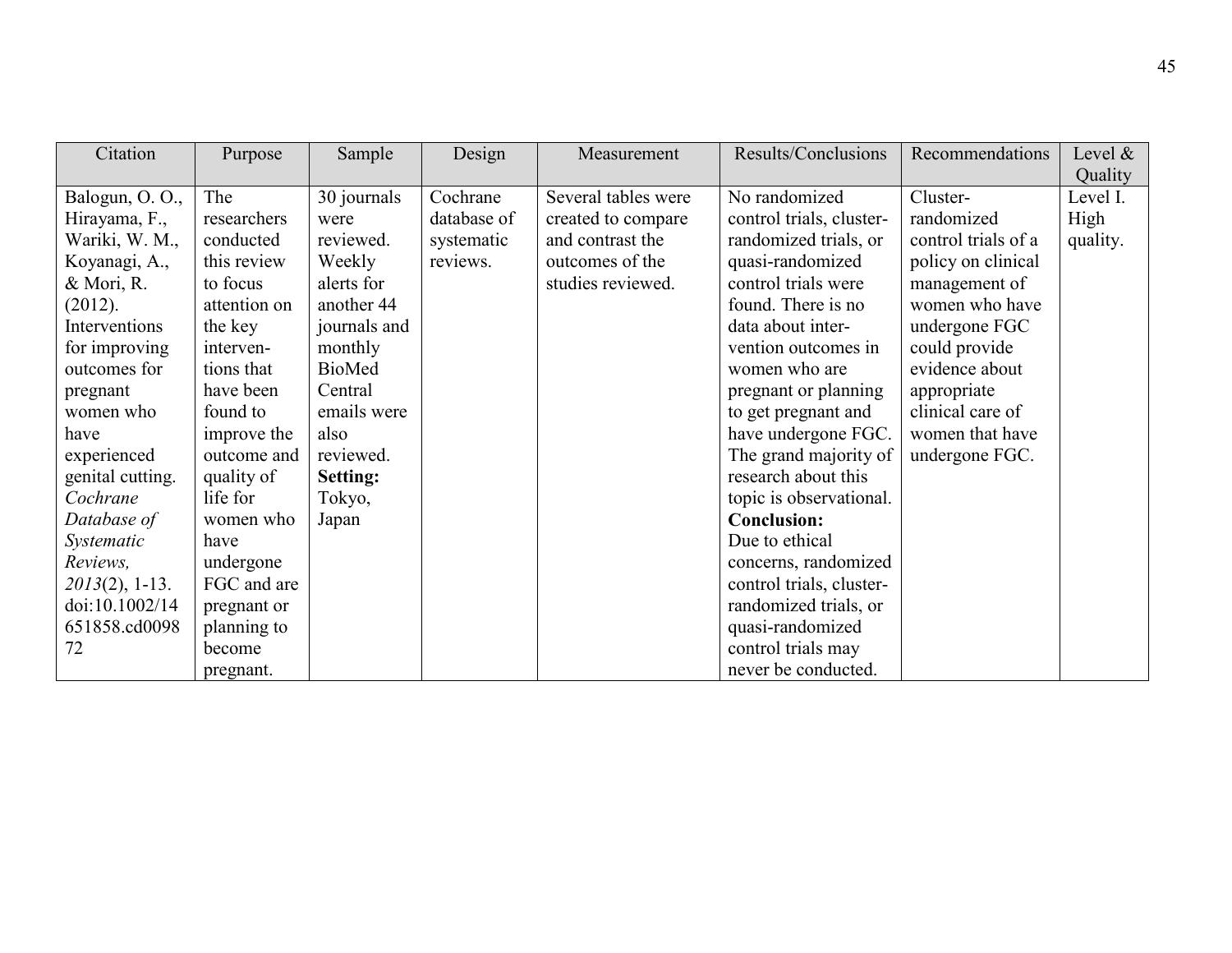| Citation           | Purpose        | Sample          | Design       | Measurement           | Results/Conclusions         | Recommendations   | Level $\&$ |
|--------------------|----------------|-----------------|--------------|-----------------------|-----------------------------|-------------------|------------|
|                    |                |                 |              |                       |                             |                   | Quality    |
| Chibber, R., El-   | The purpose    | 4800            | Non-         | Calculation of        | 1842 women were             | N <sub>0</sub>    | Level III. |
| saleh, E., $&$ El  | of this study  | consecutive     | experimental | prevalence of FGC     | found to have               | recommendations   | Good       |
| harmi, J.          | was to         | women in        | descriptive  | was done by odd ratio | undergone FGC (38%          | were given by the | quality.   |
| $(2010)$ . Female  | evaluate the   | the first       | case-control | and confidence        | of the total                | authors.          |            |
| circumcision:      | incidence of   | trimester of    | design.      | interval.             | participants).              |                   |            |
| Obstetrical and    | FGC among      | pregnancy       |              | Morbidity and         | Complications of            |                   |            |
| psychological      | pregnant       | who             |              | mortality analysis    | FGC that were found         |                   |            |
| sequelae           | women          | attended the    |              | were adjusted         | are:                        |                   |            |
| continues          | attending the  | antenatal       |              | according to          | Prolonged maternal          |                   |            |
| unabated in the    | antenatal      | clinics of      |              | demographic           | hospitalization.            |                   |            |
| 21st century.      | clinics of the | the             |              | variations.           | Premature labor.            |                   |            |
| The Journal of     | University     | University      |              | Logistic regression   | Kidney infection.           |                   |            |
| Maternal-Fetal     | of Kuwait.     | of Kuwait       |              | was utilized to       | Cesarean section.           |                   |            |
| & Neonatal         | The authors    | once the        |              | calculate the odd     | Prolonged and/or            |                   |            |
| Medicine,          | also describe  | ethics          |              | ratio, the confidence | obstructed labor.           |                   |            |
| $24(6)$ , 833–836. | the obstetric  | committee       |              | interval, and to      | Fetal distress.             |                   |            |
| doi:10.3109/14     | and psycho-    | had             |              | measure the           | Hepatitis C positive.       |                   |            |
| 767058.2010.53     | logical        | approved        |              | association of        | Post-traumatic stress       |                   |            |
| 1318               | conse-         | the study.      |              | maternal conditions   | disorder.                   |                   |            |
|                    | quences of     |                 |              | and outcomes with     | Anxiety.                    |                   |            |
|                    | FGC.           | <b>Setting:</b> |              | FGC in pregnancy.     | <b>Conclusions: Serious</b> |                   |            |
|                    |                | Kuwait          |              |                       | complications may           |                   |            |
|                    |                |                 |              |                       | arise from FGC.             |                   |            |
|                    |                |                 |              |                       | FGC is found in             |                   |            |
|                    |                |                 |              |                       | women in all ranks of       |                   |            |
|                    |                |                 |              |                       | economic and                |                   |            |
|                    |                |                 |              |                       | educational status.         |                   |            |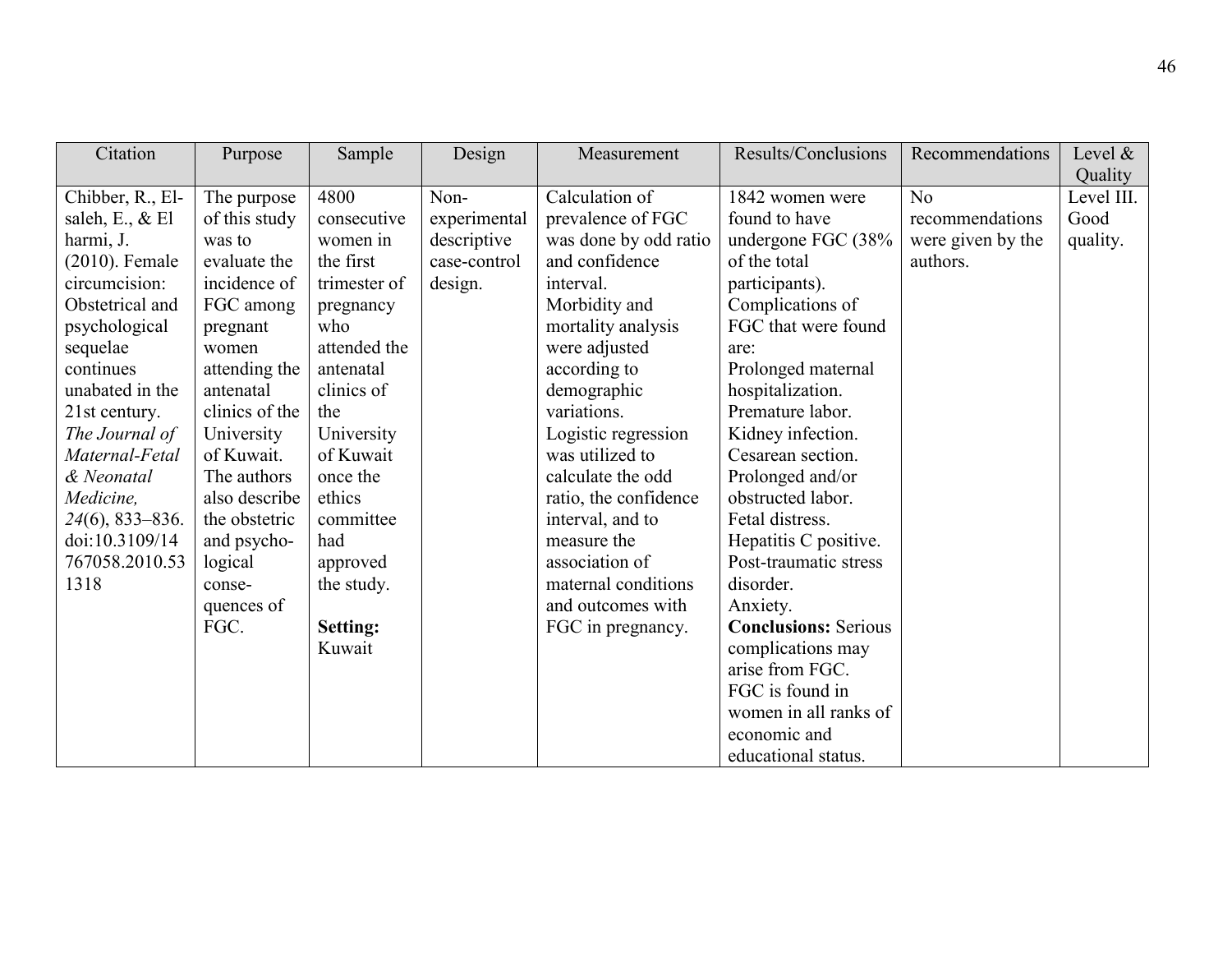| Citation<br>Design<br>Sample<br>Purpose<br>Measurement                                                                                                                                                                                                                                                                                                                                                                                                                                                                                                                                                                                                                                                                                                                                                                                                                                                                                                                                                                                                                                                                                                                                                                                                                 | Results/Conclusions<br>Recommendations<br>Level $\&$                                                                                                                                                                                                                                                                                                                                                                                                    |
|------------------------------------------------------------------------------------------------------------------------------------------------------------------------------------------------------------------------------------------------------------------------------------------------------------------------------------------------------------------------------------------------------------------------------------------------------------------------------------------------------------------------------------------------------------------------------------------------------------------------------------------------------------------------------------------------------------------------------------------------------------------------------------------------------------------------------------------------------------------------------------------------------------------------------------------------------------------------------------------------------------------------------------------------------------------------------------------------------------------------------------------------------------------------------------------------------------------------------------------------------------------------|---------------------------------------------------------------------------------------------------------------------------------------------------------------------------------------------------------------------------------------------------------------------------------------------------------------------------------------------------------------------------------------------------------------------------------------------------------|
| Cloward, K.<br>Female and<br>Descriptive<br>The survey included<br>The purpose<br>of this study<br>indicators of behavior<br>$(2015)$ . Elites,<br>male Maa-<br>cross-<br>and intentions with<br>sectional<br>FGC is lagging<br>exit options,<br>was to<br>speakers<br>and social<br>identify<br>$(n=200)$ ,<br>respect to FGM.<br>study<br>conditions<br>randomly<br>administered<br>attitude change<br>barriers to norm<br>change: The<br>selected<br>that would<br>verbally in<br>from three<br>the Maa<br>Second, the<br>complex case of<br>support a<br>female genital<br>change from<br>case study<br>language.<br>mutilation.<br>show that<br>the practice<br>areas<br>Studies in<br>of female<br>(Random<br>community-wide<br>walk<br>behavior change<br>Comparative<br>genital<br>circumcision<br><b>International</b><br>procedure).<br>Development,<br>$(FGC)$ .<br>Participant<br>It also looks<br>$50(3)$ , 378-407.<br>ages ranged<br>practice of FGC.<br>doi:10.1007/s12<br>from 15-85.<br>at the<br><b>Conclusions:</b><br>116-015-9175-5<br>likelihood of<br>Existing group<br><b>Setting:</b><br>Kenya<br>overcoming<br>support for<br>FGC if that<br>practice is<br>not part of<br>the culture<br>FGC.<br>nearby.<br>down to a wide<br>education is | Quality<br>Level III.<br>No<br>First, it does appear<br>Good<br>that the practice of<br>recommendations<br>quality.<br>were given.<br>considerably behind<br>towards this practice.<br>descriptive statistics<br>needs to happen in<br>order to abandon the<br>differences and local<br>activism appear to<br>contribute toward an<br>individual's decision<br>to turn away from<br>International norm<br>pressures may trickle<br>geographical area if |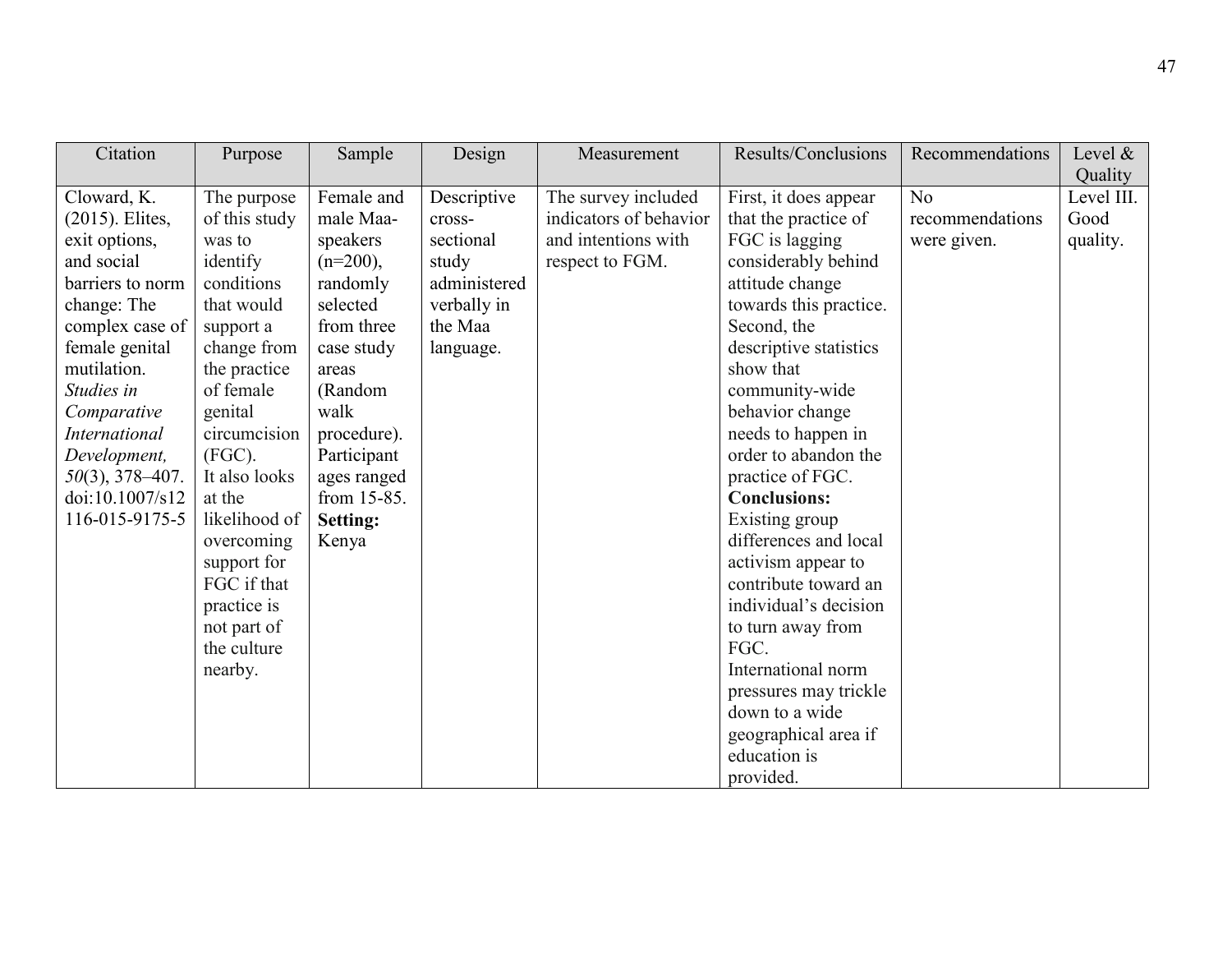| Citation                                                                                                                                                                                                                                                                                                                                                                                                               | Purpose                                                                                                                                                                                                                                                                                                               | Sample                                                                                                         | Design                                                                                                                          | Measurement                                                            | Results/Conclusions                                                                                                                                                                                                                                                                                                                                                                                              | Recommendations                                                                                                                                                                                                                                                                                                                                                                                              | Level $\&$<br>Quality         |
|------------------------------------------------------------------------------------------------------------------------------------------------------------------------------------------------------------------------------------------------------------------------------------------------------------------------------------------------------------------------------------------------------------------------|-----------------------------------------------------------------------------------------------------------------------------------------------------------------------------------------------------------------------------------------------------------------------------------------------------------------------|----------------------------------------------------------------------------------------------------------------|---------------------------------------------------------------------------------------------------------------------------------|------------------------------------------------------------------------|------------------------------------------------------------------------------------------------------------------------------------------------------------------------------------------------------------------------------------------------------------------------------------------------------------------------------------------------------------------------------------------------------------------|--------------------------------------------------------------------------------------------------------------------------------------------------------------------------------------------------------------------------------------------------------------------------------------------------------------------------------------------------------------------------------------------------------------|-------------------------------|
| Dawson, A.,<br>Turkmani, S.,<br>Fray, S.,<br>Nanayakkara,<br>S., Varol, N., &<br>Homer, C.<br>(2015).<br>Evidence to<br>inform<br>education,<br>training and<br>supportive work<br>environments<br>for midwives<br>involved in the<br>care of women<br>with female<br>genital<br>mutilation: A<br>review of<br>global<br>experience.<br>Midwifery,<br>$31(1), 229 - 238.$<br>doi:<br>$10.1016$ /j.midw<br>.2014.08.012 | This study<br>focused on<br>identifying<br>how<br>midwives<br>care for<br>women with<br>FGC and<br>their<br>challenges.<br>It also<br>explored<br>professional<br>development<br>and<br>workforce<br>strategies<br>that could<br>help<br>midwives<br>provide<br>appropriate,<br>quality care<br>to these<br>patients. | 10 research<br>studies<br>published<br>between<br>2004 and<br>2014.<br><b>Setting:</b><br>Sydney,<br>Australia | Systematic<br>review of<br>observation-<br>al, quasi-<br>experimen-<br>tal, and non-<br>experimental<br>descriptive<br>studies. | Narrative synthesis<br>was used to analyze<br>the literature selected. | The researchers<br>found that there is a<br>lack of technical<br>knowledge, limited<br>cultural competency,<br>and socio-cultural<br>challenges to<br>abandonment of the<br>practice of FGC.<br><b>Conclusion:</b><br>There is a great need<br>for education,<br>training, supportive<br>policies, guidelines<br>and protocols for<br>midwives to follow<br>while caring for<br>women who have<br>undergone FGC. | Research is<br>necessary,<br>especially in low-<br>and middle-<br>income countries<br>where FGC is<br>practiced, in order<br>to develop<br>guidelines that<br>will help<br>midwives and<br>other healthcare<br>professionals to<br>properly care for<br>these patients.<br>These guidelines<br>could help<br>providers to<br>educate the<br>community and<br>support the<br>abandonment of<br>this practice. | Level II.<br>High<br>quality. |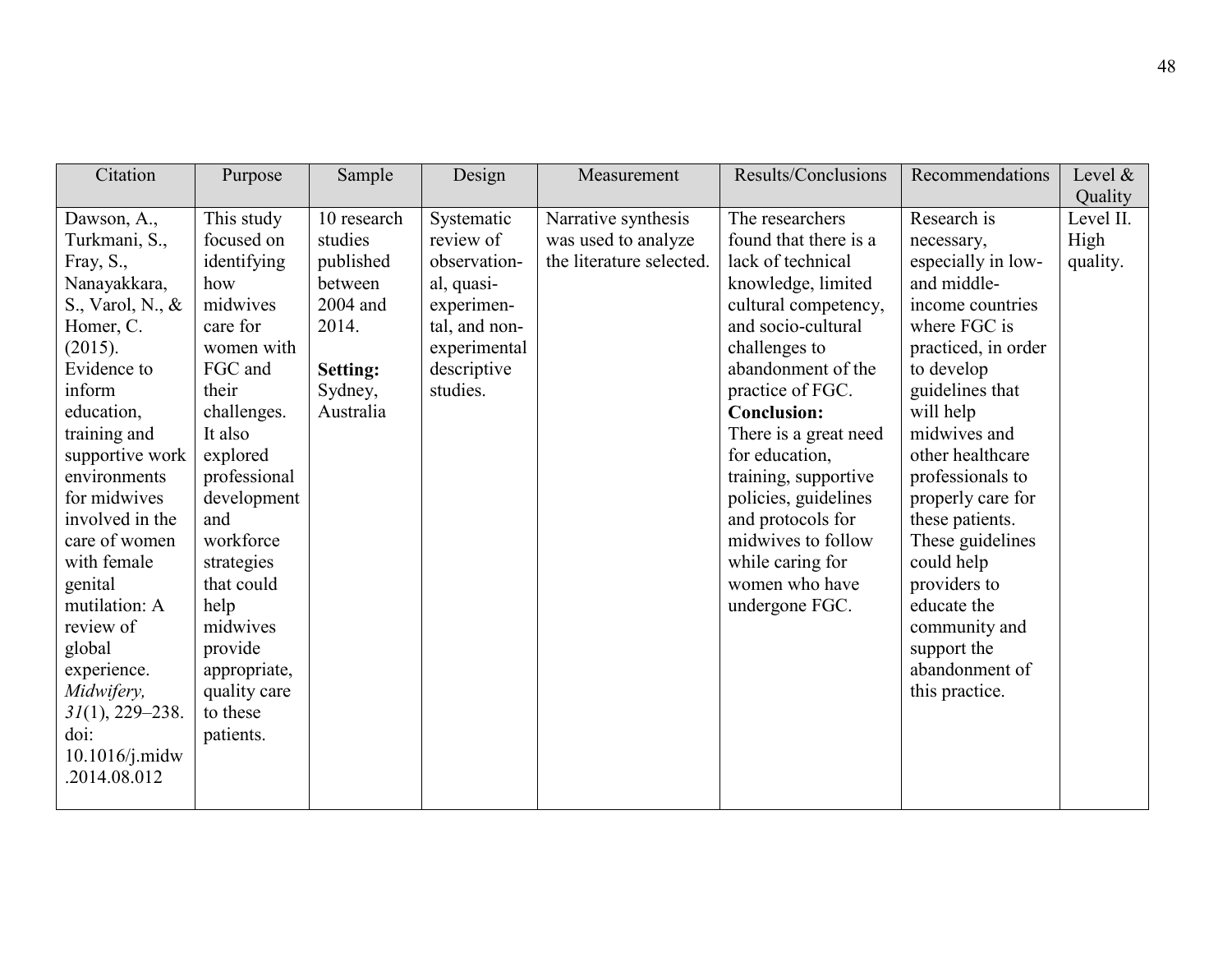| Citation                                                                                                                                                                                                                      | Purpose                                                                                                                   | Sample                                                  | Design                 | Measurement     | Results/Conclusions                                                                                                                                                                                                                                          | Recommendations                                                                                                                                                                                                                                                                                                                                                                     | Level $\&$<br>Quality         |
|-------------------------------------------------------------------------------------------------------------------------------------------------------------------------------------------------------------------------------|---------------------------------------------------------------------------------------------------------------------------|---------------------------------------------------------|------------------------|-----------------|--------------------------------------------------------------------------------------------------------------------------------------------------------------------------------------------------------------------------------------------------------------|-------------------------------------------------------------------------------------------------------------------------------------------------------------------------------------------------------------------------------------------------------------------------------------------------------------------------------------------------------------------------------------|-------------------------------|
| Gayle, C., $\&$<br>Rymer, J.<br>$(2016)$ . Female<br>genital<br>mutilation and<br>pregnancy:<br>Associated<br>risks. British<br>Journal of<br>Nursing,<br>$25(17)$ , 978-<br>983.<br>doi:10.12968/bj<br>on.2016.25.17.9<br>78 | The purpose<br>of this paper<br>was to<br>review the<br>obstetrical<br>risks to<br>women who<br>have<br>undergone<br>FGC. | <b>Not</b><br>applicable.<br><b>Setting:</b><br>England | Opinion of<br>Experts. | Not applicable. | There is a connection<br>between FGC and<br>increased risks in<br>pregnancy.<br>Such as:<br>Most of the studies<br>about FGC are<br>conducted in Africa<br>and data may not be<br>relevant to the cohort<br>of patients that live in<br>developed countries. | More studies, such<br>as randomized<br>controlled trials,<br>need to be<br>conducted in order<br>to evaluate the<br>risks during<br>pregnancy for<br>women who have<br>undergone FGC<br>and live in<br>developed<br>countries.<br>Also, more studies<br>are needed to<br>create guidelines<br>for the adequate<br>timing of<br>deinfibulation<br>(prenatal or during)<br>delivery). | Level IV.<br>High<br>quality. |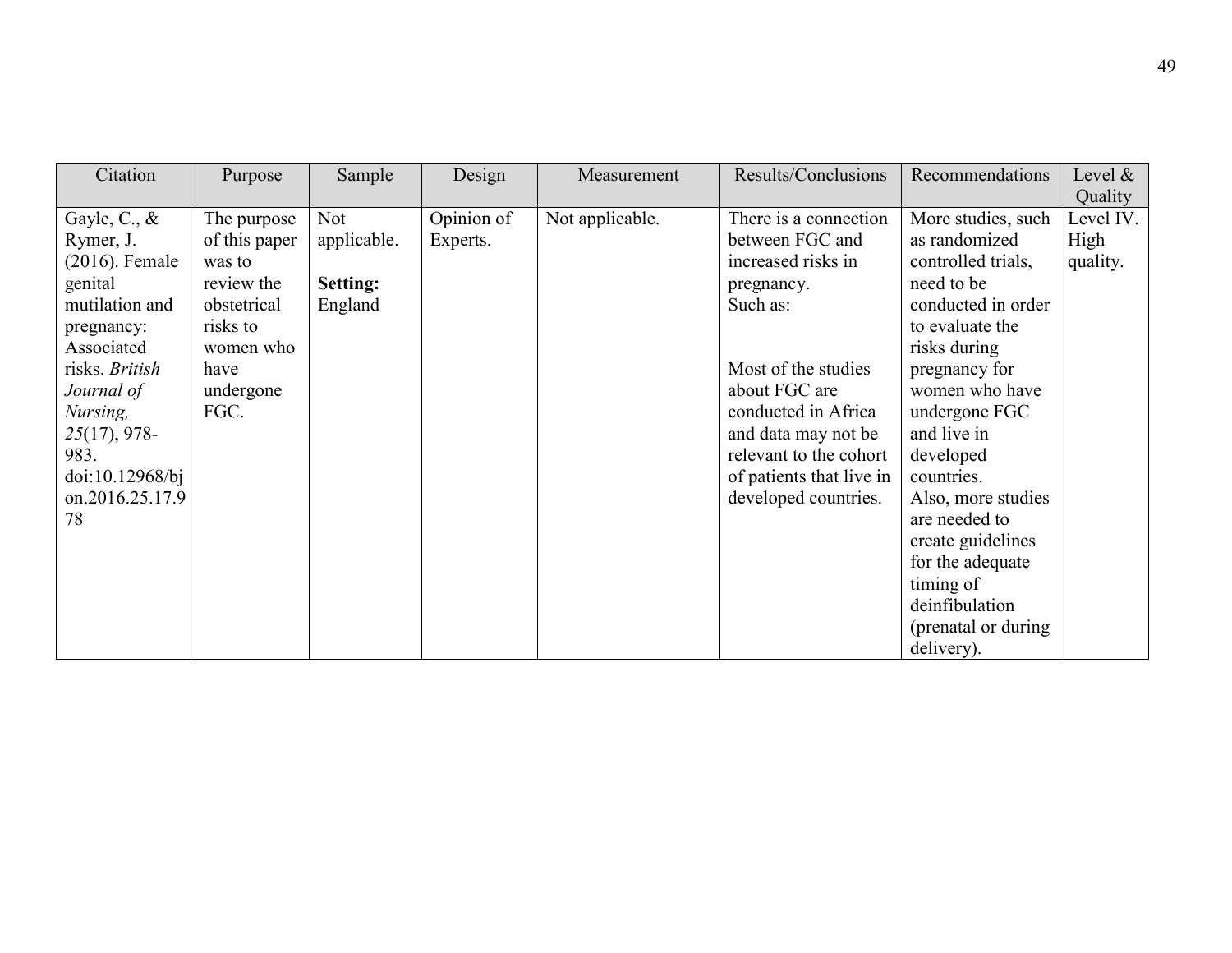| Citation          | Purpose      | Sample          | Design     | Measurement     | Results/Conclusions    | Recommendations    | Level $\&$ |
|-------------------|--------------|-----------------|------------|-----------------|------------------------|--------------------|------------|
|                   |              |                 |            |                 |                        |                    | Quality    |
| Hall, S., $\&$    | The purpose  | <b>Not</b>      | Opinion of | Not applicable. | This paper gives       | The authors        | Level IV.  |
| Brown, D. J.      | of this      | applicable.     | experts.   |                 | general management     | recommend that     | Good       |
| (2009).           | clinical     |                 |            |                 | advice for non-        | non-specialist     | quality.   |
| Management of     | paper was to | <b>Setting:</b> |            |                 | specialist health care | health care        |            |
| female genital    | guide and    | England         |            |                 | providers so that      | providers who are  |            |
| trauma.           | advise non-  |                 |            |                 | patients can receive   | faced with a case  |            |
| Trauma, $11(2)$ , | specialist   |                 |            |                 | adequate treatment     | of female genital  |            |
| 133-138.          | health care  |                 |            |                 | before specialists     | trauma should      |            |
| doi:10.1177/14    | providers in |                 |            |                 | arrive.                | obtain history and |            |
| 6040860910415     | the          |                 |            |                 | <b>Conclusions:</b>    | perform            |            |
| 4                 | appropriate  |                 |            |                 | Female genital         | examination        |            |
|                   | management   |                 |            |                 | trauma is a type of    | carefully.         |            |
|                   | and          |                 |            |                 | injury that is very    | Documentation      |            |
|                   | treatment of |                 |            |                 | delicate and could be  | should be          |            |
|                   | several      |                 |            |                 | the result of crime or | complete. They     |            |
|                   | female       |                 |            |                 | assault according to   | should not remove  |            |
|                   | genital      |                 |            |                 | the World Health       | or invalidate      |            |
|                   | traumas not  |                 |            |                 | Organization (WHO).    | evidence that may  |            |
|                   | related to   |                 |            |                 | Proper                 | be needed later on |            |
|                   | childbirth,  |                 |            |                 | documentation is a     | in court.          |            |
|                   | including    |                 |            |                 | must. Also, fast and   |                    |            |
|                   | FGC.         |                 |            |                 | appropriate treatment  |                    |            |
|                   |              |                 |            |                 | will ensure good       |                    |            |
|                   |              |                 |            |                 | physical and           |                    |            |
|                   |              |                 |            |                 | psychological          |                    |            |
|                   |              |                 |            |                 | outcomes.              |                    |            |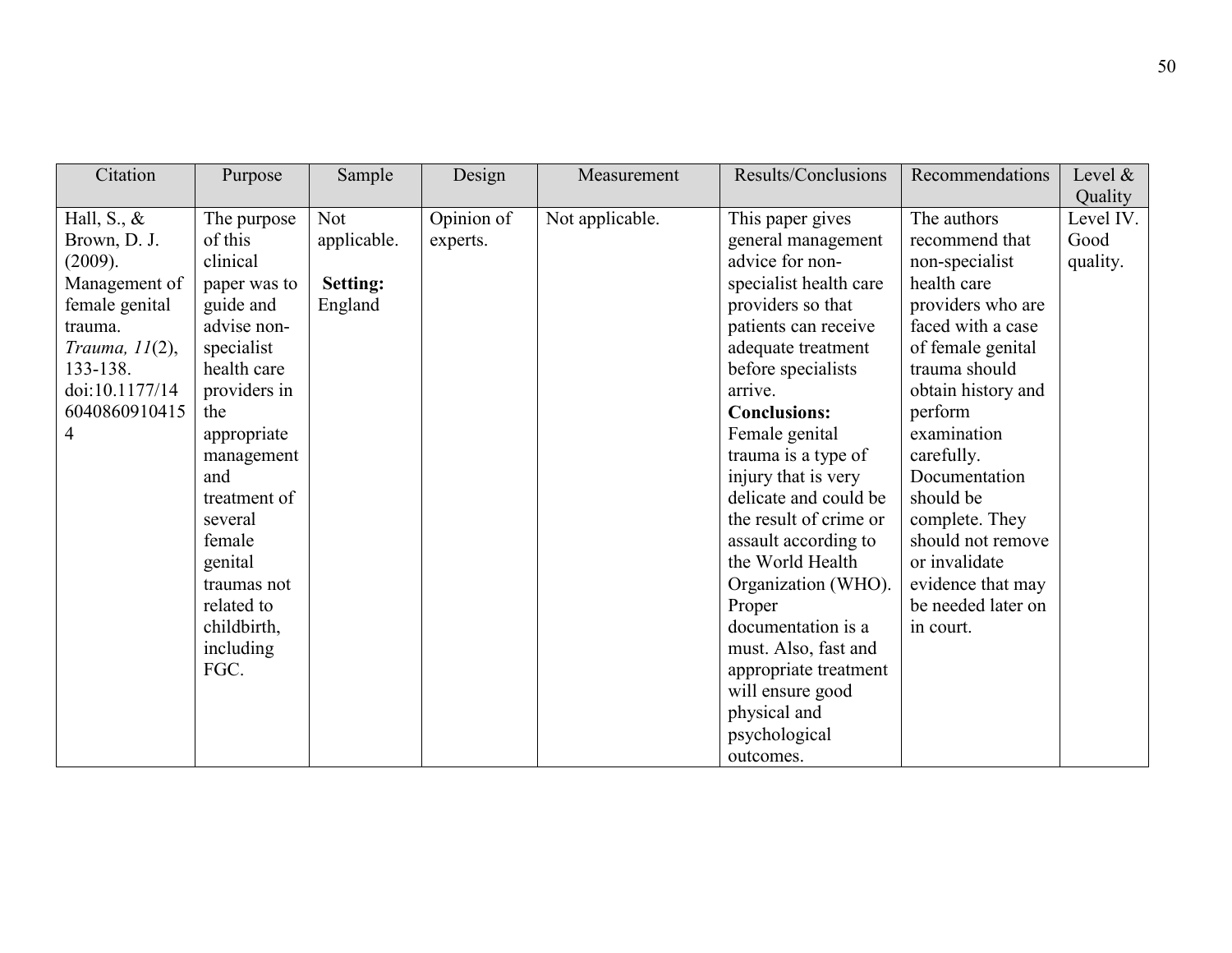| Citation                                                                                                                                                                                                                                                                        | Purpose                                                                                                                                                                              | Sample                                                     | Design                                                 | Measurement     | Results/Conclusions                                                                                                                                                                                                                                                                                                                                                                                                                           | Recommendations                                                                                                                             | Level $\&$<br>Quality        |
|---------------------------------------------------------------------------------------------------------------------------------------------------------------------------------------------------------------------------------------------------------------------------------|--------------------------------------------------------------------------------------------------------------------------------------------------------------------------------------|------------------------------------------------------------|--------------------------------------------------------|-----------------|-----------------------------------------------------------------------------------------------------------------------------------------------------------------------------------------------------------------------------------------------------------------------------------------------------------------------------------------------------------------------------------------------------------------------------------------------|---------------------------------------------------------------------------------------------------------------------------------------------|------------------------------|
| Hearst, A. A.,<br>& Molnar, A.<br>M. (2013).<br>Female genital<br>cutting: An<br>evidence-based<br>approach to<br>clinical<br>management for<br>the primary<br>care physician.<br>Mayo Clinic<br>Proceedings,<br>88(6), 618-629.<br>doi:<br>$10.1016$ /j.mayo<br>cp.2013.04.004 | The purpose<br>of this study<br>was to<br>provide an<br>introduction<br>to the<br>practice of<br>FGC and<br>offer<br>practice<br>guidelines<br>for the<br>primary care<br>physician. | <b>Not</b><br>applicable.<br><b>Setting:</b><br><b>USA</b> | Expert<br>opinion<br>based on<br>literature<br>review. | Not applicable. | Due to immigration,<br>it is likely that<br>primary care<br>physicians will care<br>for women who have<br>undergone FGC.<br>This paper is meant<br>to be used as a<br>starting point for<br>primary care<br>physicians so they<br>can become familiar<br>with the culture,<br>background, and<br>classification of FGC.<br>The authors hope that<br>this paper will ensure<br>that FGC patients<br>will receive culturally<br>sensitive care. | Suggested<br>readings were<br>presented as<br>sources for more<br>information about<br>obstetric and<br>pediatric care for<br>FGC patients. | Level IV.<br>Low<br>quality. |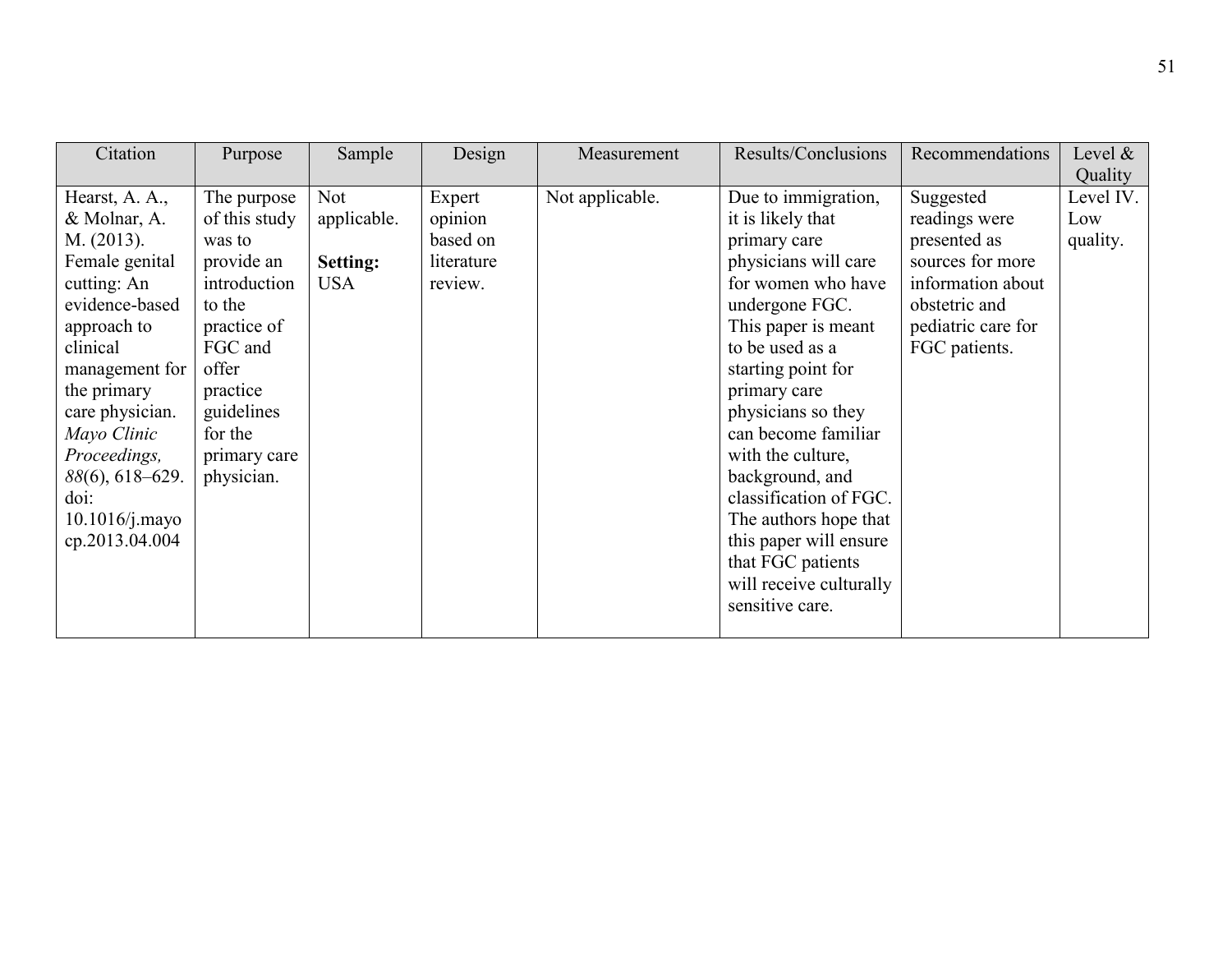| Citation                                                                                                                                                                                                                                                | Purpose                                                                                                                                                                                 | Sample                                                                                                                                                                                                                                               | Design                                                                                               | Measurement                                                                                                                                                                                                                                                                                      | Results/Conclusions                                                                                                                                                                                                                                                                                                                                                                                                                                                                                                                                                                                                                                       | Recommendations                                                                                                                                                                                                                                                                                                                             | Level $\&$<br>Quality          |
|---------------------------------------------------------------------------------------------------------------------------------------------------------------------------------------------------------------------------------------------------------|-----------------------------------------------------------------------------------------------------------------------------------------------------------------------------------------|------------------------------------------------------------------------------------------------------------------------------------------------------------------------------------------------------------------------------------------------------|------------------------------------------------------------------------------------------------------|--------------------------------------------------------------------------------------------------------------------------------------------------------------------------------------------------------------------------------------------------------------------------------------------------|-----------------------------------------------------------------------------------------------------------------------------------------------------------------------------------------------------------------------------------------------------------------------------------------------------------------------------------------------------------------------------------------------------------------------------------------------------------------------------------------------------------------------------------------------------------------------------------------------------------------------------------------------------------|---------------------------------------------------------------------------------------------------------------------------------------------------------------------------------------------------------------------------------------------------------------------------------------------------------------------------------------------|--------------------------------|
| Larsen, U., $\&$<br>Okonofua, F. E.<br>(2002). Female<br>circumcision<br>and obstetric<br>complications.<br><b>International</b><br>Journal of<br>Gynecology and<br>Obstetrics, 77<br>$(3)$ , 255-265.<br>doi:<br>10.1016/S0020-<br>7292(02)00028-<br>0 | The purpose<br>of this study<br>was to<br>evaluate<br>whether or<br>not there is<br>an<br>association<br>between<br>female<br>circumcision<br>and<br>complica-<br>tions at<br>delivery. | 1851<br>women<br>$\left( \text{ages } 15 - 49 \right)$<br>seeking<br>family<br>planning or<br>antenatal<br>care in three<br>southwest<br>Nigerian<br>Hospitals<br>were<br>interviewed<br>and had a<br>medical<br>exam.<br><b>Setting:</b><br>Nigeria | Descriptive,<br>cross-<br>sectional<br>reproductiv<br>e health<br>survey and<br>brief<br>examination | Women were<br>surveyed on obstetric<br>history, socio-<br>demographic<br>characteristics,<br>circumcision status,<br>and characteristics of<br>the circumcision seen<br>upon examination.<br>This analysis also<br>examined type of<br>circumcision by socio-<br>demographic<br>characteristics. | The interviewers<br>found that many<br>women are not aware<br>of which type of<br>circumcision they<br>have. Also, they<br>cannot remember if<br>they had any<br>problems following<br>the circumcision.<br>This study found:<br>1. Obstetric compli-<br>cations and stillbirth<br>rates were higher at<br>first pregnancy in<br>women with FGC.<br>2. Higher risks of<br>tearing and stillbirth.<br>3. Type 2 FGC had<br>more tears.<br>4. Risks of prolonged<br>labor, episiotomy,<br>and cesarean section<br>in women with type 1<br>and 2 FGC were<br>equal to other<br>women.<br>5. No evidence that<br>the effects of FGC<br>increased with parity. | The authors<br>recommend<br>replication of the<br>study with a larger<br>sample in order to<br>better determine<br>the association<br>between type of<br>circumcision and<br>obstetric<br>complications.<br>Also, analyses of<br>other populations<br>having higher<br>proportions of<br>women with type<br>2 and 3 FGC need<br>to be done. | Level III.<br>Good<br>Quality. |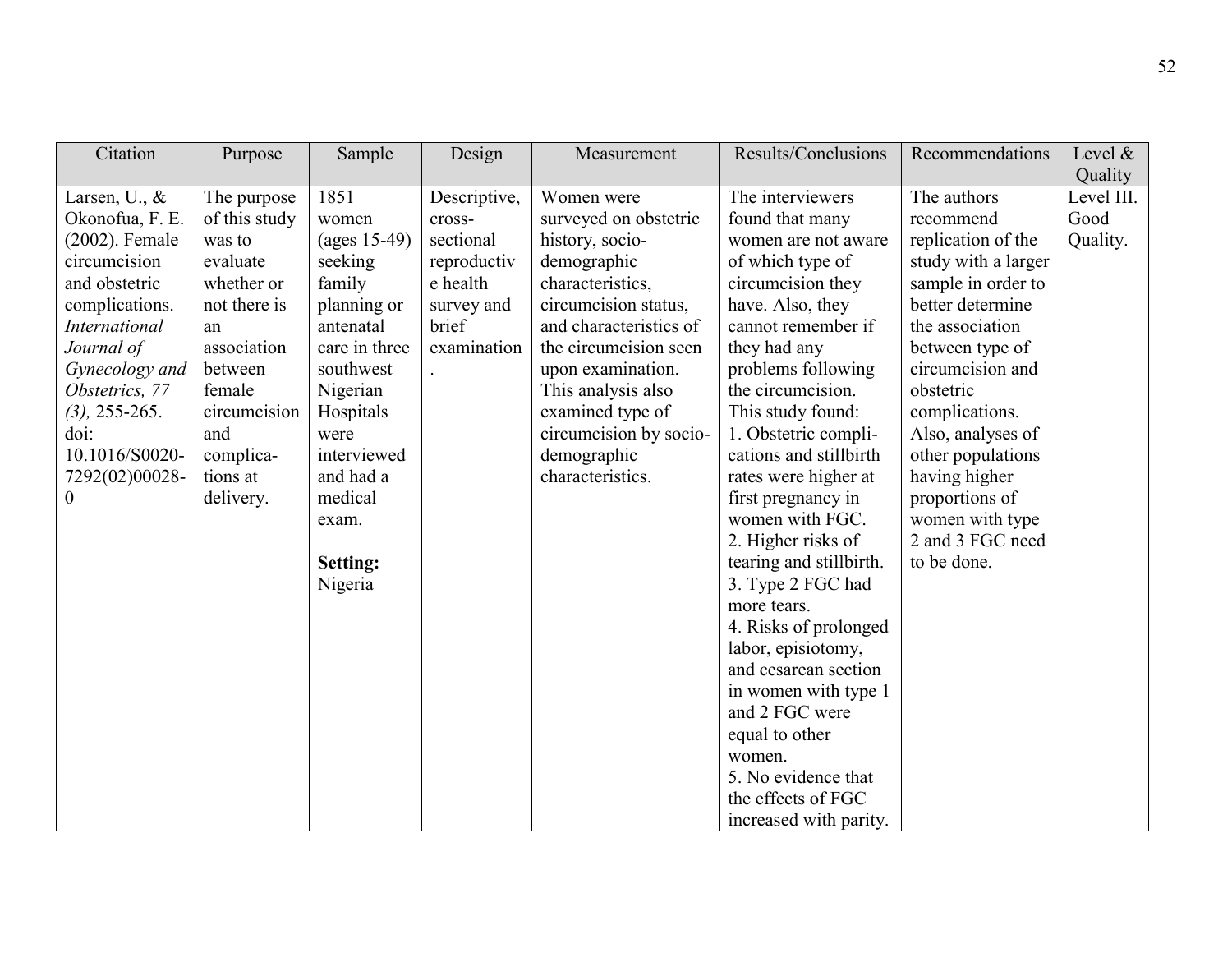| Citation                                                                                                                                                                                                                                                     | Purpose                                                                                                                                                                                                                                     | Sample                                                                                                                                                                                                                                            | Design                    | Measurement                                                                                                              | Results/Conclusions                                                                                                                                                                                                                                                                                                                                                                                   | Recommendations                                                                                                                                                                                                                                                                                                                        | Level $\&$                    |
|--------------------------------------------------------------------------------------------------------------------------------------------------------------------------------------------------------------------------------------------------------------|---------------------------------------------------------------------------------------------------------------------------------------------------------------------------------------------------------------------------------------------|---------------------------------------------------------------------------------------------------------------------------------------------------------------------------------------------------------------------------------------------------|---------------------------|--------------------------------------------------------------------------------------------------------------------------|-------------------------------------------------------------------------------------------------------------------------------------------------------------------------------------------------------------------------------------------------------------------------------------------------------------------------------------------------------------------------------------------------------|----------------------------------------------------------------------------------------------------------------------------------------------------------------------------------------------------------------------------------------------------------------------------------------------------------------------------------------|-------------------------------|
| Lazar, J. N.,<br>Johnson-                                                                                                                                                                                                                                    | The purpose<br>of this study                                                                                                                                                                                                                | Providers<br>$(n=14)$ , 9                                                                                                                                                                                                                         | Qualitative<br>phenomeno- | Semi structured<br>interview                                                                                             | Healthcare providers<br>caring for women                                                                                                                                                                                                                                                                                                                                                              | To improve<br>quality of care,                                                                                                                                                                                                                                                                                                         | Quality<br>Level III.<br>High |
| Agbakwu, C.<br>E., Davis, O. I.,<br>$&$ Shipp, M. P.<br>(2013).<br>Providers'<br>perceptions of<br>challenges in<br>obstetrical care<br>for Somali<br>women.<br>Obstetrics and<br>Gynecology<br>International,<br>2013, 1-12.<br>doi:10.1155/20<br>13/149640 | was to<br>report on the<br>experiences,<br>training.<br>practices,<br>and attitudes<br>of providers<br>who give<br>prenatal,<br>delivery,<br>and health<br>management<br>care to<br>women with<br>female<br>genital<br>cutting<br>$(FGC)$ . | obstetri-<br>cians, 1<br>family<br>practice, 3<br>midwives,<br>and 1<br>women's<br>health nurse<br>practitioner.<br>Ages ranged<br>from $30-70$ ,<br>with a self-<br>reported 3-<br>17 years of<br>experience<br>working<br>with Somali<br>women. | logical<br>method.        | (approximately 45)<br>minutes in length).<br>Interviews were<br>audio recorded, with<br>the interviewee's<br>permission. | who have undergone<br>FGC face challenges:<br>1. Patient-provider<br>communication with<br>no shared language,<br>poor interpretation.<br>2. Provider<br>discomfort talking<br>with patients about<br>FGC.<br>3. Provider frustra-<br>tion with patients'<br>resistance to obstetric<br>interventions.<br>4. Provider<br>perception of not<br>being trusted.<br>5. Suboptimal<br>provider training in | create partnerships<br>between providers<br>and patients.<br>Recommended<br>strategy:<br>1. Improve<br>patient-provider<br>communications.<br>2. Enhance patient<br>trust.<br>3. Increase<br>provider<br>understanding of<br>patient's culture.<br>4. Educate<br>patients about<br>intrapartum<br>interventions.<br>5. Train providers | quality.                      |
|                                                                                                                                                                                                                                                              |                                                                                                                                                                                                                                             | <b>Setting:</b><br>Ohio, USA                                                                                                                                                                                                                      |                           |                                                                                                                          | the care and<br>management of<br>women with FGC,<br>who have unique<br>reproductive<br>healthcare needs.                                                                                                                                                                                                                                                                                              | on FGC.<br>6. Teach patients<br>about Western<br>pregnancy and<br>delivery practices.<br>More research is<br>needed.                                                                                                                                                                                                                   |                               |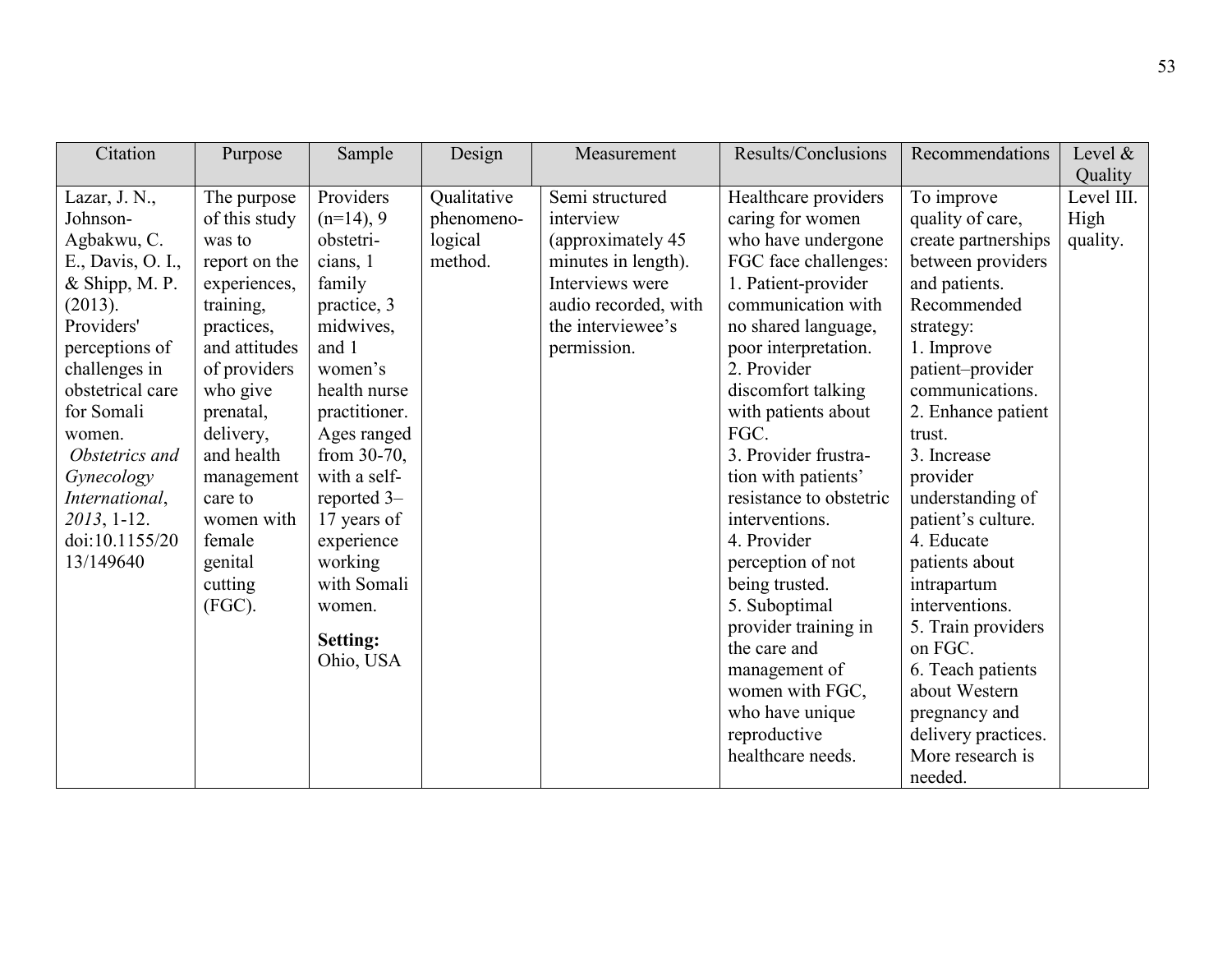| Citation                                                                                                                                                                                                                                                                                             | Purpose                                                                                                                                                                                                                                                                                                                                                     | Sample                                                                                                                                                                                                                                                                            | Design                           | Measurement                                                                                                                                                                                                                                                                  | Results/Conclusions                                                                                                                                                                                                                                                                                                                                                                                                                                                                                                                                                                                     | Recommendations                                                                                                                                                                                                                                                     | Level $\&$<br>Quality         |
|------------------------------------------------------------------------------------------------------------------------------------------------------------------------------------------------------------------------------------------------------------------------------------------------------|-------------------------------------------------------------------------------------------------------------------------------------------------------------------------------------------------------------------------------------------------------------------------------------------------------------------------------------------------------------|-----------------------------------------------------------------------------------------------------------------------------------------------------------------------------------------------------------------------------------------------------------------------------------|----------------------------------|------------------------------------------------------------------------------------------------------------------------------------------------------------------------------------------------------------------------------------------------------------------------------|---------------------------------------------------------------------------------------------------------------------------------------------------------------------------------------------------------------------------------------------------------------------------------------------------------------------------------------------------------------------------------------------------------------------------------------------------------------------------------------------------------------------------------------------------------------------------------------------------------|---------------------------------------------------------------------------------------------------------------------------------------------------------------------------------------------------------------------------------------------------------------------|-------------------------------|
| Leye, $E_{\cdot}$ ,<br>Powell, R. A.,<br>Nienhuis, G.,<br>Claeys, $P_{\cdot}$ , $\&$<br>Temmerman,<br>M. (2006).<br>Health care in<br>Europe for<br>women with<br>genital<br>mutilation<br>Health Care for<br>Women<br>International,<br>$27(4)$ , 362–378.<br>doi:10.1080/07<br>3993305005117<br>17 | The purpose<br>of this study<br>was to<br>evaluate the<br>key findings<br>of two major<br>research<br>projects that<br>investigated<br>health care<br>in Europe<br>for women<br>who have<br>undergone<br>FGC. Also,<br>to examine<br>the<br>implications<br>of FGC and<br>ethical<br>issues that<br>this practice<br>brings to<br>health care<br>providers. | Two major<br>research<br>projects<br>conducted<br>in Europe.<br>The 1 <sup>st</sup> one<br>included<br>The $2nd$ was<br>a meeting of<br>experts from<br>6 countries<br>in Europe<br>including<br>Setting:<br>United<br>Kingdom,<br>Netherlands,<br>Sweden,<br>Denmark,<br>Belgium | Qualitative<br>data<br>analysis. | Key findings were<br>identified for both<br>studies. Data was<br>analyzed from the<br>first study trough<br>questionnaires.<br>The second study<br>included a narrative<br>summarization of<br>each country way to<br>manage care of<br>women that have<br>been circumcised. | Key findings were<br>identification of:<br>1. Ethical issues for<br>Western healthcare<br>providers.<br>2. Responses of<br>European healthcare<br>providers.<br>3. Issues that are<br>raised during<br>obstetrical care of<br>women who have<br>undergone FGC.<br><b>Conclusions:</b><br>Proper care for<br>women who have<br>been circumcised<br>should include<br>appropriate clinical<br>care and culturally<br>sensitive professional<br>counseling.<br>Adequate and<br>detailed guidelines<br>need to be provided<br>to healthcare<br>professionals who<br>care for this unique<br>group of women. | All healthcare<br>professionals<br>should receive<br>training in FGC.<br>To create proper<br>guidelines and<br>protocols, all<br>agencies related<br>with FGC should<br>be involved.<br>Members of the<br>community that is<br>affected should<br>also be included. | Level IV.<br>High<br>quality. |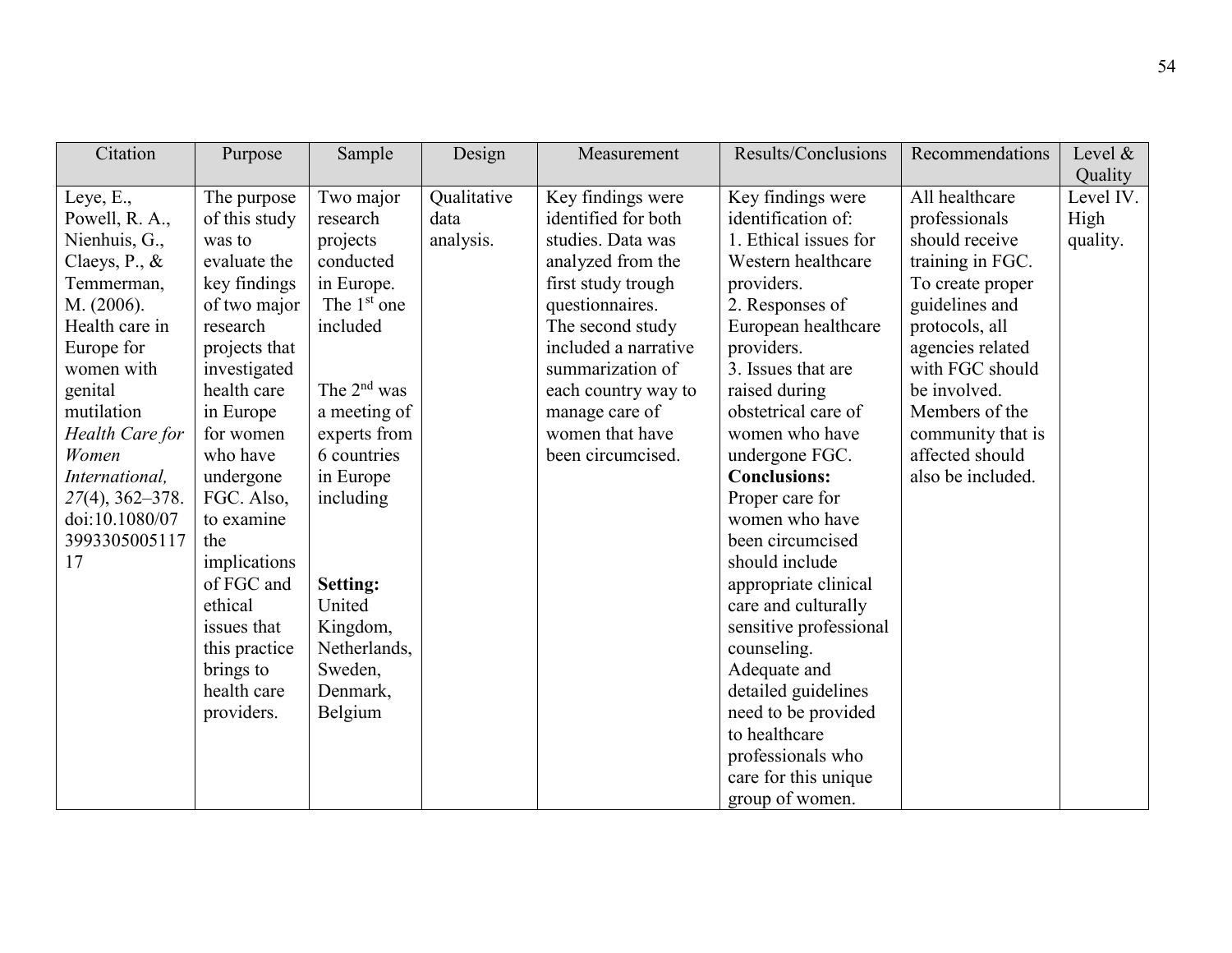| Citation           | Purpose       | Sample      | Design  | Measurement     | Results/Conclusions     | Recommendations  | Level &    |
|--------------------|---------------|-------------|---------|-----------------|-------------------------|------------------|------------|
|                    |               |             |         |                 |                         |                  | Quality    |
| Nour, N. M.        | The purpose   | Not         | Expert  | Not applicable. | FGC is a complex        | Education and    | Level III. |
| $(2015)$ . Female  | of this study | applicable. | opinion |                 | practice that brings    | training of      | Good       |
| genital cutting:   | was to        | Setting:    |         |                 | emotional challenges    | healthcare       | quality.   |
| Impact on          | explore the   | Massachuse  |         |                 | for the patient and her | professionals    |            |
| women's health.    | impact of     | tts, USA    |         |                 | healthcare providers.   | could help them  |            |
| Seminars in        | FGC on        |             |         |                 | FGC may be seen as      | provide adequate |            |
| Reproductive       | women's       |             |         |                 | a violation of human    | care.            |            |
| Medicine,          | health.       |             |         |                 | rights.                 |                  |            |
| $33(1)$ , 41-46.   |               |             |         |                 | <b>Conclusions:</b>     |                  |            |
| doi: $10.1055/s$ - |               |             |         |                 | 1. Providers should     |                  |            |
| 0034-1395278       |               |             |         |                 | treat each woman        |                  |            |
|                    |               |             |         |                 | individually and        |                  |            |
|                    |               |             |         |                 | show respect.           |                  |            |
|                    |               |             |         |                 | 2. Having an under-     |                  |            |
|                    |               |             |         |                 | standing of why this    |                  |            |
|                    |               |             |         |                 | practice is done could  |                  |            |
|                    |               |             |         |                 | help providers give     |                  |            |
|                    |               |             |         |                 | culturally and          |                  |            |
|                    |               |             |         |                 | linguistically          |                  |            |
|                    |               |             |         |                 | sensitive care to their |                  |            |
|                    |               |             |         |                 | patients.               |                  |            |
|                    |               |             |         |                 | 3. Due to providers'    |                  |            |
|                    |               |             |         |                 | lack of knowledge,      |                  |            |
|                    |               |             |         |                 | circumcised women       |                  |            |
|                    |               |             |         |                 | often educate their     |                  |            |
|                    |               |             |         |                 | providers about FGC.    |                  |            |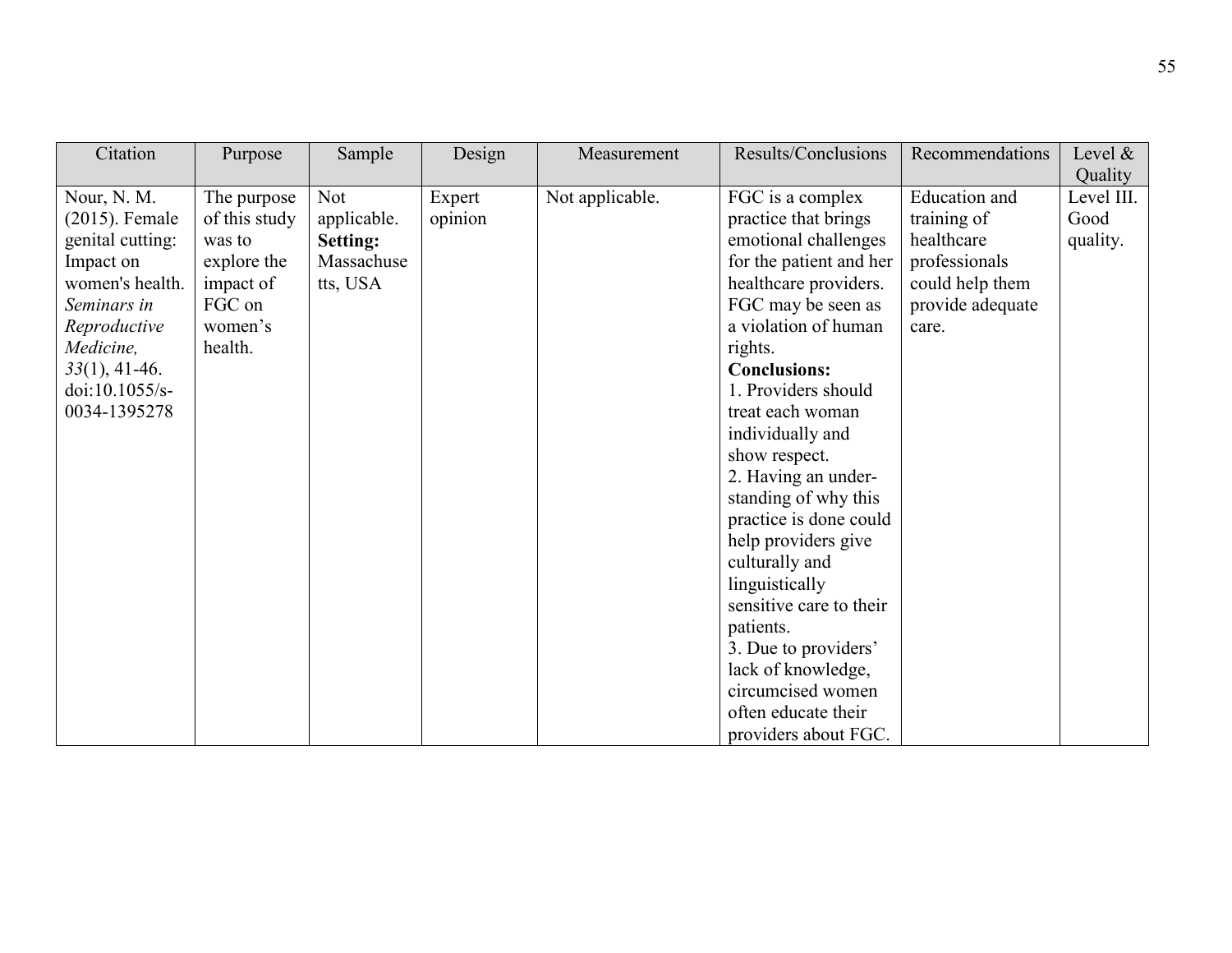| Citation                                                                                                                                                                                                                                                        | Purpose                                                                                                                                                                                              | Sample                                                    | Design                                                        | Measurement     | Results/Conclusions                                                                                                                                                                                                                                                                                          | Recommendations                                                                                                                                                                                | Level &                                   |
|-----------------------------------------------------------------------------------------------------------------------------------------------------------------------------------------------------------------------------------------------------------------|------------------------------------------------------------------------------------------------------------------------------------------------------------------------------------------------------|-----------------------------------------------------------|---------------------------------------------------------------|-----------------|--------------------------------------------------------------------------------------------------------------------------------------------------------------------------------------------------------------------------------------------------------------------------------------------------------------|------------------------------------------------------------------------------------------------------------------------------------------------------------------------------------------------|-------------------------------------------|
| Odemerho, B.<br>I., & Baier, M.<br>$(2012)$ . Female<br>genital cutting<br>and the need for<br>culturally<br>competent<br>communication.<br>The Journal for<br><b>Nurse</b><br>Practitioners,<br>$8(6)$ , 452–457.<br>$\dot{\text{doi:}}$<br>$10.1016$ /j.nurpr | The purpose<br>of this study<br>was to stress<br>the<br>importance<br>of culturally<br>competent<br>communica-<br>tion.<br>It defines<br>the types of<br>FGC. It also<br>recognizes<br>the legal and | Not<br>applicable.<br>Setting:<br>Illinois,<br><b>USA</b> | Non-<br>experimental<br>qualitative<br>narrative<br>analysis. | Not applicable. | Healthcare providers<br>such as nurse-<br>practitioners should<br>learn about FGC.<br>Basic knowledge<br>should include (but<br>not be limited to):<br>1. Types of FGC<br>2. Reasons it is done<br>3. Potential<br>complications.<br>Good communication<br>skills should be based<br>on respect for cultural | A culturally<br>competent<br>provider can<br>encourage patients<br>who have<br>undergone FGC to<br>communicate their<br>feelings, including<br>their feelings<br>about their health<br>status. | Quality<br>Level III.<br>Good<br>quality. |
| a.2011.10.003                                                                                                                                                                                                                                                   | ethical<br>issues that<br>FGC brings<br>to the health<br>care system.<br>Finally, it<br>presents a<br>list of the<br>possible<br>complica-<br>tions of<br>FGC.                                       |                                                           |                                                               |                 | variations.                                                                                                                                                                                                                                                                                                  |                                                                                                                                                                                                |                                           |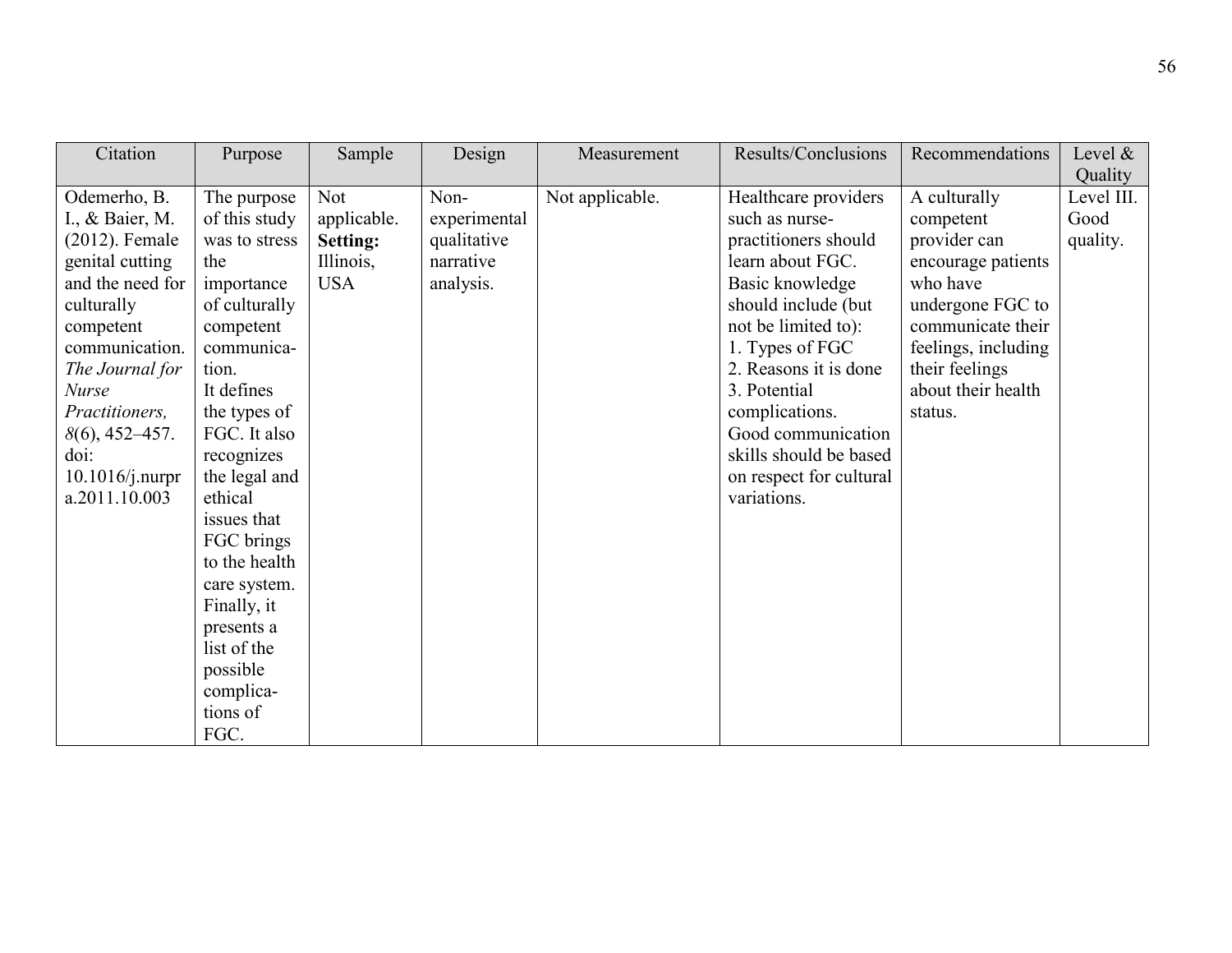| Citation                                                                                                                                                                                                                                                                           | Purpose                                                                                                                                                                                                                        | Sample                                                                                                                                                                                                                | Design                    | Measurement                                                           | Results/Conclusions                                                                                                                                                                                                                                                                                                                                                                                                                                                                                                                                                                                                                         | Recommendations                                                                                                                                                                                                                                                       | Level $\&$<br>Quality          |
|------------------------------------------------------------------------------------------------------------------------------------------------------------------------------------------------------------------------------------------------------------------------------------|--------------------------------------------------------------------------------------------------------------------------------------------------------------------------------------------------------------------------------|-----------------------------------------------------------------------------------------------------------------------------------------------------------------------------------------------------------------------|---------------------------|-----------------------------------------------------------------------|---------------------------------------------------------------------------------------------------------------------------------------------------------------------------------------------------------------------------------------------------------------------------------------------------------------------------------------------------------------------------------------------------------------------------------------------------------------------------------------------------------------------------------------------------------------------------------------------------------------------------------------------|-----------------------------------------------------------------------------------------------------------------------------------------------------------------------------------------------------------------------------------------------------------------------|--------------------------------|
| Paliwal, P., Ali,<br>S., Bradshaw,<br>S., Hughes, A.,<br>& Jolly, K.<br>(2014).<br>Management of<br>type III female<br>genital<br>mutilation in<br>Birmingham,<br>UK: A<br>retrospective<br>audit.<br>Midwifery,<br>$30(3)$ , 282-288.<br>doi:<br>$10.1016$ /j.midw<br>2013.04.008 | The purpose<br>of this study<br>was to audit<br>the clinical<br>management<br>of women<br>with Type<br>III FGC.<br>Also, to<br>compare the<br>obstetric<br>outcomes of<br>antenatal vs.<br>intrapartum<br>deinfibula-<br>tion. | 253 women<br>with type III<br>FGC who<br>gave birth in<br>a<br>midwifery-<br>led hospital<br>in Birming-<br>ham, UK<br>between<br>January<br>2008 and<br>December<br>2009.<br><b>Setting:</b><br>Birmingham<br>$,$ UK | Retrospec-<br>tive audit. | Retrospective case<br>analysis using<br>patients' medical<br>records. | FGC type III was not<br>found to be indication<br>for cesarean section.<br>Improvements that<br>are needed in medical<br>record keeping were<br>identified.<br>Appropriate educa-<br>tion of mothers with<br>FGC type III can help<br>prevent newborn girls<br>from undergoing<br>FGC in the future.<br><b>Conclusions:</b><br>Women with type III<br>FGC who are not<br>prenatally deinfibu-<br>lated may suffer<br>unnecessary harm.<br>It is important to<br>document the status<br>of the genital area<br>during the first<br>clinical encounter.<br>More training is<br>needed to stress the<br>importance of proper<br>documentation. | Larger multi-site<br>studies should be<br>done to obtain a<br>statistically signif-<br>icant sample size.<br>Further qualitative<br>research is needed<br>to gain better<br>understanding of<br>FGC and the<br>issues that it may<br>cause for women<br>during labor. | Level III.<br>Good<br>quality. |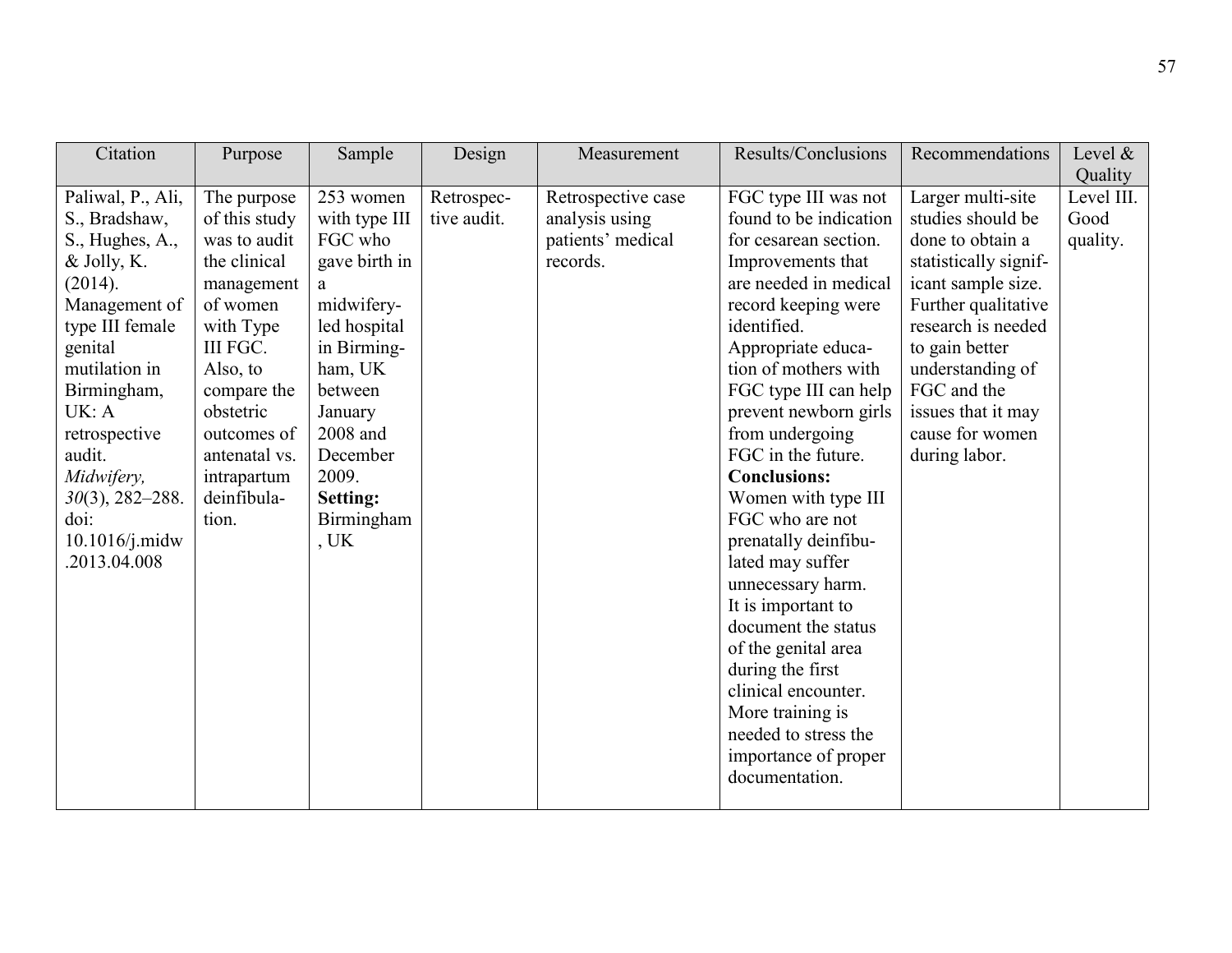| Citation                                                                                                                                                                                                                                                                                                  | Purpose                                                                                                                                                                                                                                                                                                                                                   | Sample                                                                                            | Design                                | Measurement                                                                                                                                                                                      | Results/Conclusions                                                                                                                                                                                                                                                                                                                                                                                                                                                                                                                                                           | Recommendations                                                                                                                                                                                                                                  | Level $&$<br>Quality           |
|-----------------------------------------------------------------------------------------------------------------------------------------------------------------------------------------------------------------------------------------------------------------------------------------------------------|-----------------------------------------------------------------------------------------------------------------------------------------------------------------------------------------------------------------------------------------------------------------------------------------------------------------------------------------------------------|---------------------------------------------------------------------------------------------------|---------------------------------------|--------------------------------------------------------------------------------------------------------------------------------------------------------------------------------------------------|-------------------------------------------------------------------------------------------------------------------------------------------------------------------------------------------------------------------------------------------------------------------------------------------------------------------------------------------------------------------------------------------------------------------------------------------------------------------------------------------------------------------------------------------------------------------------------|--------------------------------------------------------------------------------------------------------------------------------------------------------------------------------------------------------------------------------------------------|--------------------------------|
| Purchase, T. C.<br>D., Lamoudi,<br>M., Colman, S.,<br>Allen, S.,<br>Latthe, P., $\&$<br>Jolly, K.<br>$(2013)$ . A<br>survey on<br>knowledge of<br>female genital<br>mutilation<br>guidelines. Acta<br>Obstetricia et<br>Gynecologica<br>Scandinavica,<br>$92(7)$ , 858-861.<br>doi:10.1111/aog<br>s.12144 | The purpose<br>of this study<br>was to<br>assess<br>knowledge<br>of Royal<br>College of<br>Obstetri-<br>cians and<br>Gynaecol-<br>ogists<br>(RCOG)<br>guidelines<br>on FGC<br>among<br>RCOG-<br>affiliated<br>doctors<br>working in<br>obstetrics<br>and gyne-<br>cology in<br>the UK. This<br>was the first<br>study on this<br>topic done<br>in the UK. | 3027 online<br>question-<br>naires sent,<br>618<br>responded.<br>Setting:<br>Birmingham<br>$,$ UK | Non-<br>experimental<br>quantitative. | The knowledge score<br>was evaluated using<br>the Mann-Whitney U<br>test for years of<br>practice.<br>Statistical analyses<br>were accomplished<br>using SPSS.<br>Multiple linear<br>regression. | Practitioners in<br>developed countries<br>were still newly<br>seeing FGC.<br>Many practitioners<br>were not aware there<br>was a FGC specialist<br>(midwife or<br>obstetrician) in their<br>area that they could<br>refer patients to.<br>Providers demon-<br>strated high levels of<br>knowledge of<br>complications of<br>FGC, which was<br>related to their level<br>of training and<br>experience. However,<br>they lack knowledge<br>of the psychological<br>complications of<br>FGC.<br><b>Conclusion:</b> A gap in<br>knowledge of FGC<br>management still<br>exists. | There is a need for<br>education and<br>training about<br>FGC. Other<br>professionals,<br>such as midwives<br>and nurses, should<br>be included in<br>order to ensure<br>multidisciplinary<br>team work and<br>adequate manage-<br>ment of care. | Level III.<br>Good<br>quality. |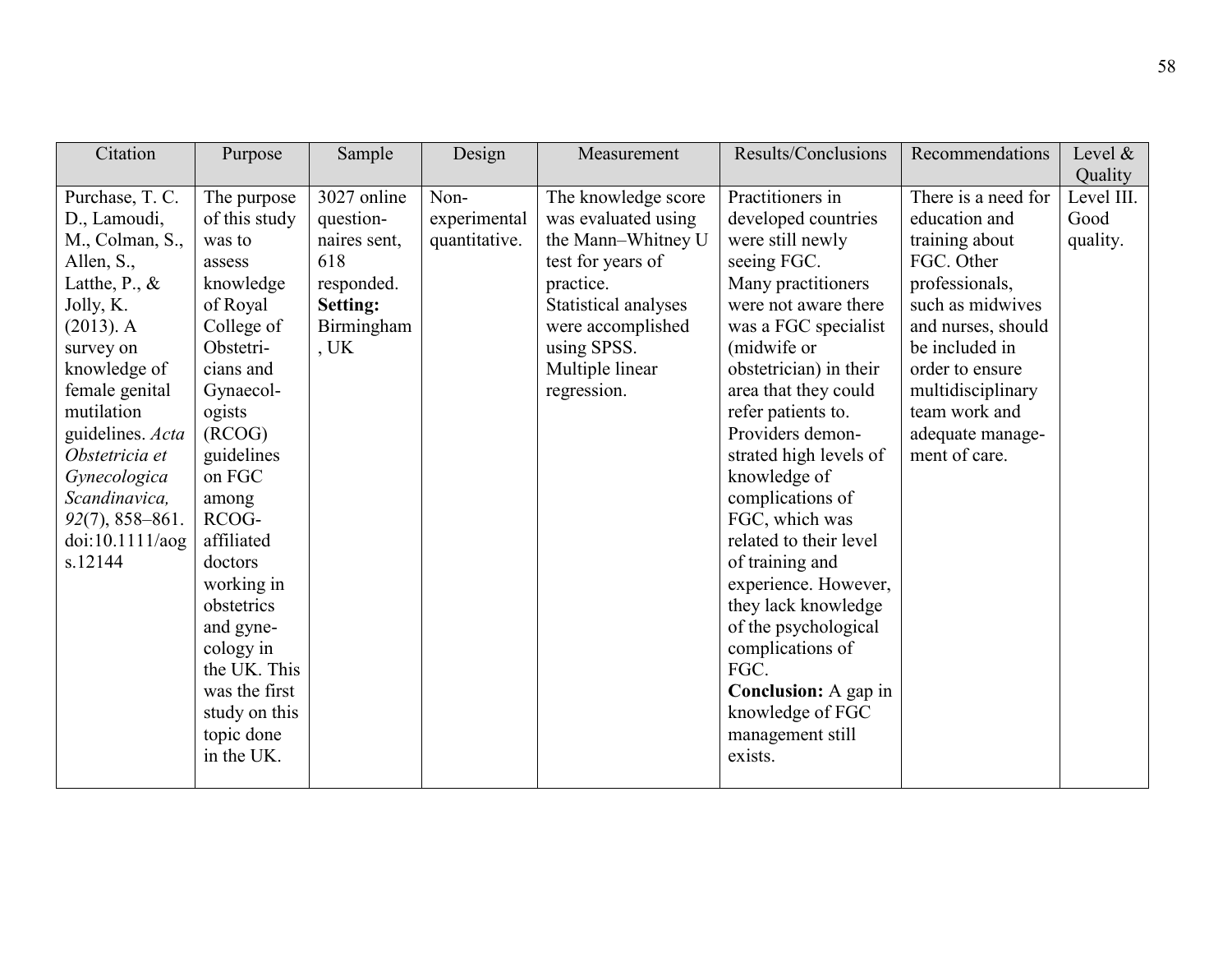| Citation             | Purpose      | Sample      | Design      | Measurement             | Results/Conclusions    | Recommendations    | Level $\&$ |
|----------------------|--------------|-------------|-------------|-------------------------|------------------------|--------------------|------------|
|                      |              |             |             |                         |                        |                    | Quality    |
| Reig Alcaraz,        | The purpose  | 16 studies, | Integrative | A table was created     | There are many         | Culturally         | Level III. |
| M., Siles            | of this      | published   | literature  | to compare the 16       | factors that support   | sensitive nursing  | Good       |
| González, J., &      | literature   | 2006-2013.  | review.     | studies, evaluate their | eradication of FGC.    | care is a must for | quality.   |
| Solano Ruiz, C.      | review was   | Setting:    |             | characteristics, and    | There is a paucity of  | women who have     |            |
| (2013).              | to describe  | Alicante,   |             | analyze their results.  | systematic review      | been circumcised.  |            |
| Attitudes            | attitudes    | Spain       |             |                         | articles about FGC.    | Public sector and  |            |
| towards female       | toward FGC   |             |             |                         | There is a lack of     | global organiza-   |            |
| genital              | in various   |             |             |                         | literature about FGC   | tions must         |            |
| mutilation: An       | healthcare   |             |             |                         | in Spanish, especially | continue working   |            |
| integrative          | systems, and |             |             |                         | qualitative studies.   | toward eradication |            |
| review.              | to identify  |             |             |                         |                        | of FGC.            |            |
| <i>International</i> | factors that |             |             |                         |                        |                    |            |
| <b>Nursing</b>       | support its  |             |             |                         |                        |                    |            |
| Review, $61(1)$ ,    | discontinua- |             |             |                         |                        |                    |            |
| $25 - 34$ .          | tion.        |             |             |                         |                        |                    |            |
| doi:10.1111/inr.     |              |             |             |                         |                        |                    |            |
| 12070                |              |             |             |                         |                        |                    |            |
|                      |              |             |             |                         |                        |                    |            |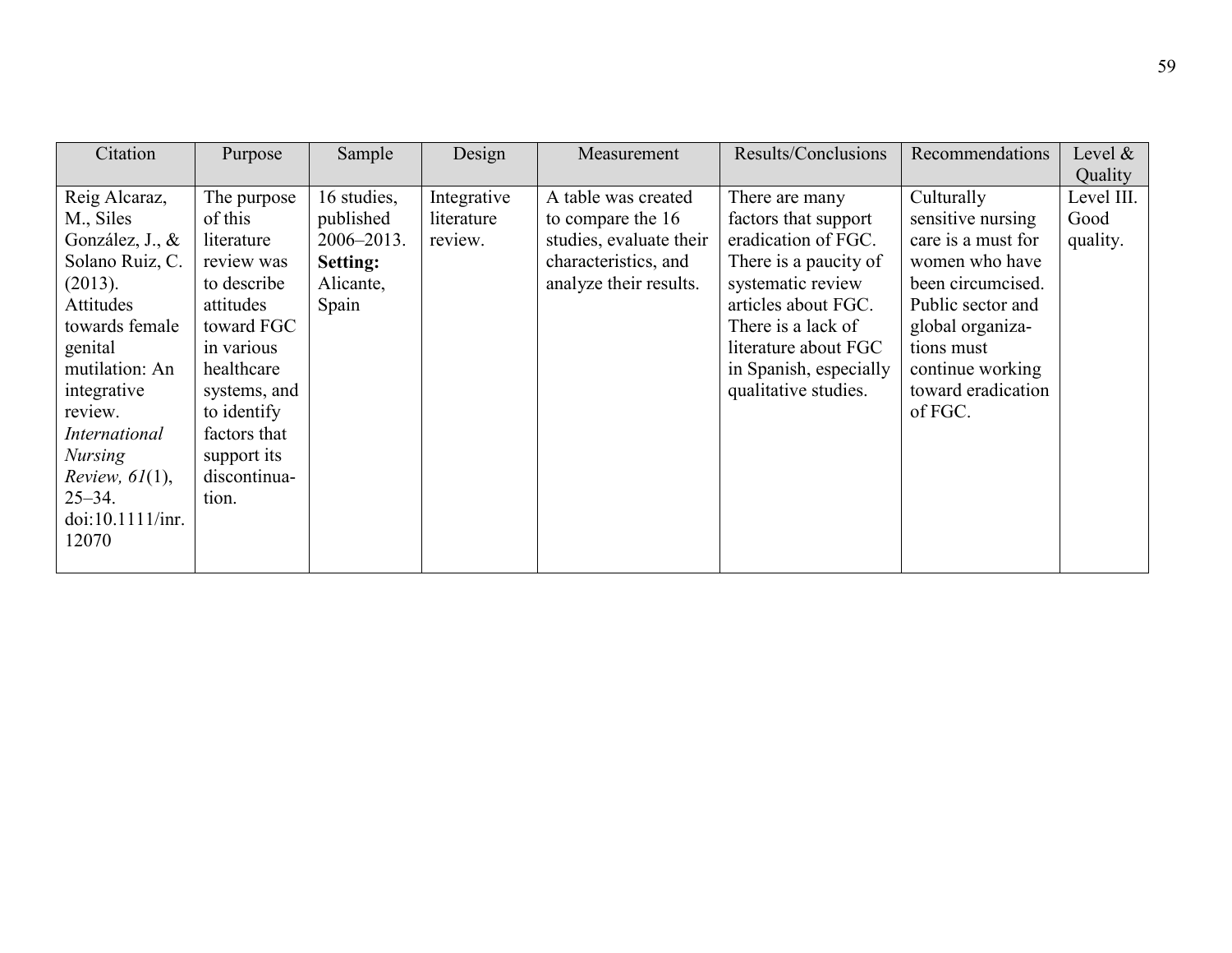| Citation                                                                                                                                                                                                                                                                                                                                 | Purpose                                                                                                                                          | Sample                                                           | Design                                       | Measurement     | Results/Conclusions                                                                                                                                                                                                                                                                                                                                        | Recommendations | Level $\&$<br>Quality          |
|------------------------------------------------------------------------------------------------------------------------------------------------------------------------------------------------------------------------------------------------------------------------------------------------------------------------------------------|--------------------------------------------------------------------------------------------------------------------------------------------------|------------------------------------------------------------------|----------------------------------------------|-----------------|------------------------------------------------------------------------------------------------------------------------------------------------------------------------------------------------------------------------------------------------------------------------------------------------------------------------------------------------------------|-----------------|--------------------------------|
| Varol, N.,<br>Fraser, I. S.,<br>Ng, C. H. M.,<br>Jaldesa, G., $\&$<br>Hall, J. (2014).<br>Female genital<br>mutilation/cutti<br>ng - Towards<br>abandonment of<br>a harmful<br>cultural<br>practice.<br>Australian and<br>New Zealand<br>Journal of<br>Obstetrics and<br>Gynaecology,<br>$54(5)$ , 400-405.<br>doi:10.1111/ajo<br>.12206 | The purpose<br>of this study<br>was to<br>explore and<br>explain the<br>reasoning<br>behind the<br>global desire<br>for eradica-<br>tion of FGC. | Not<br>applicable.<br><b>Setting:</b><br>Newcastle,<br>Australia | Qualitative<br>study,<br>grounded<br>theory. | Not applicable. | FGC is a global issue.<br>It causes unnecessary<br>pain and suffering.<br>It negatively affects<br>both men and<br>women.<br>Abandonment of<br>FGC is likely to<br>happen once a<br>community becomes<br>educated.<br>Local communities<br>where women have<br>been circumcised<br>should collaborate<br>with government to<br>eradicate this<br>practice. | None given.     | Level III.<br>Good<br>quality. |